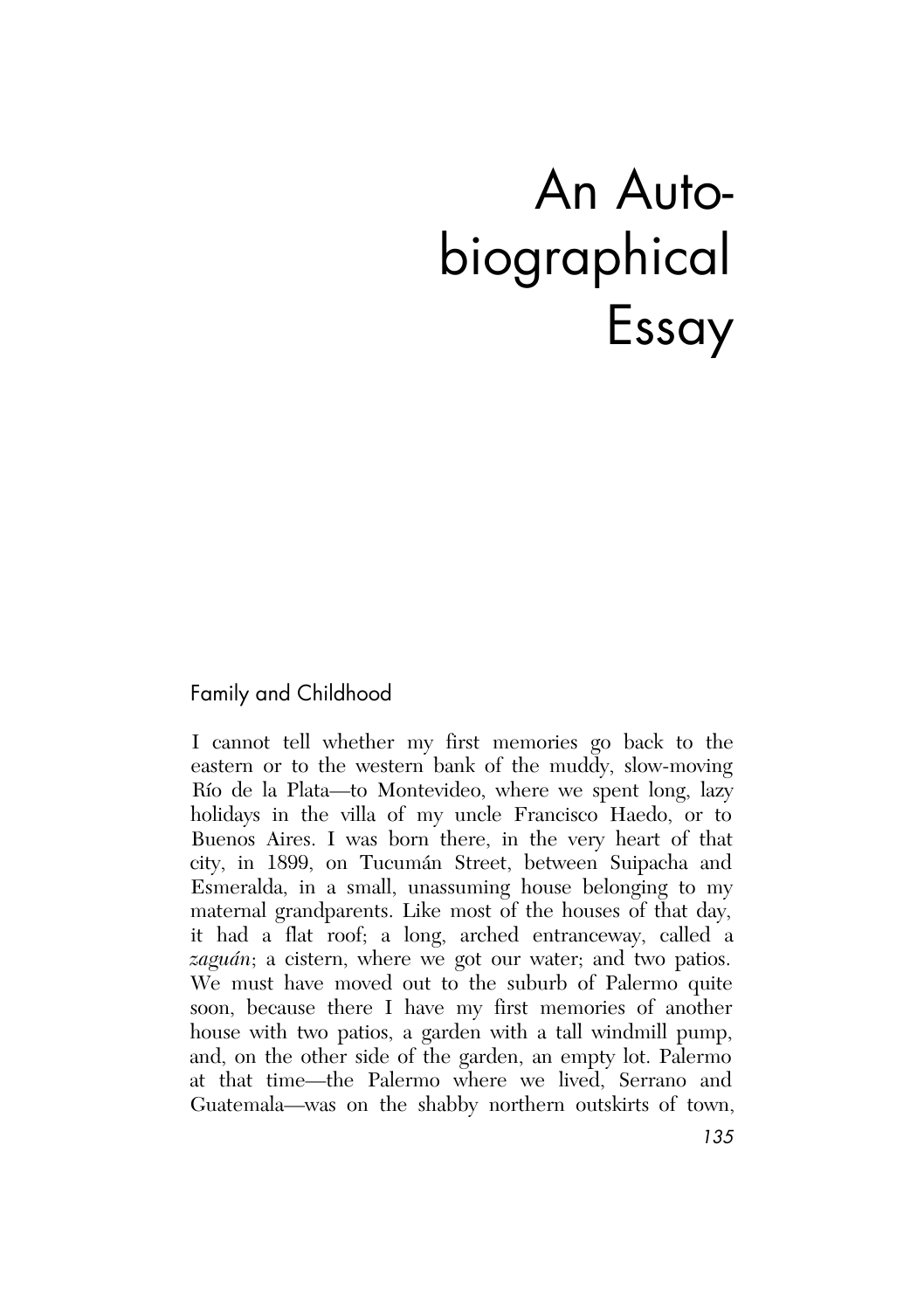and many people, ashamed of saying they lived there, spoke in a dim way of living on the Northside. We lived in one of the few two-story homes on our street; the rest of the neighborhood was made up of low houses and vacant lots. I have often spoken of this area as a slum, but I do not quite mean that in the American sense of the word. In Palermo lived shabby, genteel people as well as more undesirable sorts. There was also a Palermo of hoodlums, called *compadritos*, famed for their knife fights, but this Palermo was only later to capture my imagination, since we did our best—our successful best—to ignore it. Unlike our neighbor Evaristo Carriego, however, who was the first Argentine poet to explore the literary possibilities that lay there at hand. As for myself, I was hardly aware of the existence of *compadritos*, since I lived essentially indoors.

My father, Jorge Guillermo Borges, worked as a lawyer. He was a philosophical anarchist—a disciple of Spencer and also a teacher of psychology at the Normal School for Modern Languages, where he gave his course in English, using as his text William James's shorter book of psychology. My father's English came from the fact that his mother, Frances Haslam, was born in Staffordshire of Northumbrian stock. A rather unlikely set of circumstances brought her to South America. Fanny Haslam's elder sister married an Italian-Jewish engineer named Jorge Suárez, who brought the first horse-drawn tramcars to Argentina, where he and his wife settled and sent for Fanny. I remember an anecdote concerning this venture. Suárez was a guest at General Urquiza's "palace" in Entre Ríos, and very improvidently won his first game of cards with the General, who was the stern dictator of that province and not above throat-cutting. When the game was over, Suárez was told by alarmed fellow-guests that if he wanted the license to run his tramcars in the province, it was expected of him to lose a certain amount of gold coins each night. Urquiza was such a poor player that Suárez had a great deal of trouble losing the appointed sums.

It was in Paraná, the capital city of Entre Ríos, that *136*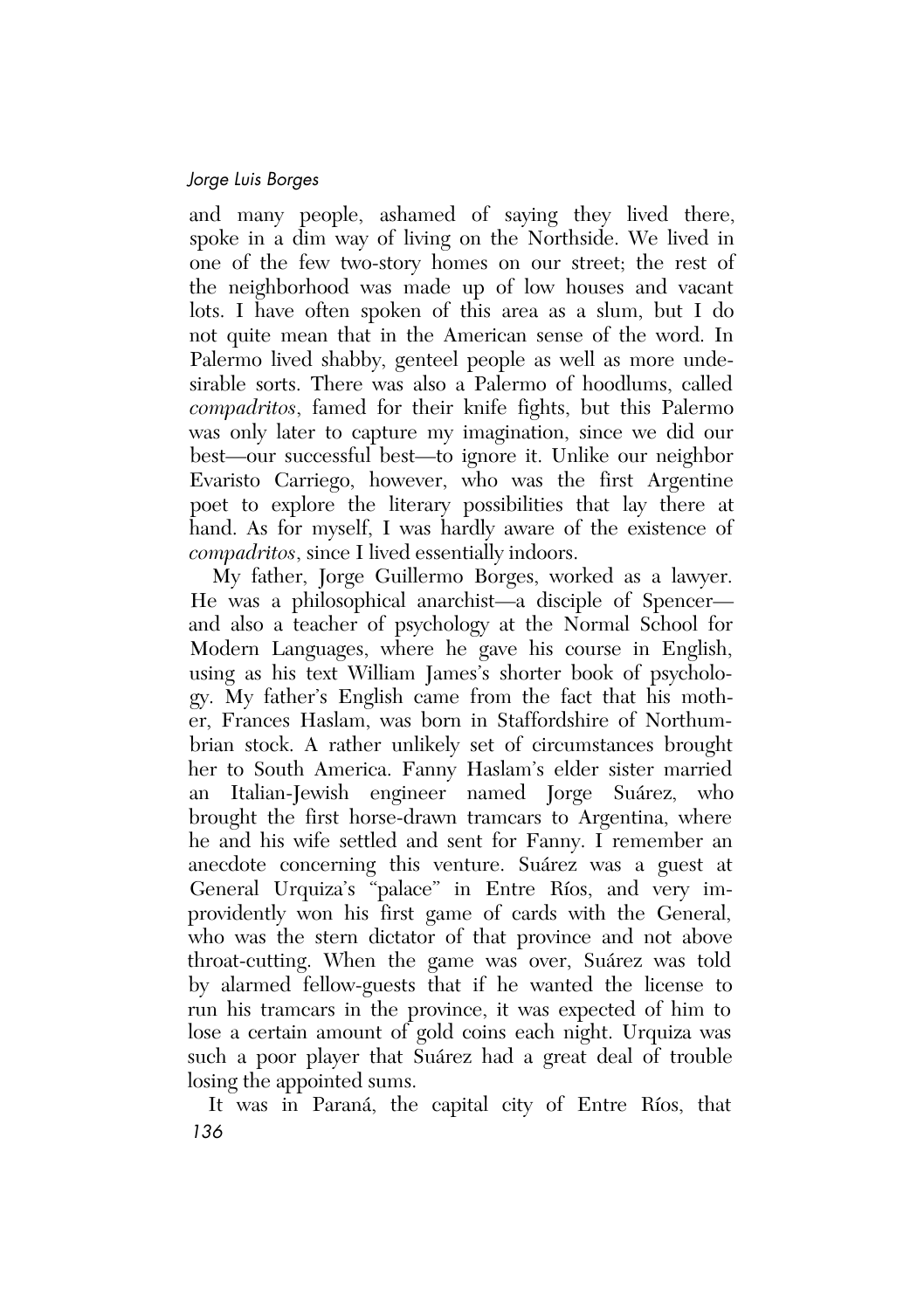Fanny Haslam met Colonel Francisco Borges. This was in 1870 or 1871, during the siege of the city by the *montoneros*, or gaucho militia, of Ricardo López Jordán. Borges, riding at the head of his regiment, commanded the troops defending the city. Fanny Haslam saw him from the flat roof of her house; that very night a ball was given to celebrate the arrival of the government relief forces. Fanny and the Colonel met, danced, fell in love, and eventually married.

My father was the younger of two sons. He had been born in Entre Ríos and used to explain to my grandmother, a respectable English lady, that he wasn't really an Entrerriano, since "I was begotten on the pampa." My grandmother would say, with English reserve, "I'm sure I don't know what you mean." My father's words, of course, were true, since my grandfather was, in the early 1870's, Commander-in-Chief of the northern and western frontiers of the Province of Buenos Aires. As a child, I heard many stories from Fanny Haslam about frontier life in those days. One of these I set down in my "Story of the Warrior and the Captive." My grandmother had spoken with a number of Indian chieftains, whose rather uncouth names were, I think, Simón Coliqueo, Catriel, Pincén, and Namuncurá. In 1874, during one of our civil wars, my grandfather, Colonel Borges, met his death. He was fortyone at the time. In the complicated circumstances surrounding his defeat at the battle of La Verde, he rode out slowly on horseback, wearing a white poncho and followed by ten or twelve of his men, toward the enemy lines, where he was struck by two Remington bullets. This was the first time Remington rifles were used in the Argentine, and it tickles my fancy to think that the firm that shaves me every morning bears the same name as the one that killed my grandfather.

Fanny Haslam was a great reader. When she was over eighty, people used to say, in order to be nice to her, that nowadays there were no writers who could vie with Dickens and Thackeray. My grandmother would answer, "On the *137*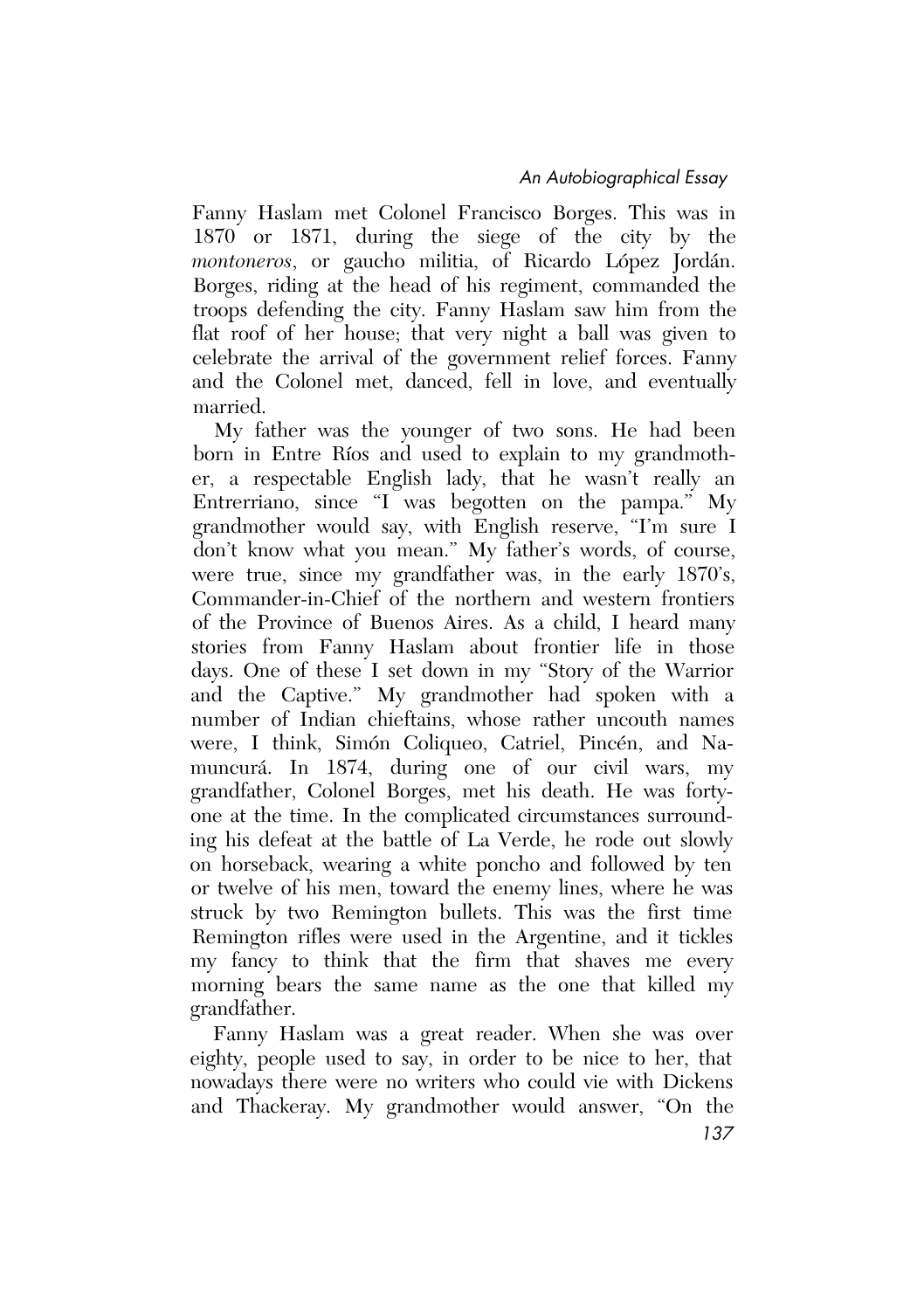whole, I rather prefer Arnold Bennett, Galsworthy, and Wells." When she died, at the age of ninety, in 1935, she called us to her side and said, in English (her Spanish was fluent but poor), in her thin voice, "I am only an old woman dying very, very slowly. There is nothing remarkable or interesting about this." She could see no reason whatever why the whole household should be upset, and she apologized for taking so long to die.

My father was very intelligent and, like all intelligent men, very kind. Once, he told me that I should take a good look at soldiers, uniforms, barracks, flags, churches, priests, and butcher shops, since all these things were about to disappear, and I could tell my children that I had actually seen them. The prophecy has not yet come true, unfortunately. My father was such a modest man that he would have liked being invisible. Though he was very proud of his English ancestry, he used to joke about it, saying with feigned perplexity, "After all, what are the English? Just a pack of German agricultural laborers." His idols were Shelley, Keats, and Swinburne. As a reader, he had two interests. First, books on metaphysics and psychology (Berkeley, Hume, Royce, and William James). Second, literature and books about the East (Lane, Burton, and Payne). It was he who revealed the power of poetry to me—the fact that words are not only a means of communication but also magic symbols and music. When I recite poetry in English now, my mother tells me I take on his very voice. He also, without my being aware of it, gave me my first lessons in philosophy. When I was still quite young, he showed me, with the aid of a chessboard, the paradoxes of Zeno— Achilles and the tortoise, the unmoving flight of the arrow, the impossibility of motion. Later, without mentioning Berkeley's name, he did his best to teach me the rudiments of idealism.

My mother, Leonor Acevedo de Borges, comes of old Argentine and Uruguayan stock, and at ninety-four is still hale and hearty and a good Catholic. When I was growing up, religion belonged to women and children; most men in *138*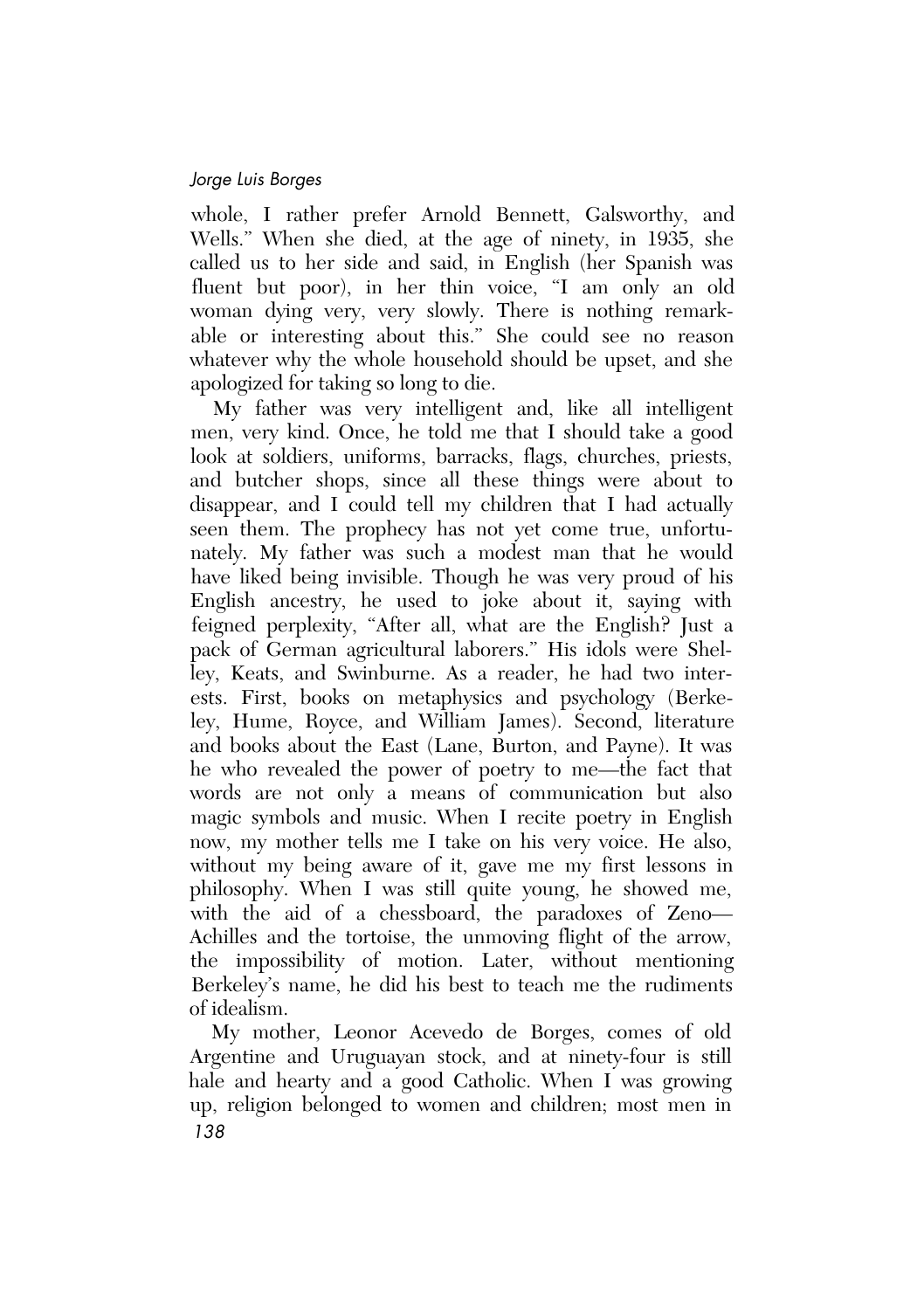Buenos Aires were freethinkers—though, had they been asked, they might have called themselves Catholics. I think I inherited from my mother her quality of thinking the best of people and also her strong sense of friendship. My mother has always had a hospitable mind. From the time she learned English, through my father, she has done most of her reading in that language. After my father's death, finding that she was unable to keep her mind on the printed page, she tried her hand at translating William Saroyan's *The Human Comedy* in order to compel herself to concentrate. The translation found its way into print, and she was honored for this by a society of Buenos Aires Armenians. Later on, she translated some of Hawthorne's stories and one of Herbert Read's books on art, and she also produced some of the translations of Melville, Virginia Woolf, and Faulkner that are considered mine. She has always been a companion to me—especially in later years, when I went blind—and an understanding and forgiving friend. For years, until recently, she handled all my secretarial work, answering letters, reading to me, taking down my dictation, and also traveling with me on many occasions both at home and abroad. It was she, though I never gave a thought to it at the time, who quietly and effectively fostered my literary career.

Her grandfather was Colonel Isidoro Suárez, who, in 1824, at the age of twenty-four, led a famous charge of Peruvian and Colombian cavalry, which turned the tide of the battle of Junín, in Peru. This was the next to last battle of the South American War of Independence. Although Suárez was a second cousin to Juan Manuel de Rosas, who ruled as dictator in Argentina from 1835 to 1852, he preferred exile and poverty in Montevideo to living under a tyranny in Buenos Aires. His lands were, of course, confiscated, and one of his brothers was executed. Another member of my mother's family was Francisco de Laprida, who, in 1816, in Tucumán, where he presided over the Congress, declared the independence of the Argentine Confederation, and was killed in 1829 in a civil war. My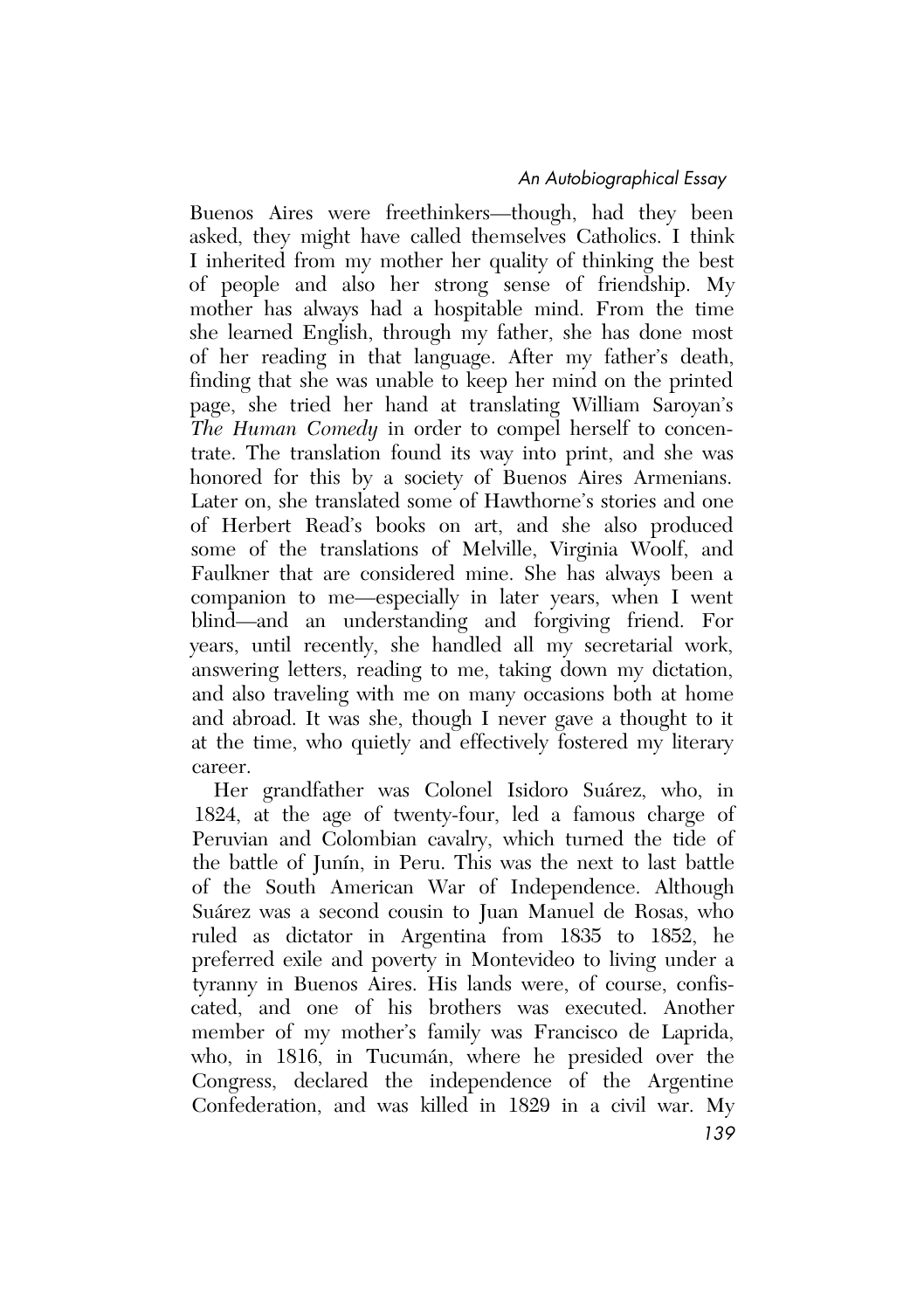mother's father, Isidoro Acevedo, though a civilian, took part in the fighting of yet other civil wars in the 1860's and 1880's. So, on both sides of my family, I have military forebears; this may account for my yearning after that epic destiny which my gods denied me, no doubt wisely.

I have already said that I spent a great deal of my boyhood indoors. Having no childhood friends, my sister and I invented two imaginary companions, named, for some reason or other, Quilos and The Windmill. (When they finally bored us, we told our mother that they had died.) I was always very nearsighted and wore glasses, and I was rather frail. As most of my people had been soldiers—even my father's brother had been a naval officer—and I knew I would never be, I felt ashamed, quite early, to be a bookish kind of person and not a man of action. Throughout my boyhood, I thought that to be loved would have amounted to an injustice. I did not feel I deserved any particular love, and I remember my birthdays filled me with shame, because everyone heaped gifts on me when I thought that I had done nothing to deserve them—that I was a kind of fake. After the age of thirty or so, I got over the feeling.

At home, both English and Spanish were commonly used. If I were asked to name the chief event in my life, I should say my father's library. In fact, I sometimes think I have never strayed outside that library. I can still picture it. It was in a room of its own, with glass-fronted shelves, and must have contained several thousand volumes. Being so nearsighted, I have forgotten most of the faces of that time (perhaps even when I think of my grandfather Acevedo I am thinking of his photograph), and yet I vividly remember so many of the steel engravings in *Chambers's Encyclopædia* and in the *Britannica*. The first novel I ever read through was *Huckleberry Finn*. Next came *Roughing It* and *Flush Days in California*. I also read books by Captain Marryat, Wells's *First Men in the Moon*, Poe, a one-volume edition of Longfellow, *Treasure Island*, Dickens, *Don Quixote*, *Tom Brown's School Days*, Grimms' *Fairy 140*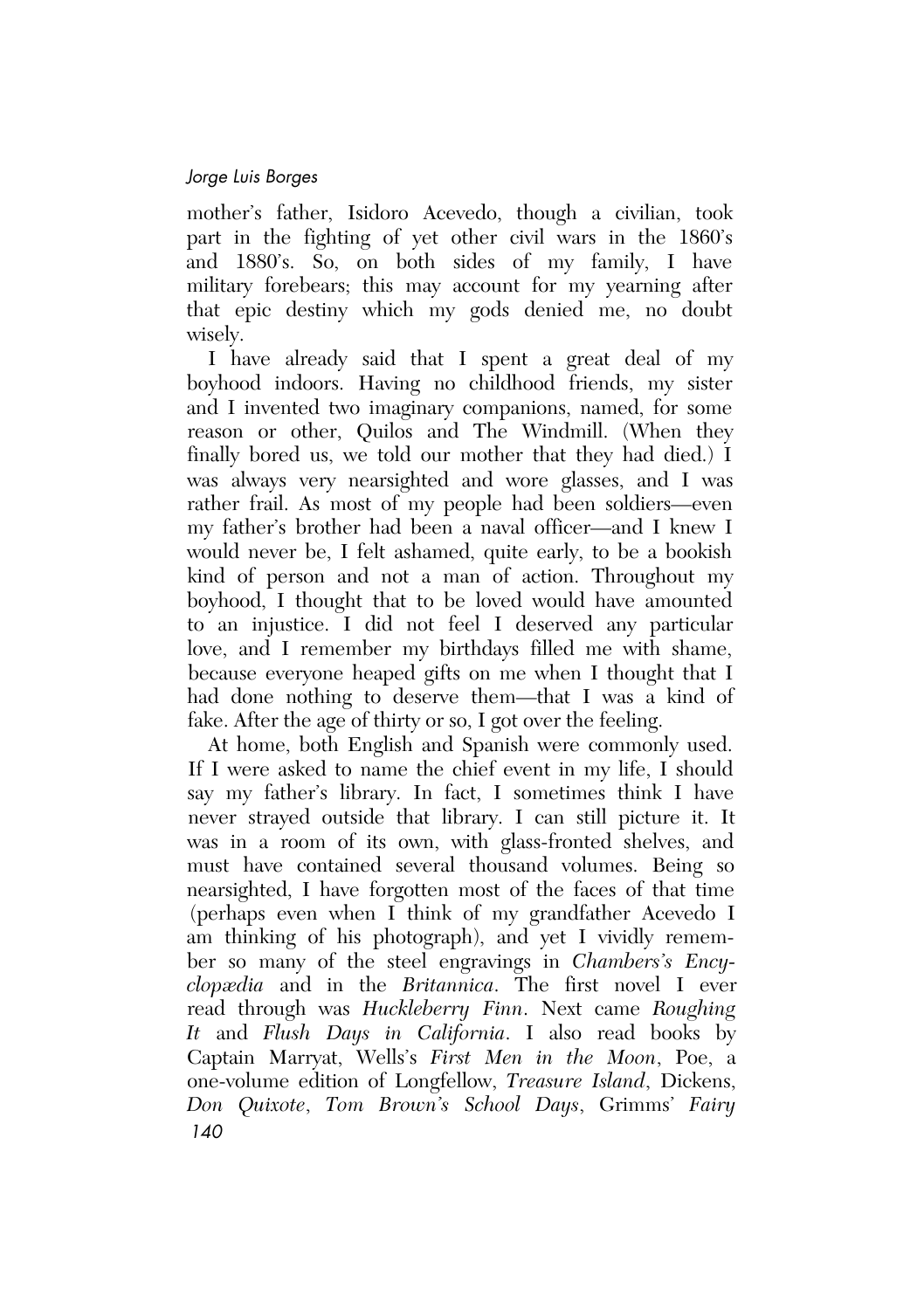#### *An Autobiographical Essay*

*Tales*, Lewis Carroll, *The Adventures of Mr Verdant Green* (a now forgotten book), Burton's *A Thousand Nights and a Night*. The Burton, filled with what was then considered obscenity, was forbidden, and I had to read it in hiding up on the roof. But at the time, I was so carried away with the magic that I took no notice whatever of the objectionable parts, reading the tales unaware of any other significance. All the foregoing books I read in English. When later I read *Don Quixote* in the original, it sounded like a bad translation to me. I still remember those red volumes with the gold lettering of the Garnier edition. At some point, my father's library was broken up, and when I read the *Quixote* in another edition I had the feeling that it wasn't the real *Quixote*. Later, I had a friend get me the Gamier, with the same steel engravings, the same footnotes, and also the same errata. All those things form part of the book for me; this I consider the real *Quixote*.

In Spanish, I also read many of the books by Eduardo Gutiérrez about Argentine outlaws and desperadoes—*Juan Moreira* foremost among them—as well as his *Siluetas militares*, which contains a forceful account of Colonel Borges' death. My mother forbade the reading of *Martín Fierro*, since that was a book fit only for hoodlums and schoolboys and, besides, was not about real gauchos at all. This too I read on the sly. Her feelings were based on the fact that Hernández had been an upholder of Rosas and therefore an enemy to our Unitarian ancestors, I read also Sarmiento's *Facundo*, many books on Greek mythology, and later Norse. Poetry came to me through English—Shelley, Keats, FitzGerald, and Swinburne, those great favorites of my father, who could quote them voluminously, and often did.

A tradition of literature ran through my father's family. His great-unde Juan Crisóstomo Lafinur was one of the first Argentine poets, and he wrote an ode on the death of his friend General Manuel Belgrano, in 1820. One of my father's cousins, Álvaro Melián Lafinur, whom I knew from childhood, was a leading minor poet and later found his way into the Argentine Academy of Letters. My father's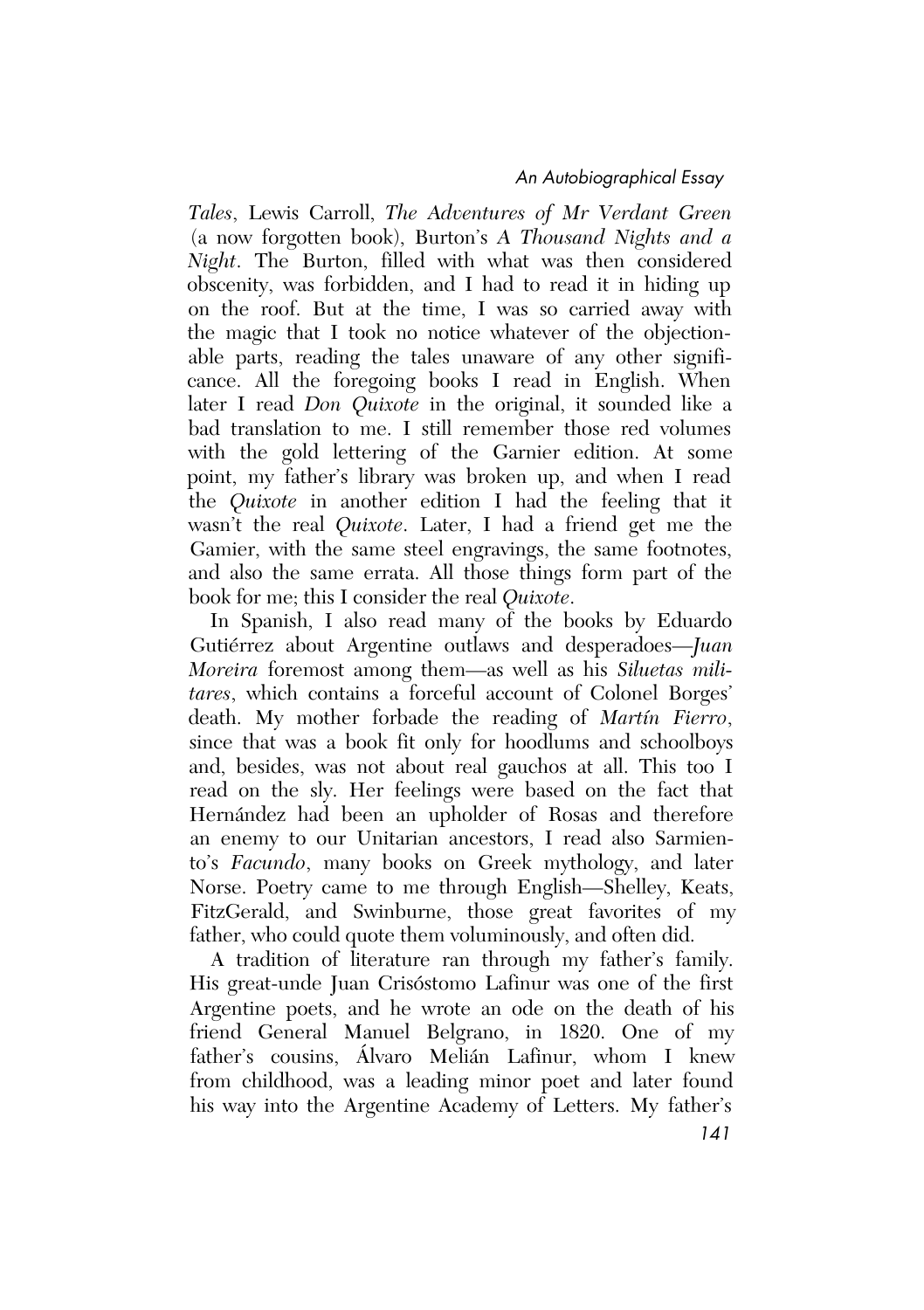maternal grandfather, Edward Young Haslam, edited one of the first English papers in Argentina, the *Southern Cross*, and was a Doctor of Philosophy or Letters, I'm not sure which, of the University of Heidelberg. Haslam could not afford Oxford or Cambridge, so he made his way to Germany, where he got his degree, going through the whole course in Latin. Eventually, he died in Paraná. My father wrote a novel, which he published in Majorca in 1921, about the history of Entre Ríos. It was called *The Caudillo*. He also wrote (and destroyed) a book of essays, and published a translation of FitzGerald's Omar Khayyám in the same meter as the original. He destroyed a book of Oriental stories—in the manner of the Arabian Nights—and a drama, *Hacia la nada* (Toward Nothingness), about a man's disappointment in his son. He published some fine sonnets after the style of the Argentine poet Enrique Banchs. From the time I was a boy, when blindness came to him, it was tacitly understood that I had to fulfill the literary destiny that circumstances had denied my father. This was something that was taken for granted (and such things are far more important than things that are merely said). I was expected to be a writer.

I first started writing when I was six or seven. I tried to imitate classic writers of Spanish—Miguel de Cervantes, for example. I had set down in quite bad English a kind of handbook on Greek mythology, no doubt cribbed from Lemprière. This may have been my first literary venture. My first story was a rather nonsensical piece after the manner of Cervantes, an old-fashioned romance called "La visera fatal" (The Fatal Helmet). I very neatly wrote these things into copybooks. My father never interfered. He wanted me to commit all my own mistakes, and once said, "Children educate their parents, not the other way around." When I was nine or so, I translated Oscar Wilde's "The Happy Prince" into Spanish, and it was published in one of the Buenos Aires dailies, *El País*. Since it was signed merely "Jorge Borges," people naturally assumed the translation was my father's.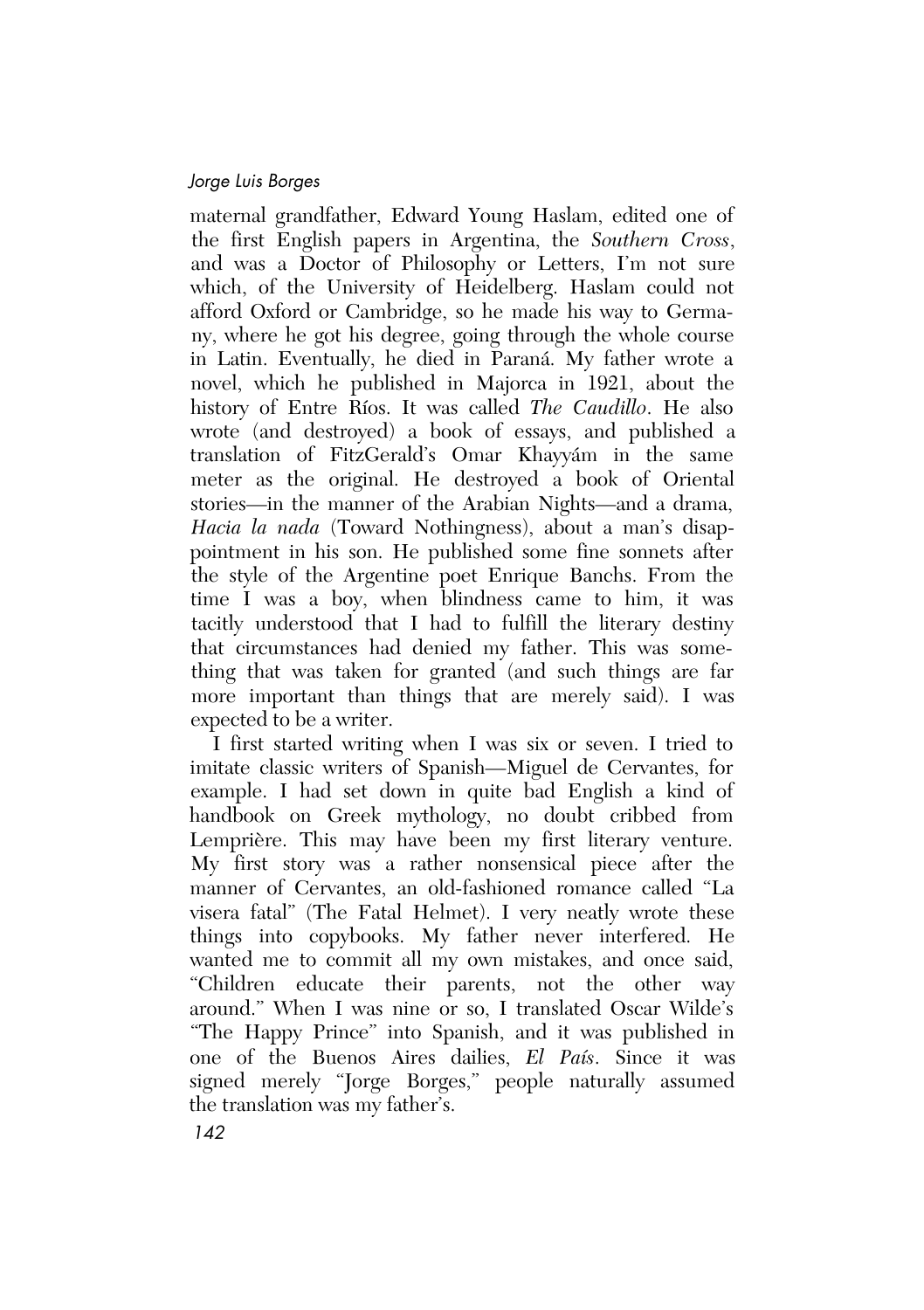I take no pleasure whatever in recalling my early schooldays. To begin with, I did not start school until I was nine. This was because my father, as an anarchist, distrusted all enterprises run by the State. As I wore spectacles and dressed in an Eton collar and tie, I was jeered at and bullied by most of my schoolmates, who were amateur hooligans. I cannot remember the name of the school but recall that it was on Thames Street. My father used to say that Argentine history had taken the place of the catechism, so we were expected to worship all things Argentine. We were taught Argentine history, for example, before we were allowed any knowledge of the many lands and many centuries that went into its making. As far as Spanish composition goes, I was taught to write in a flowery way: *Aquellos que lucharon por una patria libre, independiente, gloriosa* . . . (Those who struggled for a free, independent, and glorious nation . . .). Later on, in Geneva, I was to be told that such writing was meaningless and that I must see things through my own eyes. My sister Norah, who was born in 1901, of course attended a girls' school.

During all these years, we usually spent our summers out in Adrogué, some ten or fifteen miles to the south of Buenos Aires, where we had a place of our own—a large one-story house with grounds, two summerhouses, a windmill, and a shaggy brown sheepdog. Adrogué then was a lost and undisturbed maze of summer homes surrounded by iron fences with masonry planters on the gateposts, of parks, of streets that radiated out of the many plazas, and of the ubiquitous smell of eucalyptus trees. We continued to visit Adrogué for decades.

My first real experience of the pampa came around 1909, on a trip we took to a place belonging to relatives near San Nicolás, to the northwest of Buenos Aires. I remember that the nearest house was a kind of blur on the horizon. This endless distance, I found out, was called the pampa, and when I learned that the farmhands were gauchos, like the characters in Eduardo Gutiérrez, that gave them a certain glamor. I have always come to things after coming to books.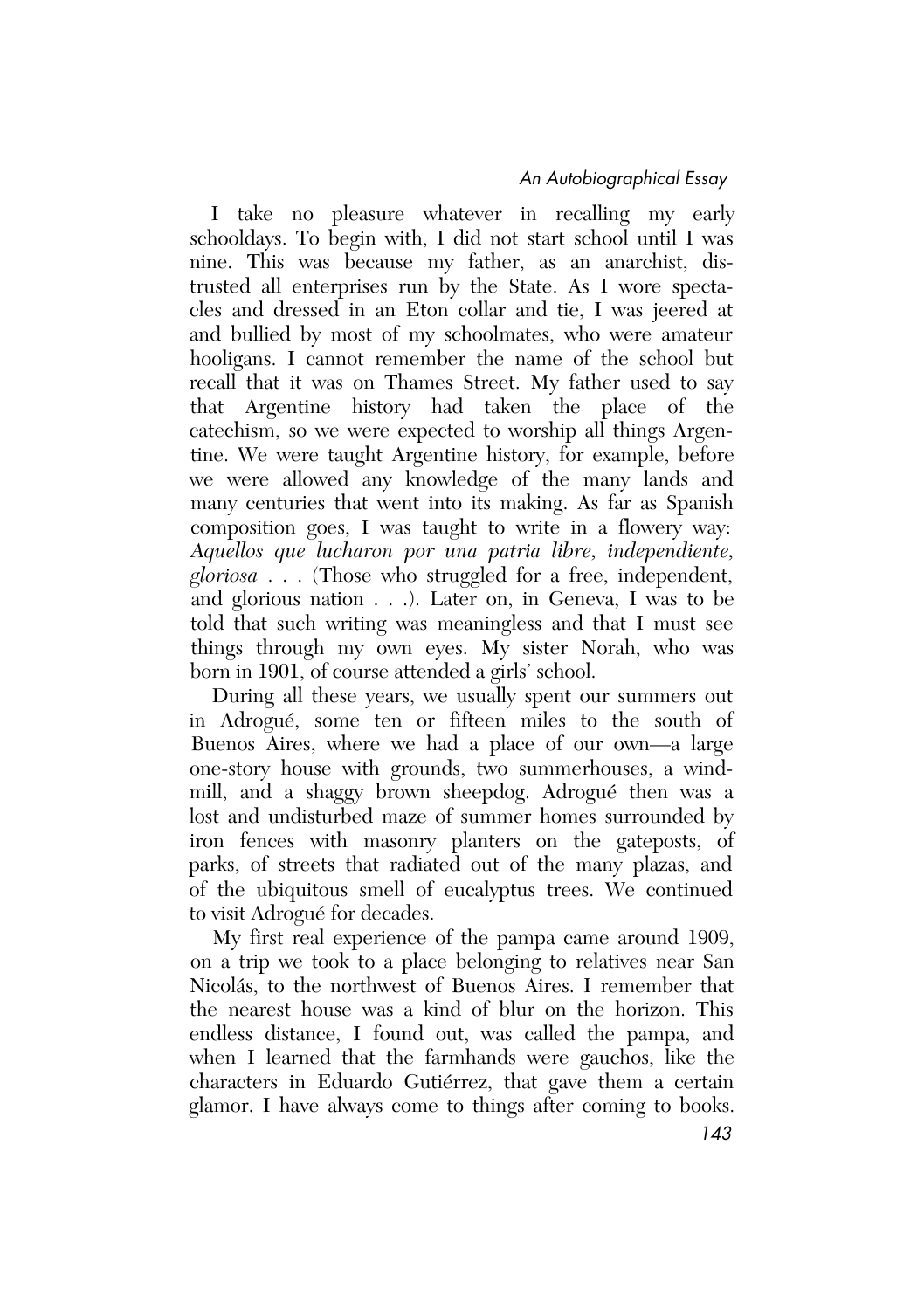Once, I was allowed to accompany them on horseback, taking cattle to the river early one morning. The men were small and darkish and wore *bombachas*, a kind of wide, baggy trousers. When I asked them if they knew how to swim, they replied, "Water is meant for cattle." My mother gave a doll, in a large cardboard box, to the foreman's daughter. The next year, we went back and asked after the little girl. "What a delight the doll has been to her!" they told us. And we were shown it, still in its box, nailed to the wall like an image. Of course, the girl was allowed only to look at it, not to touch it, for it might have been soiled or broken. There it was, high up out of harm's way, worshiped from afar. Lugones has written that in Córdoba, before magazines came in, he had many times seen a playing card used as a picture and nailed to the wall in gauchos' shacks. The four of *copas*, with its small lion and two towers, was particularly coveted. I think I began writing a poem about gauchos, probably under the influence of the poet Ascasubi, before I went to Geneva. I recall trying to work in as many gaucho words as I could, but the technical difficulties were beyond me. I never got past a few stanzas.

# Europe

In 1914, we moved to Europe. My father's eyesight had begun to fail and I remember his saying, "How on earth can I sign my name to legal papers when I am unable to read them?" Forced into early retirement, he planned our trip in exactly ten days. The world was unsuspicious then; there were no passports or other red tape. We first spent some weeks in Paris, a city that neither then nor since has particularly charmed me, as it does every other good Argentine. Perhaps, without knowing it, I was always a bit of a Britisher; in fact, I always think of Waterloo as a victory. The idea of the trip was for my sister and me to go to school in Geneva; we were to live with my maternal grandmother, who traveled with us and eventually died there, *144*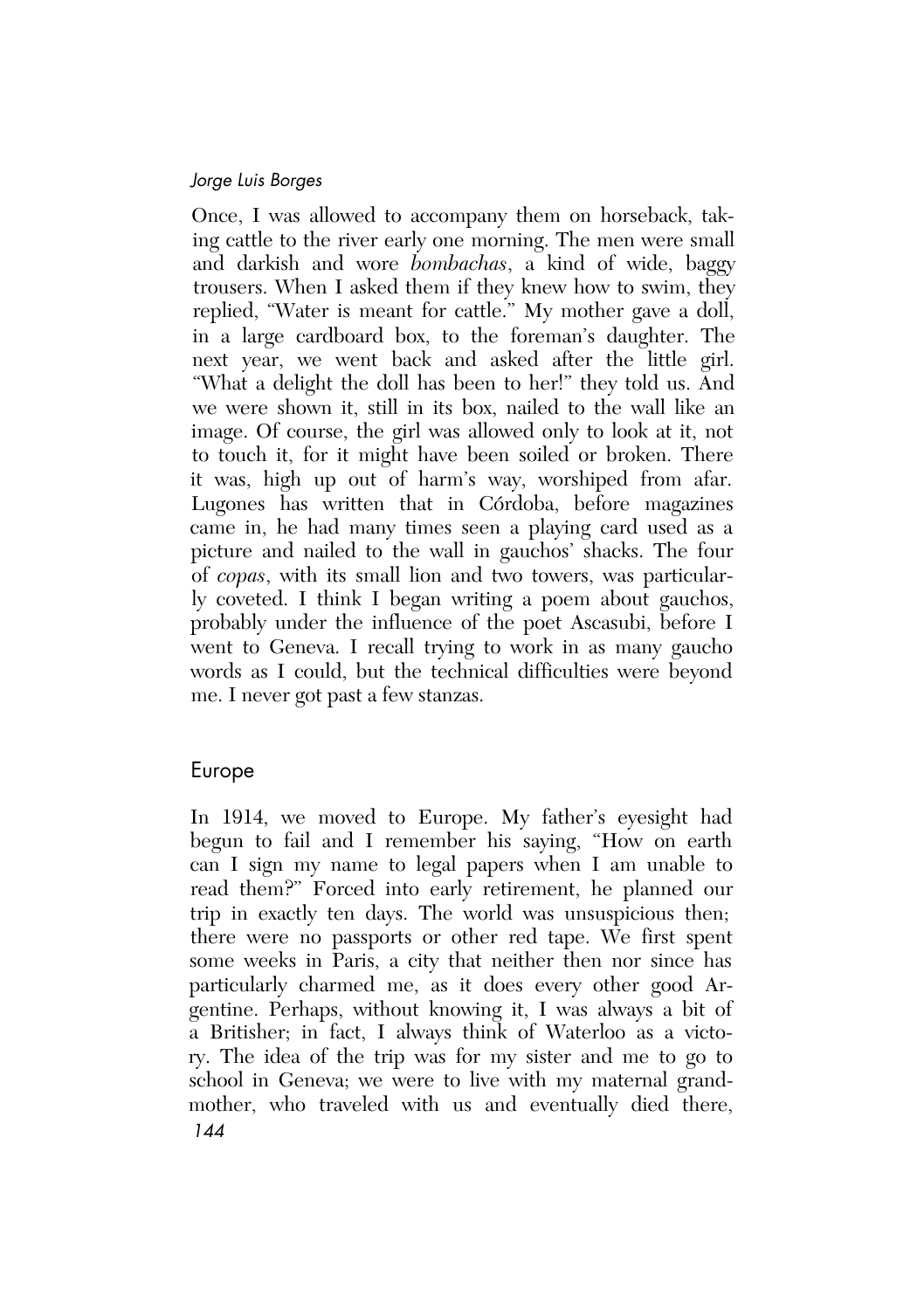while my parents toured the Continent. At the same time, my father was to be treated by a famous Genevan eye doctor. Europe in those days was cheaper than Buenos Aires, and Argentine money then stood for something. We were so ignorant of history, however, that we had no idea that the First World War would break out in August. My mother and father were in Germany when it happened, but managed to get back to us in Geneva. A year or so later, despite the war, we were able to journey across the Alps into northern Italy. I have vivid memories of Verona and Venice. In the vast and empty amphitheater of Verona I recited, loud and bold, several gaucho verses from Ascasubi.

That first fall—1914—I started school at the College of Geneva, founded by John Calvin. It was a day school. In my class there were some forty of us; a good half were foreigners. The chief subject was Latin, and I soon found out that one could let other studies slide a bit as long as one's Latin was good. All these other courses, however—algebra, chemistry, physics, mineralogy, botany, zoology—were studied in French. That year, I passed all my exams successfully, except for French itself. Without a word to me, my fellow-schoolmates sent a petition around to the headmaster, which they had all signed. They pointed out that I had had to study all of the different subjects in French, a language I also had to learn. They asked the headmaster to take this into account, and he very kindly did so. At first, I had not even understood when a teacher was calling on me, because my name was pronounced in the French manner, in a single syllable (rhyming roughly with "forge"), while we pronounce it with two syllables, the "g" sounding like a strong Scottish "h." Every time I had to answer, my schoolmates would nudge me.

We lived in a flat on the southern, or old, side of town. I still know Geneva far better than I know Buenos Aires, which is easily explained by the fact that in Geneva no two streetcorners are alike and one quickly learns the differences. Every day, I walked along that green and icy river,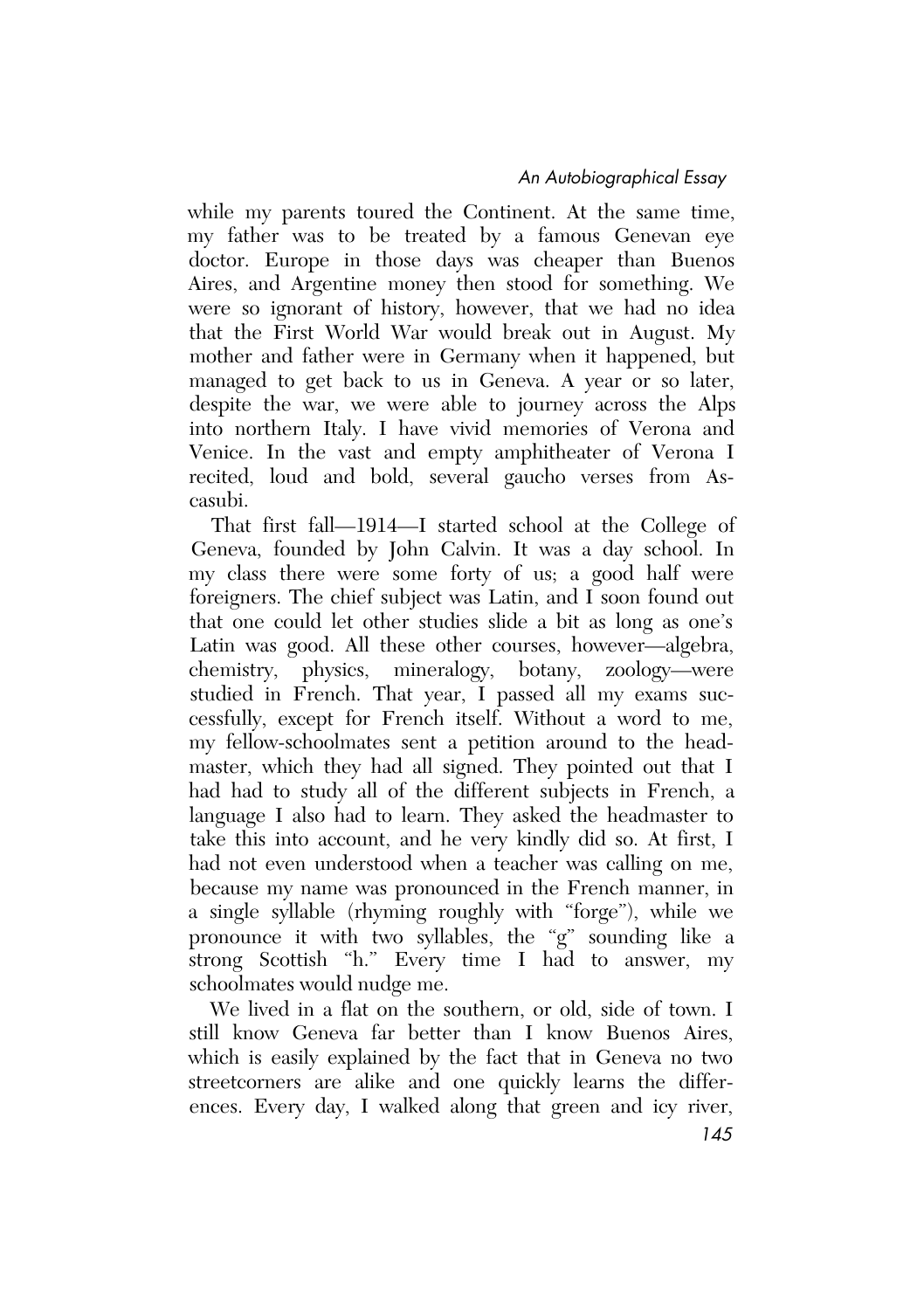the Rhone, which runs through the very heart of the city, spanned by seven quite different-looking bridges. The Swiss are rather proud and standoffish. My two bosom friends were of Polish-Jewish origin—Simon Jichlinski and Maurice Abramowicz. One became a lawyer and the other a physician. I taught them to play *truco*, and they learned so well and fast that at the end of our first game they left me without a cent. I became a good Latin scholar, while I did most of my private reading in English. At home, we spoke Spanish, but my sister's French soon became so good she even dreamed in it. I remember my mother's coming home one day and finding Norah hidden behind a red plush curtain, crying out in fear, "*Une mouche, une mouche!*" It seems she had adopted the French notion that flies are dangerous. "You come out of there," my mother told her, somewhat unpatriotically. "You were born and bred among flies!" As a result of the war—apart from the Italian trip and journeys inside Switzerland—we did no traveling. Later on, braving German submarines and in the company of only four or five other passengers, my English grandmother joined us.

On my own, outside of school, I took up the study of German. I was sent on this adventure by Carlyle's *Sartor Resartus* (The Tailor Retailored), which dazzled and also bewildered me. The hero, Diogenes Devil'sdung, is a German professor of idealism. In German literature I was looking for something Germanic, akin to Tacitus, but I was only later to find this in Old English and in Old Norse. German literature turned out to be romantic and sickly. At first, I tried Kant's *Critique of Pure Reason* but was defeated by it, as most people—including most Germans—are. Then I thought verse would be easier, because of its brevity. So I got hold of a copy of Heine's early poems, the *Lyrisches Intermezzo*, and a German-English dictionary. Little by little, owing to Heine's simple vocabulary, I found I could do without the dictionary. Soon I had worked my way into the loveliness of the language. I also managed to read Meyrink's novel *Der Golem*. (In 1969, when I was in *146*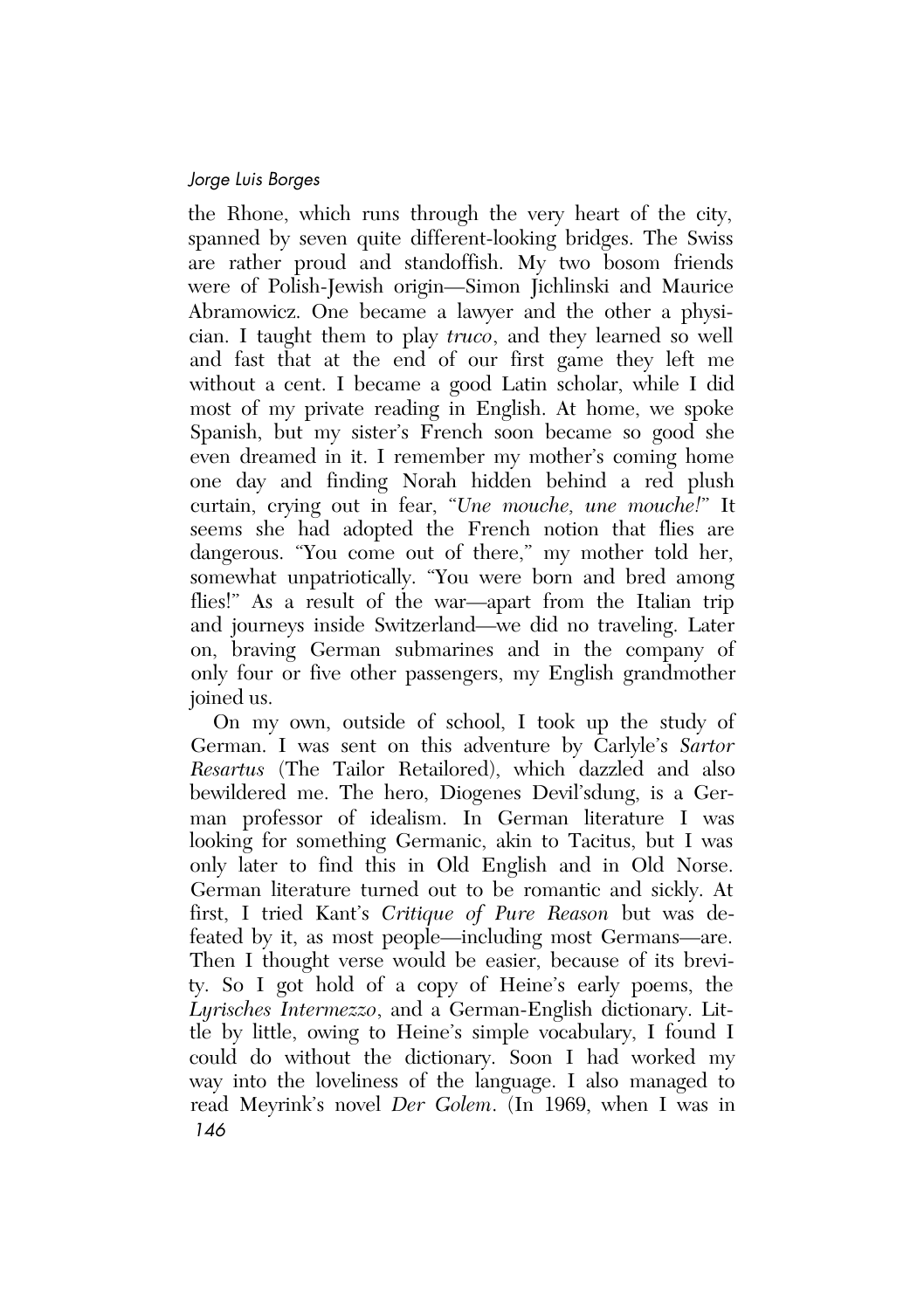Israel, I talked over the Bohemian legend of the Golem with Gershom Scholem, a leading scholar of Jewish mysticism, whose name I had twice used as the only possible rhyming word in a poem of my own on the Golem.) I tried to be interested in Jean-Paul Richter, for Carlyle's and De Quincey's sake—this was around 1917—but I soon discovered that I was very bored by the reading. Richter, in spite of his two British champions, seemed to me very longwinded and perhaps a passionless writer. I became, however, very interested in German expressionism and still think of it as beyond other contemporary schools, such as imagism, cubism, futurism, surrealism, and so on. A few years later, in Madrid, I was to attempt some of the first, and perhaps the only, translations of a number of expressionist poets into Spanish.

At some point while in Switzerland, I began reading Schopenhauer. Today, were I to choose a single philosopher, I would choose him. If the riddle of the universe can be stated in words, I think these words would be in his writings. I have read him many times over, both in German and, with my father and his close friend Macedonio Fernández, in translation. I still think of German as being a beautiful language—perhaps more beautiful than the literature it has produced. French, rather paradoxically, has a fine literature despite its fondness for schools and movements, but the language itself is, I think, rather ugly. Things tend to sound trivial when they are said in French. In fact, I even think of Spanish as being the better of the two languages, though Spanish words are far too long and cumbersome. As an Argentine writer, I have to cope with Spanish and so am only too aware of its shortcomings. I remember that Goethe wrote that he had to deal with the worst language in the world—German. I suppose most writers think along these lines concerning the language they have to struggle with. As for Italian, I have read and reread *The Divine Comedy* in more than a dozen different editions. I've also read Ariosto, Tasso, Croce, and Gentile, but *147*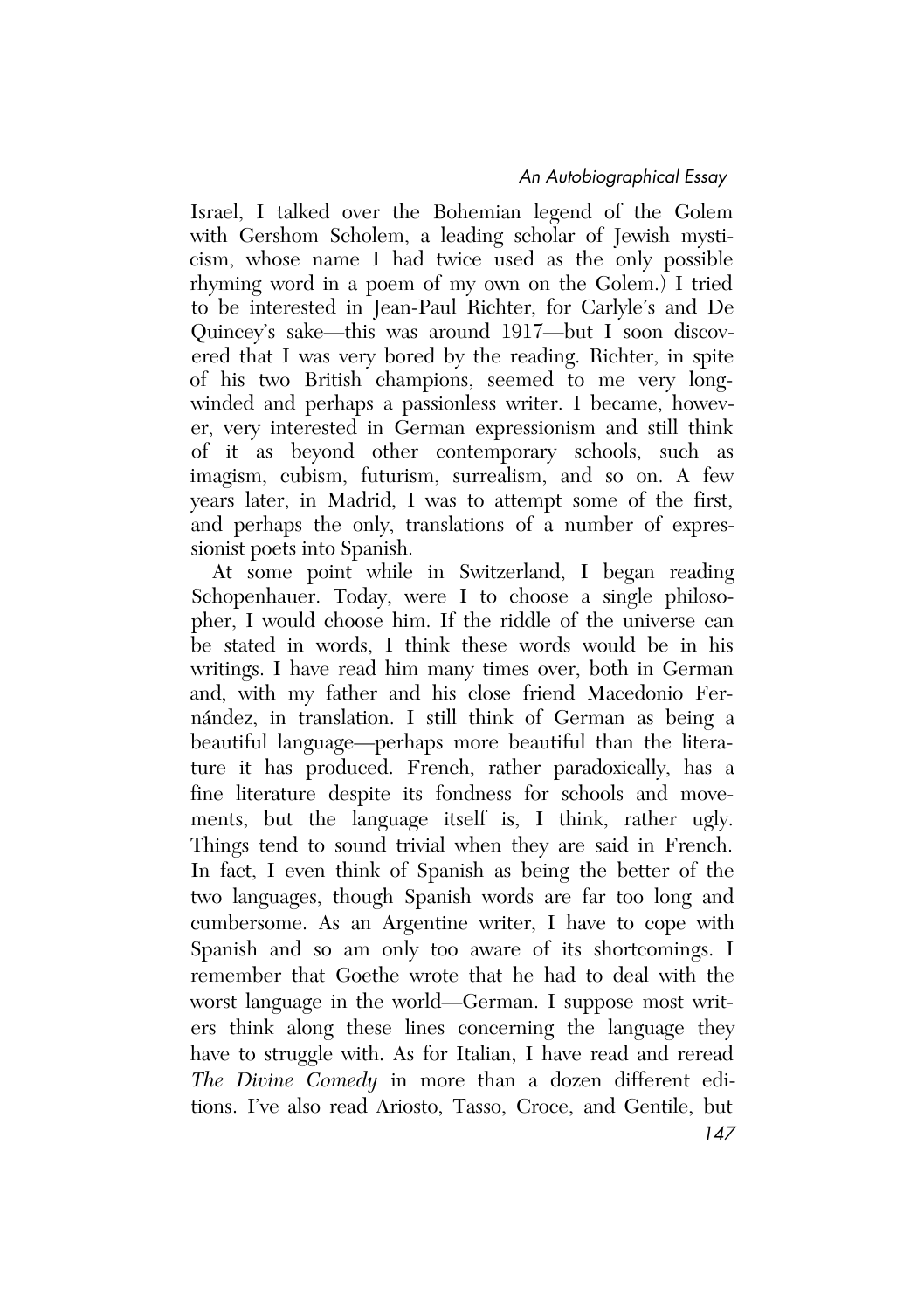I am quite unable to speak Italian or to follow an Italian play or film.

It was also in Geneva that I first met Walt Whitman, through a German translation by Johannes Schlaf ("*Als ich in Alabama meinen Morgengang machte*"—"As I have walk'd in Alabama my morning walk"). Of course, I was struck by the absurdity of reading an American poet in German, so I ordered a copy of *Leaves of Grass* from London. I remember it still—bound in green. For a time, I thought of Whitman not only as a great poet but as the only poet. In fact, I thought that all poets the world over had been merely leading up to Whitman until 1855, and that not to imitate him was a proof of ignorance. This feeling had already come over me with Carlyle's prose, which is now unbearable to me, and with the poetry of Swinburne. These were phases I went through. Later on, I was to go through similar experiences of being overwhelmed by some particular writer.

We remained in Switzerland until 1919. After three or four years in Geneva, we spent a year in Lugano. I had my bachelor's degree by then, and it was now understood that I should devote myself to writing. I wanted to show my manuscripts to my father, but he told me he didn't believe in advice and that I must work my way all by myself through trial and error. I had been writing sonnets in English and in French. The English sonnets were poor imitations of Wordsworth, and the French, in their own watery way, were imitative of symbolist poetry. I still recall one line of my French experiments: "*Petite boîte noire pour le violon casse.*" The whole piece was titled "Poeme pour être recité avec un accent russe." As I knew I wrote a foreigner's French, I thought a Russian accent better than an Argentine one. In my English experiments, I affected some eighteenth-century mannerisms, such as "o'er" instead of "over" and, for the sake of metrical ease, "doth sing" instead of "sings." I knew, however, that Spanish would be my unavoidable destiny.

We decided to go home, but to spend a year or so in *148*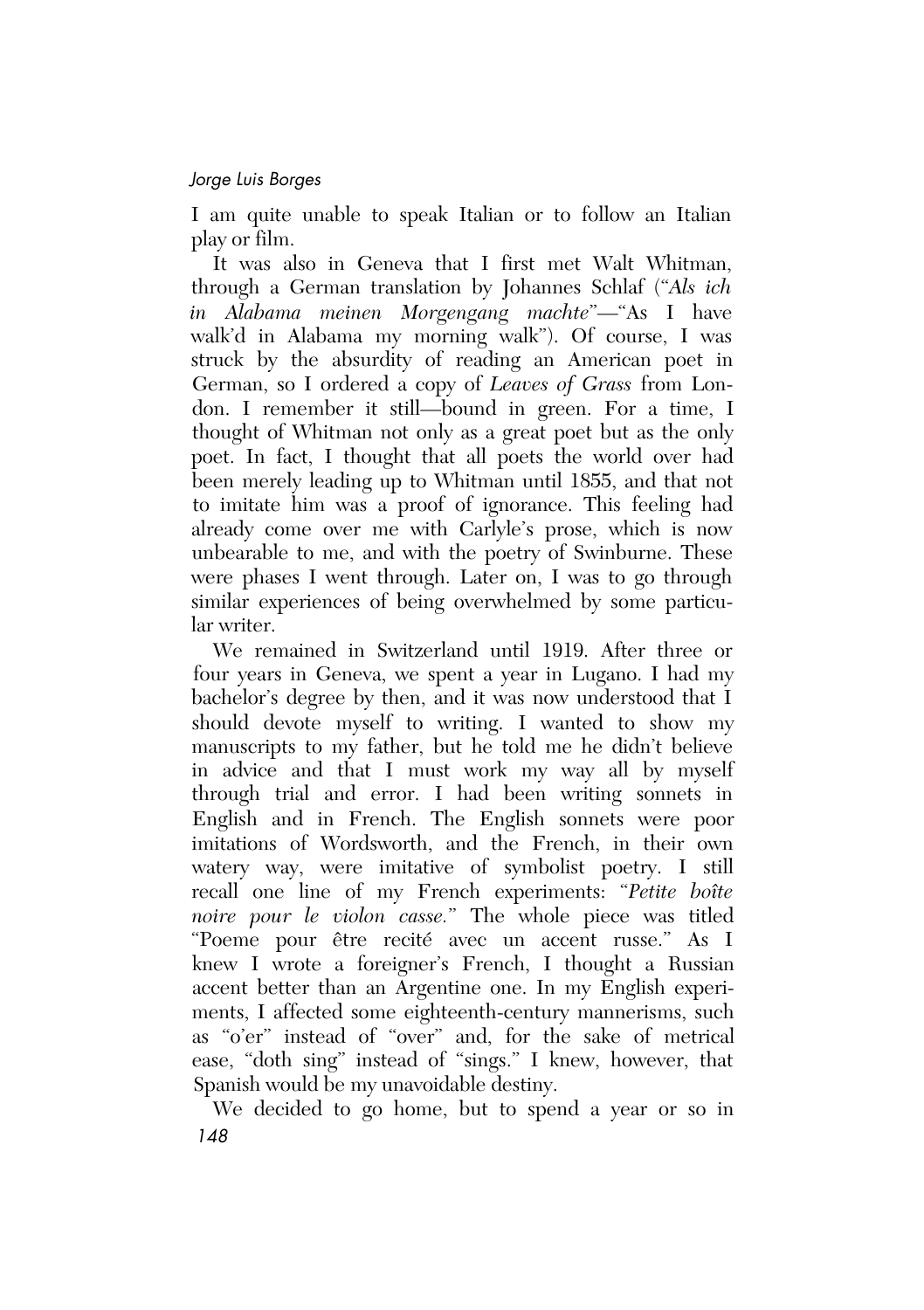Spain first. Spain at that time was slowly being discovered by Argentines. Until then, even eminent writers like Leopoldo Lugones and Ricardo Güiraldes deliberately left Spain out of their European travels. This was no whim. In Buenos Aires, Spaniards always held menial jobs—as domestic servants, waiters, and laborers—or were small tradesmen, and we Argentines never thought of ourselves as Spanish. We had, in fact, left off being Spaniards in 1816, when we declared our independence from Spain. When, as a boy, I read Prescott's *Conquest of Peru*, it amazed me to find that he portrayed the conquistadors in a romantic way. To me, descended from certain of these officials, they were an uninteresting lot. Through French eyes, however, Latin Americans saw the Spaniards as picturesque, thinking of them in terms of the stock in trade of García Lorca gypsies, bullfights, and Moorish architecture. But though Spanish was our language and we came mostly of Spanish and Portuguese blood, my own family never thought of our trip in terms of going back to Spain after an absence of some three centuries.

We went to Majorca because it was cheap, beautiful, and had hardly any tourists but ourselves. We lived there nearly a whole year, in Palma and in Valldemosa, a village high up in the hills. I went on studying Latin, this time under the tutelage of a priest, who told me that since the innate was sufficient to his needs, he had never attempted reading a novel. We went over Virgil, of whom I still think highly. I remember I astonished the natives by my fine swimming, for I had learned in swift rivers, such as the Uruguay and the Rhone, while Majorcans were used only to a quiet, tideless sea. My father was writing his novel, which harked back to old times during the civil war of the 1870's in his native Entre Ríos. I recall giving him some quite bad metaphors, borrowed from the German expressionists, which he accepted out of resignation. He had some five hundred copies of the book printed, and brought them back to Buenos Aires, where he gave them away to friends. Every time the word "Paraná"—his home town—had come up *149*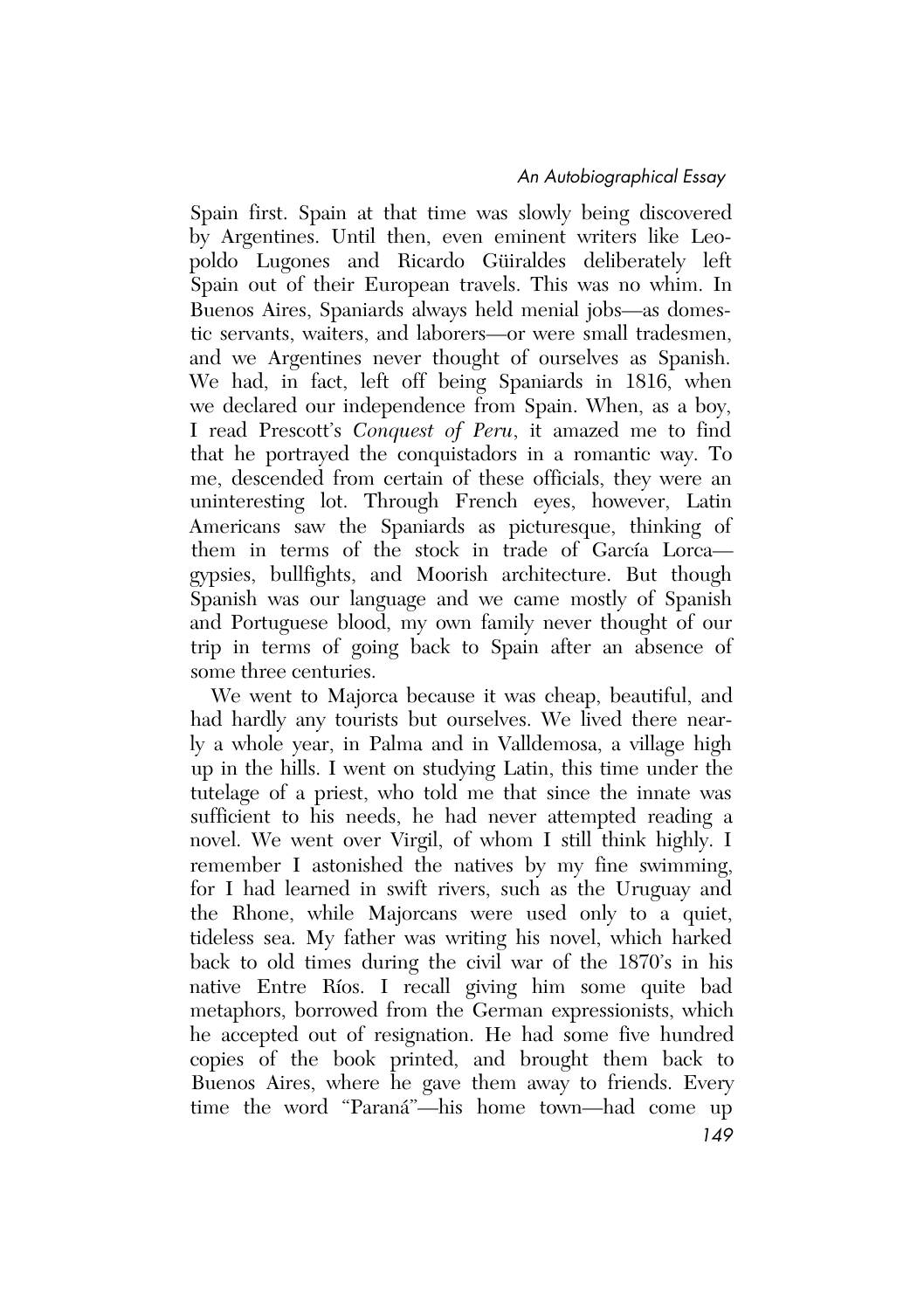in the manuscript, the printers changed it to "Panamá," thinking they were correcting a mistake. Not to give them trouble, and also seeing it was funnier that way, my father let this pass. Now I repent my youthful intrusions into his book. Seventeen years later, before he died, he told me that he would very much like me to rewrite the novel in a straightforward way, with all the fine writing and purple patches left out. I myself in those days wrote a story about a werewolf and sent it to a popular magazine in Madrid, *La Esfera*, whose editors very wisely turned it down.

The winter of 1919-20 we spent in Seville, where I saw my first poem into print. It was titled "Hymn to the Sea" and appeared in the magazine *Grecia*, in its issue of December 31, 1919. In the poem, I tried my hardest to be Walt Whitman:

O sea! O myth! O sun! O wide resting place! I know why 1 love you. I know that we are both very old, that we have known each other for centuries. . . . O Protean, I have been born of you both of us chained and wandering, both of us hungering for stars, both of us with hopes and disappointments. . . !

Today, I hardly think of the sea, or even of myself, as hungering for stars. Years after, when I came across Arnold Bennett's phrase "the third-rate grandiose," I understood at once what he meant. And yet when I arrived in Madrid a few months later, as this was the only poem I had ever printed, people there thought of me as a singer of the sea.

In Seville, I fell in with the literary group formed around *Grecia*. This group, who called themselves ultraists, had set out to renew literature, a branch of the arts of which they knew nothing whatever. One of them once told me his whole reading had been the Bible, Cervantes, Darío, and one or two of the books of the Master, Rafael Cansinos-Assens. It baffled my Argentine mind to learn that they had no French and no inkling at all that such a thing as *150*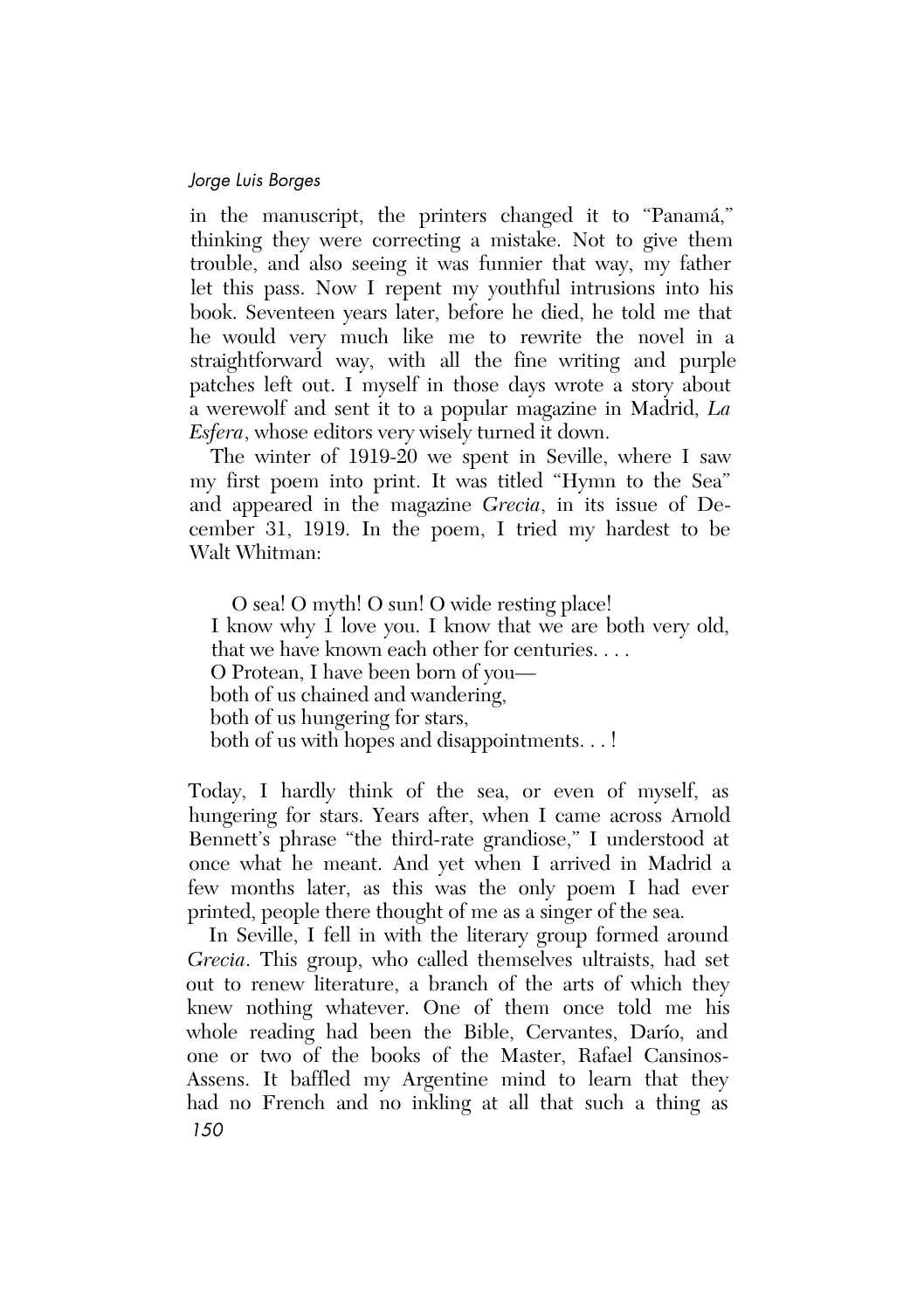English literature existed. I was even introduced to a local worthy popularly known as "the Humanist" and was not long in discovering that his Latin was far smaller than mine. As for *Grecia* itself, the editor, Isaac del Vando Villar, had the whole corpus of his poetry written for him by one or another of his assistants. I remember one of them telling me one day, "I'm very busy—Isaac is writing a poem."

Next, we went to Madrid, and there the great event to me was my friendship with Rafael Cansinos-Assens. I still like to think of myself as his disciple. He had come from Seville, where he had studied for the priesthood, but, having found the name Cansinos in the archives of the Inquisition, he decided he was a Jew. This led him to the study of Hebrew, and later on he even had himself circumcised. Literary friends from Andalusia took me to meet him. I timidly congratulated him on a poem *he* had written about the sea. "Yes," he said, "and how I'd like to see it before I die." He was a tall man with the Andalusian contempt for all things Castilian. The most remarkable fact about Cansinos was that he lived completely for literature, without regard for money or fame. He was a fine poet and wrote a book of psalms—chiefly erotic—called *El candelabro de los siete brazos*, which was published in 1914. He also wrote novels, stories, and essays, and, when I knew him, presided over a literary circle.

Every Saturday I would go to the Café Colonial, where we met at midnight, and the conversation lasted until daybreak. Sometimes there were as many as twenty or thirty of us. The group despised all Spanish local color *cante jongo* and bullfights. They admired American jazz, and were more interested in being Europeans than Spaniards. Cansinos would propose a subject—The Metaphor, Free Verse, The Traditional Forms of Poetry, Narrative Poetry, The Adjective, The Verb. In his own quiet way, he was a dictator, allowing no unfriendly allusions to contemporary writers and trying to keep the talk on a high plane.

Cansinos was a wide reader. He had translated De Quincey's *Opium-Eater*, the *Meditations of Marcus Aureli-*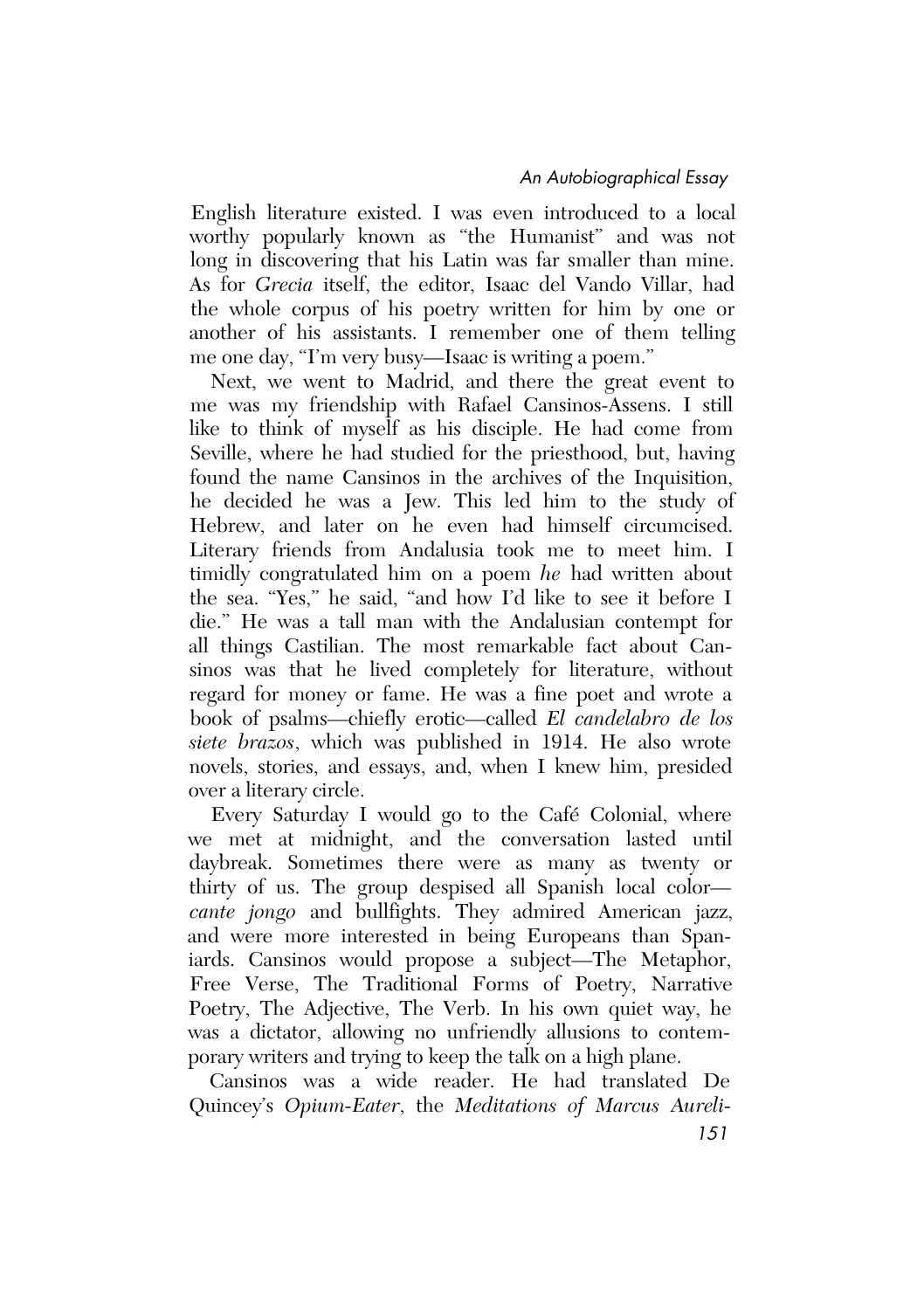*us* from the Greek, novels of Barbusse, and Schwob's *Vies imaginaires*. Later, he was to undertake complete translations of Goethe and Dostoevski. He also made the first Spanish version of the Arabian Nights, which is very free compared to Burton's or Lane's, but which makes, I think, for more pleasurable reading. Once, I went to see him and he took me into his library. Or, rather, I should say his whole house was a library. It was like making your way through a woods. He was too poor to have shelves, and the books were piled one on top of the other from floor to ceiling, forcing you to thread your way among the vertical columns. Cansinos seemed to me as if he were all the past of that Europe I was leaving behind—something like the symbol of all culture, Western and Eastern. But he had a perversity that made him fail to get on with his leading contemporaries. It lay in writing books that lavishly praised second- or thirdrate writers. At the time, Ortega y Gasset was at the height of his fame, but Cansinos thought of him as a bad philosopher and a bad writer. What I got from him, chiefly, was the pleasure of literary conversation. Also, I was stimulated by him to far-flung reading. In writing, I began aping him. He wrote long and flowing sentences with an un-Spanish and strongly Hebrew flavor to them.

Oddly, it was Cansinos who, in 1919, invented the term "ultraism." He thought Spanish literature had always been behind the times. Under the pen name of Juan Las, he wrote some short, laconic ultraist pieces. The whole thing—I see now—was done in a spirit of mockery. But we youngsters took it very seriously. Another of the earnest followers was Guillermo de Torre, whom I met in Madrid that spring and who married my sister Norah nine years later.

In Madrid at this time, there was another group gathered around Ramón Gómez de la Serna. I went there once and didn't like the way they behaved. They had a buffoon who wore a bracelet with a rattle attached. He would be made to shake hands with people and the rattle would rattle and Gómez de la Serna would invariably say, "Where's the snake?" That was supposed to be funny. Once, he turned to *152*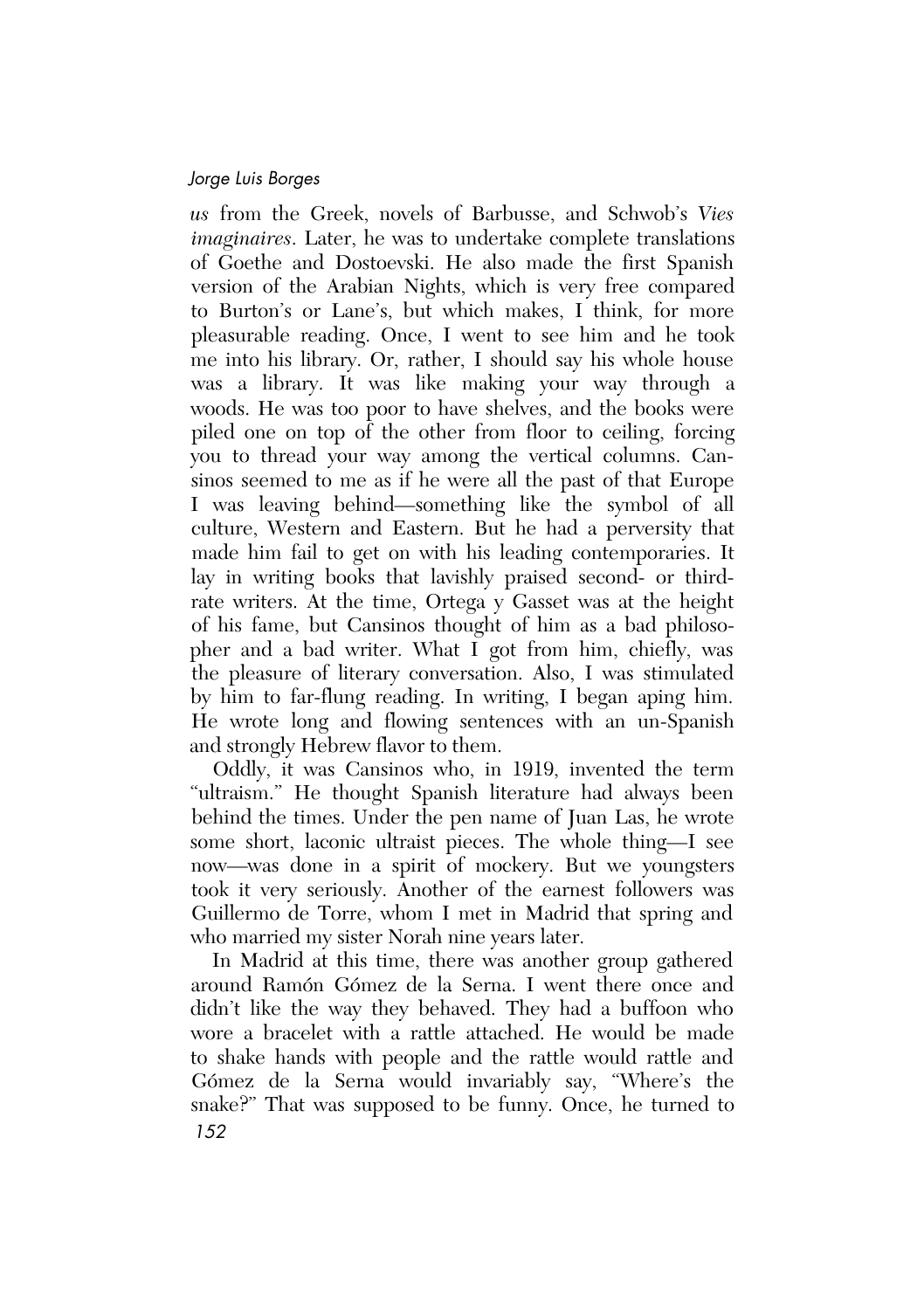me proudly and remarked, "You've never seen this kind of thing in Buenos Aires, have you?" I owned, thank God, that I hadn't.

In Spain, I wrote two books. One was a series of essays called, I now wonder why, *Los naipes del tahur* (The Sharper's Cards). They were literary and political essays (I was still an anarchist and a freethinker and in favor of pacifism), written under the influence of Pío Baroja. Their aim was to be bitter and relentless, but they were, as a matter of fact, quite tame. I went in for using such words as "fools," "harlots," "liars." Failing to find a publisher, I destroyed the manuscript on my return to Buenos Aires. The second book was titled either *The Red Psalms* or *The Red Rhythms*. It was a collection of poems—perhaps some twenty in all—in free verse and in praise of the Russian Revolution, the brotherhood of man, and pacifism. Three or four of them found their way into magazines—"Bolshevik Epic," "Trenches," "Russia." This book I destroyed in Spain on the eve of our departure. I was then ready to go home.

# Buenos Aires

We returned to Buenos Aires on the *Reina Victoria Eugenia* toward the end of March, 1921. It came to me as a surprise, after living in so many European cities—after so many memories of Geneva, Zurich, Nîmes, Córdoba, and Lisbon—to find that my native town had grown, and that it was now a very large, sprawling, and almost endless city of low buildings with flat roofs, stretching west toward what geographers and literary hands call the pampa. It was more than a homecoming; it was a rediscovery. I was able to see Buenos Aires keenly and eagerly because I had been away from it for a long time. Had I never gone abroad, I wonder whether I would ever have seen it with the peculiar shock and glow that it now gave me. The city—not the whole city, of course, but a few places in it that became emotionally *153*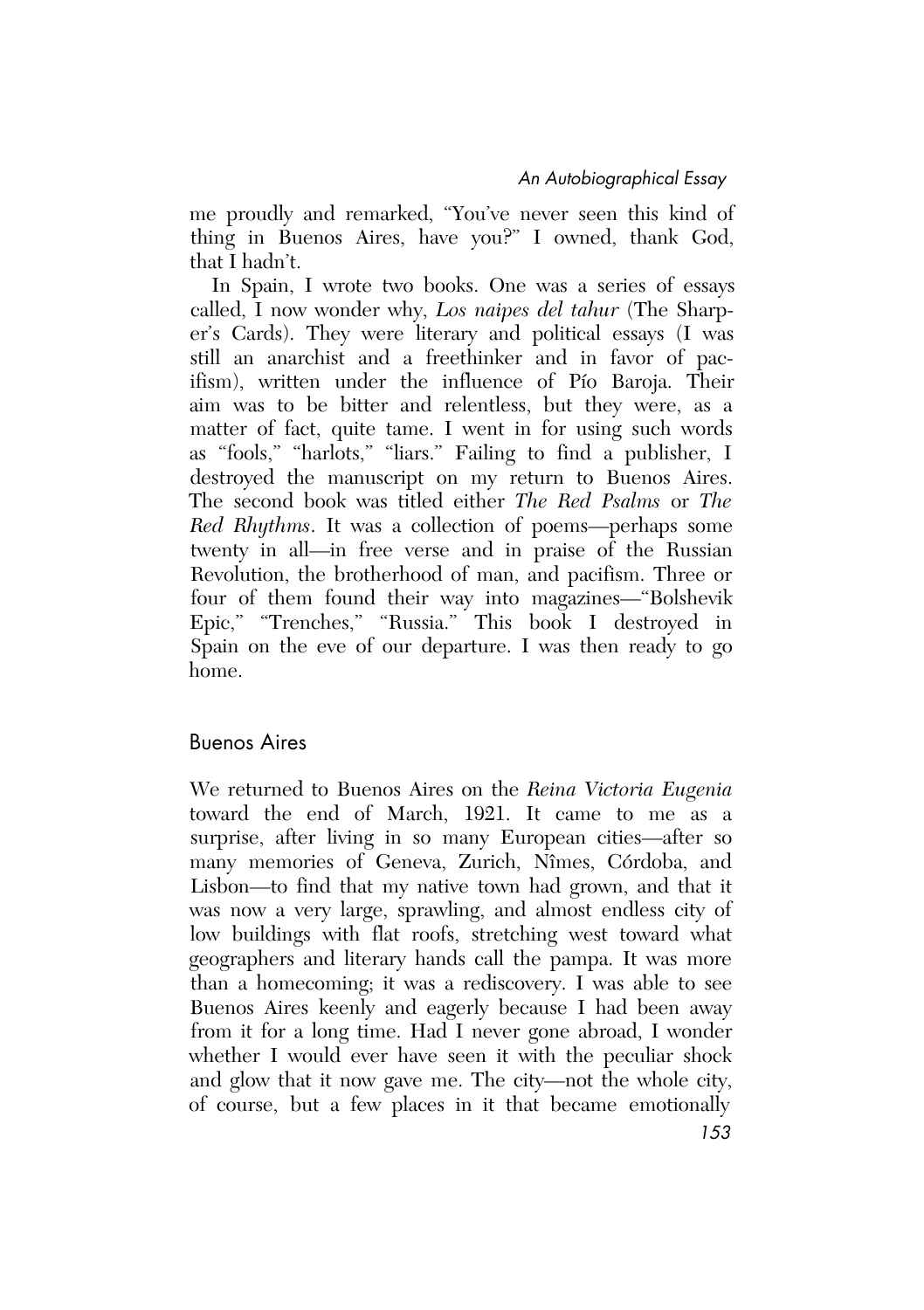significant to me—inspired the poems of my first published book, *Fervor de Buenos Aires*.

I wrote these poems in 1921 and 1922, and the volume came out early in 1923. The book was actually printed in five days; the printing had to be rushed, because it was necessary for us to return to Europe. (My father wanted to consult his Genevan doctor about his sight.) I had bargained for sixty-four pages, but the manuscript ran too long and at the last minute five poems had to be left out—mercifully. I can't remember a single thing about them. The book was produced in a somewhat boyish spirit. No proofreading was done, no table of contents was provided, and the pages were unnumbered. My sister made a woodcut for the cover, and three hundred copies were printed. In those days, publishing a book was something of a private venture. I never thought of sending copies to the booksellers or out for review. Most of them I just gave away. I recall one of my methods of distribution. Having noticed that many people who went to the offices of *Nosotros*—one of the older, more solid literary magazines of the time—left their overcoats hanging in the cloak room, I brought fifty or a hundred copies to Alfredo Bianchi, one of the editors. Bianchi stared at me in amazement and said, "Do you expect me to sell these books for you?"

"No," I answered. "Although I've written them, I'm not altogether a lunatic. I thought I might ask you to slip some of these books into the pockets of those coats hanging out there." He generously did so. When I came back after a year's absence, I found that some of the inhabitants of the overcoats had read my poems, and a few had even written about them. As a matter of fact, in this way I got myself a small reputation as a poet.

The book was essentially romantic, though it was written in a rather lean style and abounded in laconic metaphors. It celebrated sunsets, solitary places, and unfamiliar corners; it ventured into Berkeleyan metaphysics and family history; it recorded early loves. At the same time, I also *154*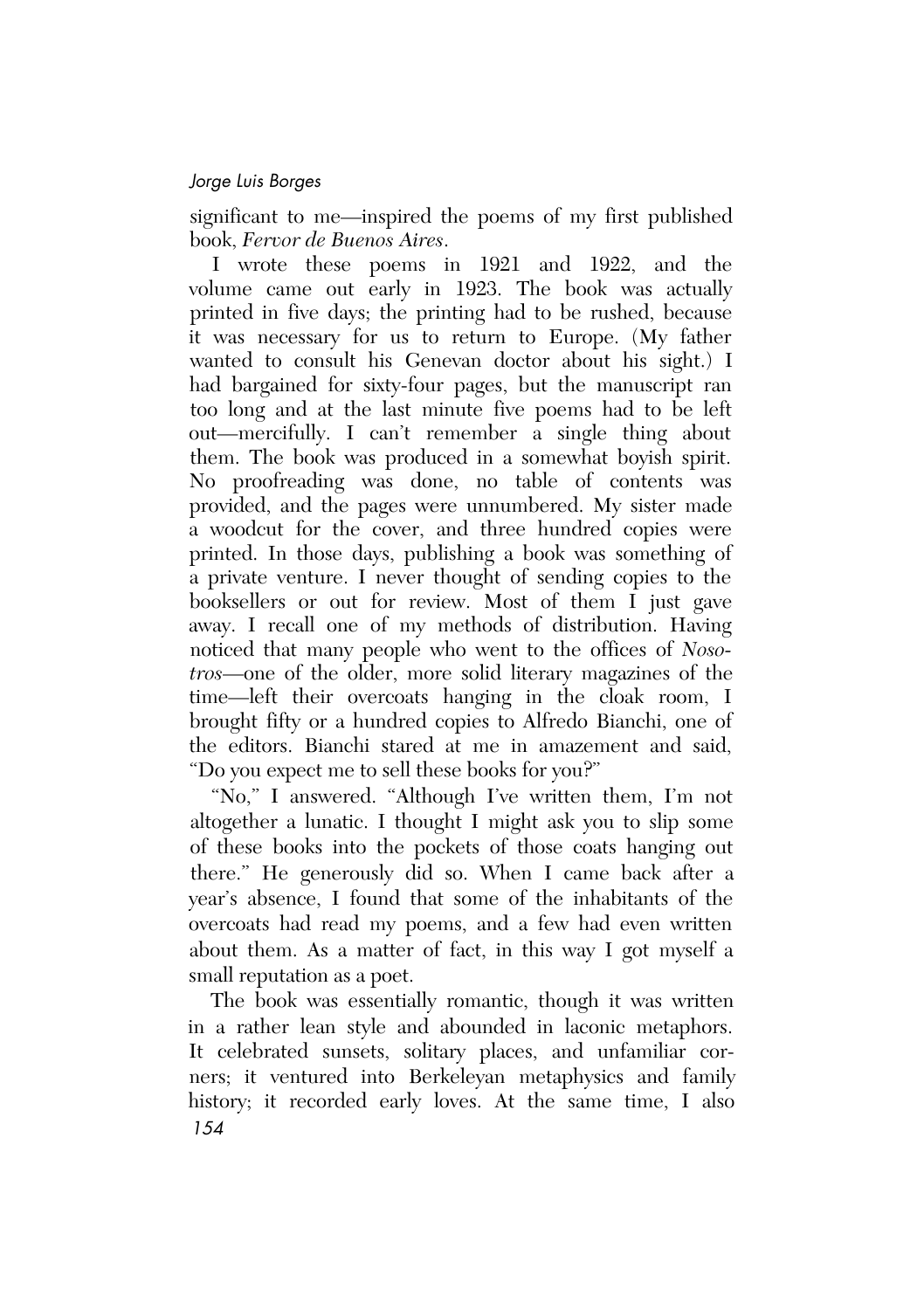mimicked the Spanish seventeenth century and cited Sir Thomas Browne's *Religio Medici* in my preface. I'm afraid the book was a plum pudding—there was just too much in it. And yet, looking back on it now, I think I have never strayed beyond that book. I feel that all my subsequent writing has only developed themes first taken up there; I feel that all during my lifetime I have been rewriting that one book.

Were the poems in *Fervor de Buenos Aires* ultraist poetry? When I came back from Europe in 1921, I came bearing the banners of ultraism. I am still known to literary historians as "the father of Argentine ultraism." When I talked things over at the time with fellow-poets Eduardo González Lanuza, Norah Lange, Francisco Piñero, my cousin Guillermo Juan (Borges), and Roberto Ortelli, we came to the conclusion that Spanish ultraism was overburdened after the manner of futurism—with modernity and gadgets. We were unimpressed by railway trains, by propellers, by airplanes, and by electric fans. While in our manifestos we still upheld the primacy of the metaphor and the elimination of transitions and decorative adjectives, what we wanted to write was essential poetry—poems beyond the here and now, free of local color and contemporary circumstances. I think the poem "Plainness" sufficiently illustrates what I personally was after:

> The garden's grillwork gate opens with the ease of a page in a much thumbed book, and, once inside, our eyes have no need to dwell on objects already fixed and exact in memory. Here habits and minds and the private language all families invent are everyday things to me. What necessity is there to speak or pretend to be someone else?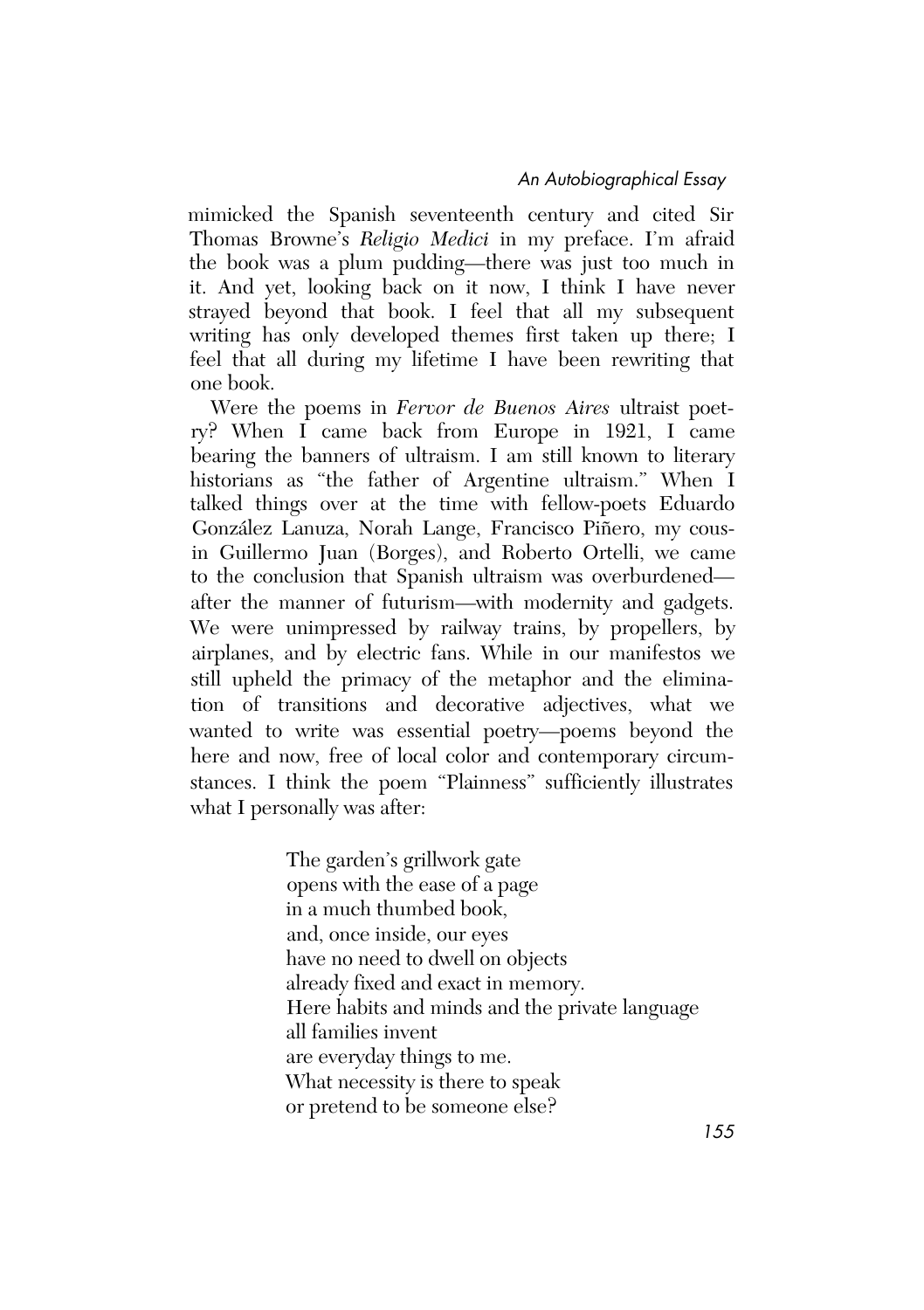The whole house knows me, they're aware of my worries and weakness. This is the best that can happen what Heaven perhaps will grant us: not to be wondered at or required to succeed but simply to be let in as part of an undeniable Reality, like stones of the road, like trees.

I think this is a far cry from the timid extravagances of my earlier Spanish ultraist exercises, when I saw a trolley car as a man shouldering a gun, or the sunrise as a shout, or the setting sun as being crucified in the west. A sane friend to whom I later recited such absurdities remarked, "Ah, I see you held the view that poetry's chief aim is to startle." As to whether the poems in *Fervor* are ultraist or not, the answer—for me—was given by my friend and French translator Néstor Ibarra, who said, "Borges left off being an ultraist poet with the first ultraist poem he wrote." I can now only regret my early ultraist excesses. After nearly a half century, I find myself still striving to live down that awkward period of my life.

Perhaps the major event of my return was Macedonio Fernández. Of all the people I have met in my life—and I have met some quite remarkable men—no one has ever made so deep and so lasting an impression on me as Macedonio. A tiny figure in a black bowler hat, he was waiting for us on the Dársena Norte when we landed, and I came to inherit his friendship from my father. Both men had been born in 1874. Paradoxically, Macedonio was an outstanding conversationalist and at the same time a man of long silences and few words. We met on Saturday evening at a café—the Perla, in the Plaza del Once. There we would talk till daybreak, Macedonio presiding. As in Madrid Cansinos had stood for all learning, Macedonio now stood for pure thinking. At the time, I was a great reader and went out very seldom (almost every night after dinner, I used to go to bed and read), but my whole week was lit *156*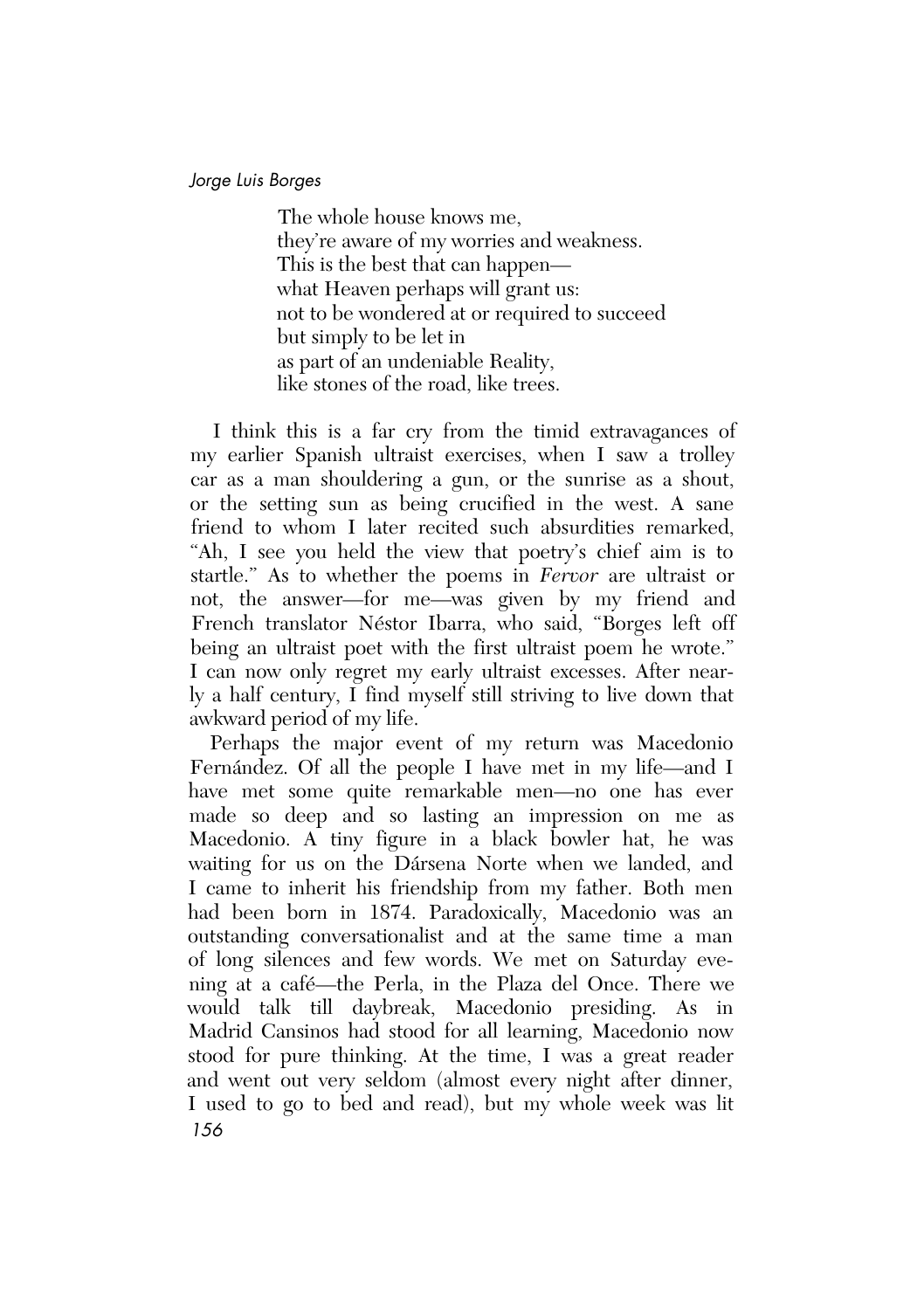up with the expectation that on Saturday I'd be seeing and hearing Macedonio. He lived quite near us and I could have seen him whenever I wanted, but I somehow felt that I had no right to that privilege and that in order to give Macedonio's Saturday its full value I had to forgo him throughout the week. At these meetings, Macedonio would speak perhaps three or four times, risking only a few quiet observations, which were addressed—seemingly—to his neighbor alone. These remarks were never affirmative. Macedonio was very courteous and soft-spoken and would say, for example, "Well, I suppose you've noticed . . ." And thereupon he would let loose some striking, highly original thought. But, invariably, he attributed his remark to the hearer.

He was a frail, gray man with the kind of ash-colored hair and moustache that made him look like Mark Twain. The resemblance pleased him, but when he was reminded that he also looked like Paul Valéry, he resented it, since he had little use for Frenchmen. He always wore that black bowler, and for all I know may even have slept in it. He never undressed to go to bed, and at night, to fend off drafts that he thought might cause him toothache, he draped a towel around his head. This made him look like an Arab. Among his other eccentricities were his nationalism (he admired one Argentine president after another for the sufficient reason that the Argentine electorate could not be wrong), his fear of dentistry (this led him to tugging at his teeth, in public, behind a hand, so as to stave off the dentist's pliers), and a habit of falling sentimentally in love with streetwalkers.

As a writer, Macedonio published several rather unusual volumes, and papers of his are still being collected close to twenty years after his death. His first book, published in 1928, was called *No toda es vigilia la de los ojos abiertos* (We're Not Always Awake When Our Eyes Are Open). It was an extended essay on idealism, written in a deliberately tangled and crabbed style, in order, I suppose, to match the tangledness of reality. The next year, a miscellany of his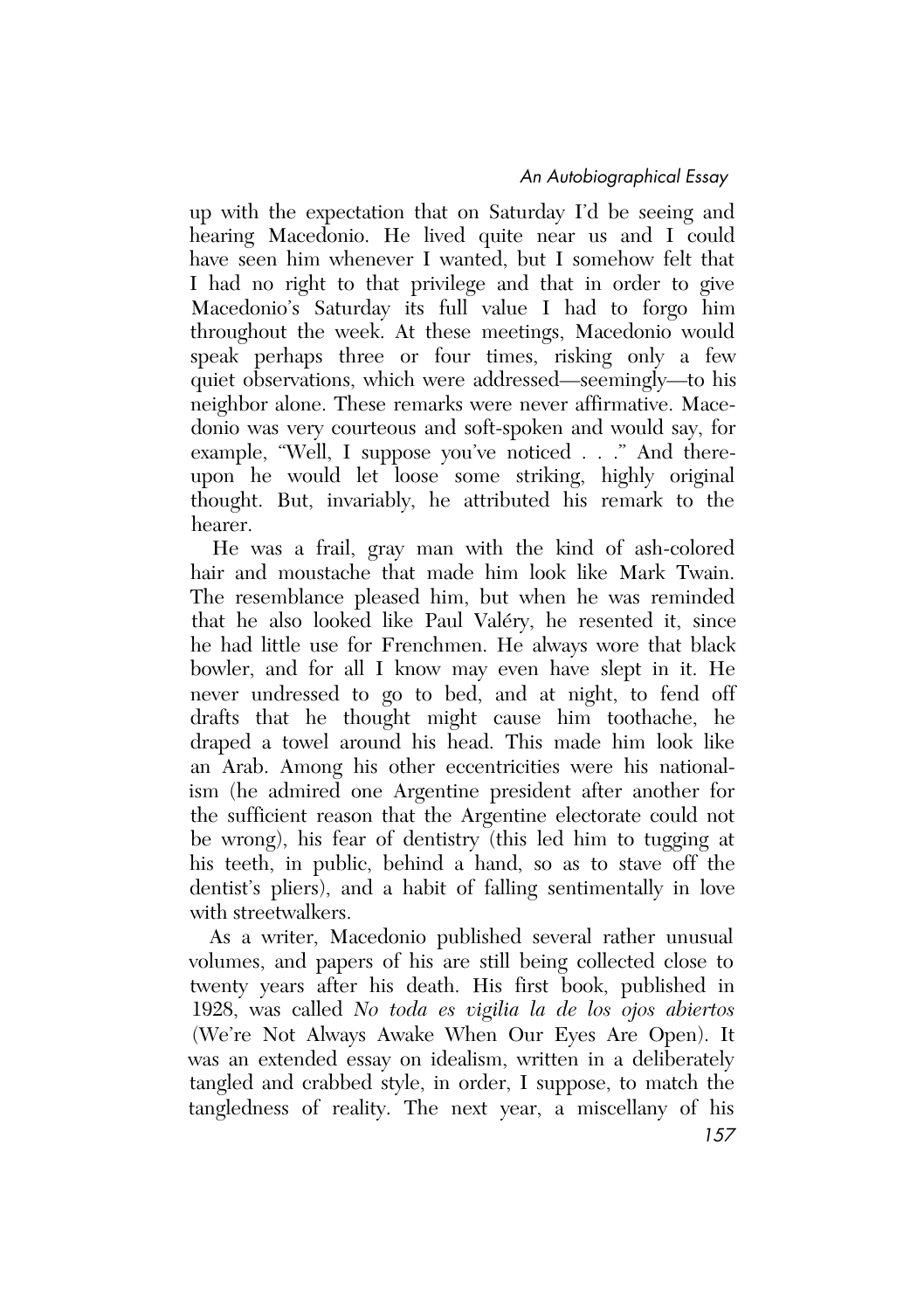writings appeared—*Papeles de Recienvenido* (Newcomer's Papers)—in which I myself took a hand, collecting and ordering the chapters. This was a sort of miscellany of jokes within jokes. Macedonio also wrote novels and poems, all of them startling but hardly readable. One novel of twenty chapters is prefaced by fifty-six different forewords. For all his brilliance, I don't think Macedonio is to be found in his writings at all. The real Macedonio was in his conversation.

Macedonio lived modestly in boardinghouses, which he seemed to change with frequency. This was because he was always skipping out on the rent. Every time he would move, he'd leave behind piles and piles of manuscripts. Once, his friends scolded him about this, telling him it was a shame all that work should be lost. He said to us, "Do you really think I'm rich enough to lose anything?"

Readers of Hume and Schopenhauer may find little that is new in Macedonio, but the remarkable thing about him is that he arrived at his conclusions by himself. Later on, he actually read Hume, Schopenhauer, Berkeley, and William James, but I suspect he had not done much other reading, and he always quoted the same authors. He considered Sir Walter Scott the greatest of novelists, maybe just out of loyalty to a boyhood enthusiasm. He had once exchanged letters with William James, whom he had written in a medley of English, German, and French, explaining that it was because "I knew so little in any one of these languages that I had constantly to shift tongues." I think of Macedonio as reading a page or so and then being spurred into thought. He not only argued that we are such stuff as dreams are made on, but he really believed that we are all living in a dream world. Macedonio doubted whether truth was communicable. He thought that certain philosophers had discovered it but that they had failed to communicate it completely. However, he also believed that the discovery of truth was quite easy. He once told me that if he could lie out on the pampa, forgetting the world, himself, and his quest, truth might suddenly reveal itself to him. He added *158*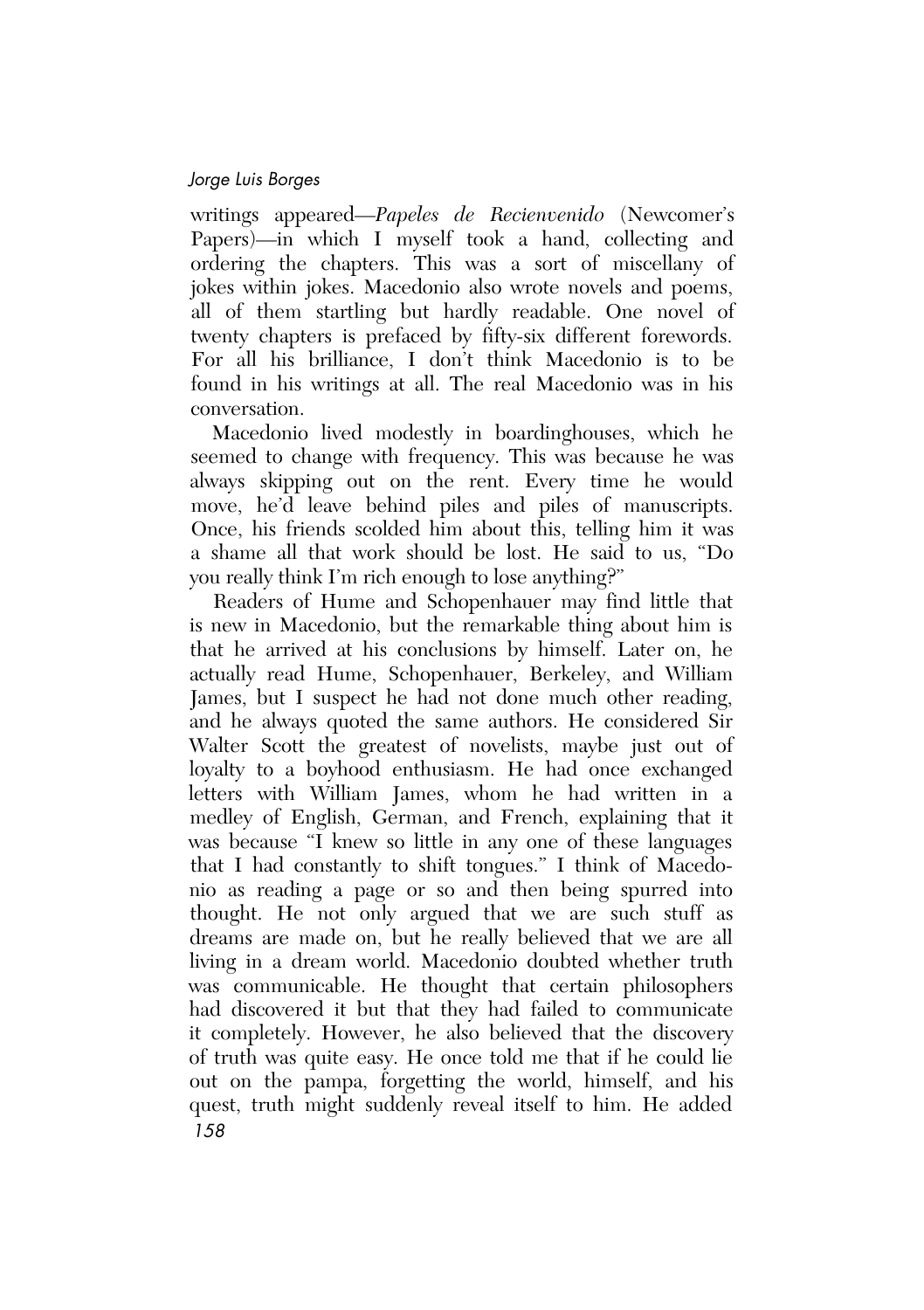that, of course, it might be impossible to put that sudden wisdom into words.

Macedonio was fond of compiling small oral catalogs of people of genius, and in one of them I was amazed to find the name of a very lovable lady of our acquaintance, Quica González Acha de Tomkinson Alvear. I stared at him open-mouthed. I somehow did not think Quica ranked with Hume and Schopenhauer. But Macedonio said, "Philosophers have had to try and explain the universe, while Quica simply feels and understands it" He would turn to her and ask, "Quica, what is Being?" Quica would answer, "I don't know what you mean, Macedonio." "You see," he would say to me, "she understands so perfectly that she cannot even grasp the fact that we are puzzled." This was his proof of Quica's being a woman of genius. When I later told him he might say the same of a child or a cat, Macedonio took it angrily.

Before Macedonio, I had always been a credulous reader. His chief gift to me was to make me read skeptically. At the outset, I plagiarized him devotedly, picking up certain stylistic mannerisms of his that I later came to regret. I look back on him now, however, as an Adam bewildered by the Garden of Eden. His genius survives in but a few of his pages; his influence was of a Socratic nature. I truly loved the man, on this side idolatry, as much as any.

This period, from 1921 to 1930, was one of great activity, but much of it was perhaps reckless and even pointless. I wrote and published no less than seven books four of them essays and three of them verse. I also founded three magazines and contributed with fair frequency to nearly a dozen other periodicals, among them *La Prensa*, *Nosostros*, *Inicial*, *Criterio*, and *Síntesis*. This productivity now amazes me as much as the fact that I feel only the remotest kinship with the work of these years. Three of the four essay collections—whose names are best forgotten—I have never allowed to be reprinted. In fact, when in 1953 my present publisher—Emecé—proposed to bring out my "complete writings," the only reason I accepted was that it *159*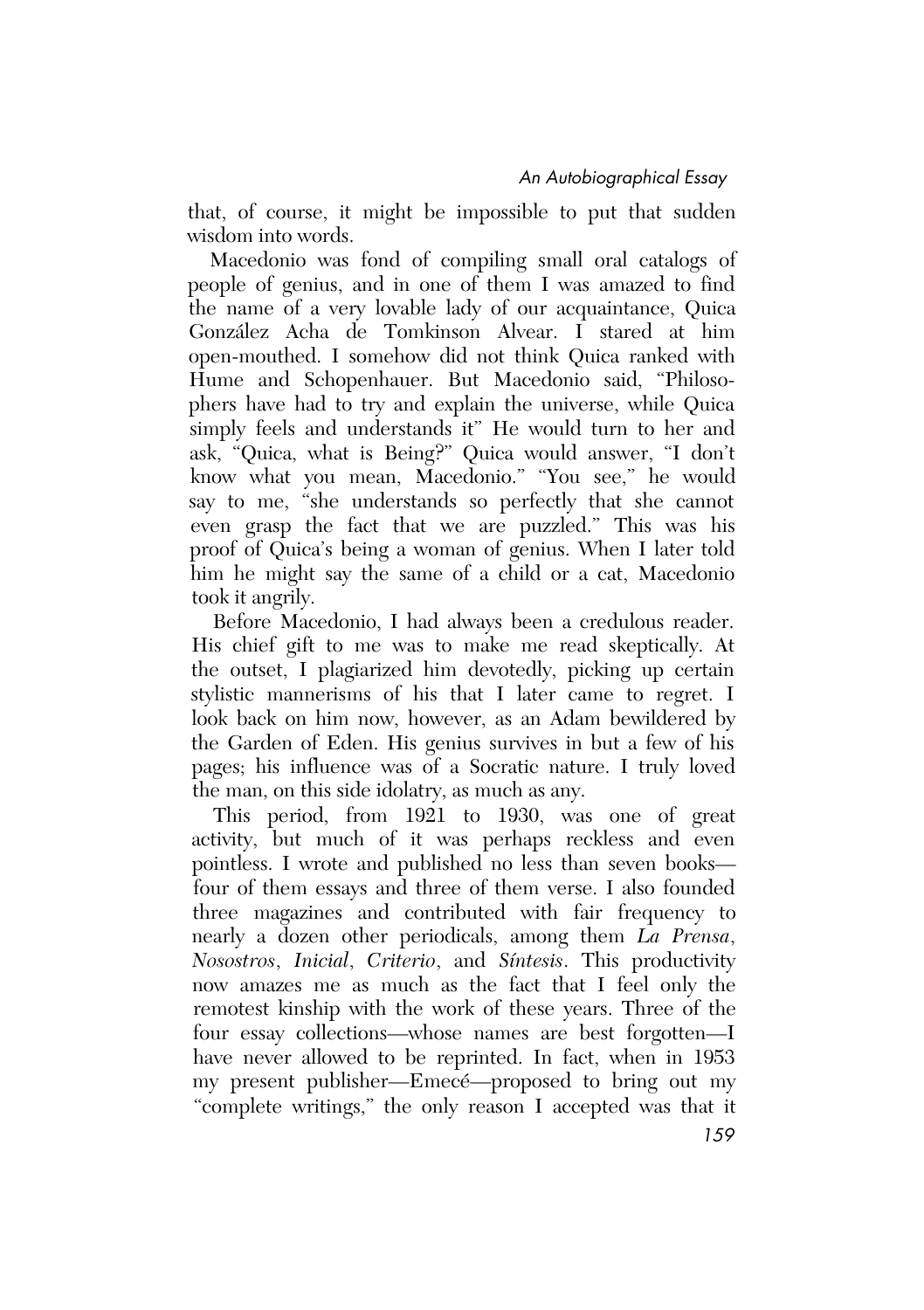would allow me to keep those preposterous volumes suppressed. This reminds me of Mark Twain's suggestion that a fine library could be started by leaving out the works of Jane Austen, and that even if that library contained no other books it would still be a fine library, since her books were left out.

In the first of these reckless compilations, there was a quite bad essay on Sir Thomas Browne, which may have been the first ever attempted on him in the Spanish language. There was another essay that set out to classify metaphors as though other poetic elements, such as rhythm and music, could be safely ignored. There was a longish essay on the nonexistence of the ego, cribbed from Bradley or the Buddha or Macedonio Fernández. When I wrote these pieces, I was trying to play the sedulous ape to two Spanish baroque seventeenth-century writers, Quevedo and Saavedra Fajardo, who stood in their own stiff, arid, Spanish way for the same kind of writing as Sir Thomas Browne in "Urne-Buriall." I was doing my best to write Latin in Spanish, and the book collapses under the sheer weight of its involutions and sententious judgments. The next of these failures was a kind of reaction. I went to the other extreme—I tried to be as Argentine as I could. I got hold of Segovia's dictionary of Argentinisms and worked in so many local words that many of my countrymen could hardly understand it. Since I have mislaid the dictionary, I'm not sure I would any longer understand the book myself, and so have given it up as utterly hopeless. The third of these unmentionables stands for a kind of partial redemption. I was creeping out of the second book's style and slowly going back to sanity, to writing with some attempt at logic and at making things easy for the reader rather than dazzling him with purple passages. One such experiment, of dubious value, was "Hombres pelearon" (Men Fought), my first venture into the mythology of the old Northside of Buenos Aires. In it, I was trying to tell a purely Argentine story in an Argentine way. This story is one I have been retelling, with small varia-*160*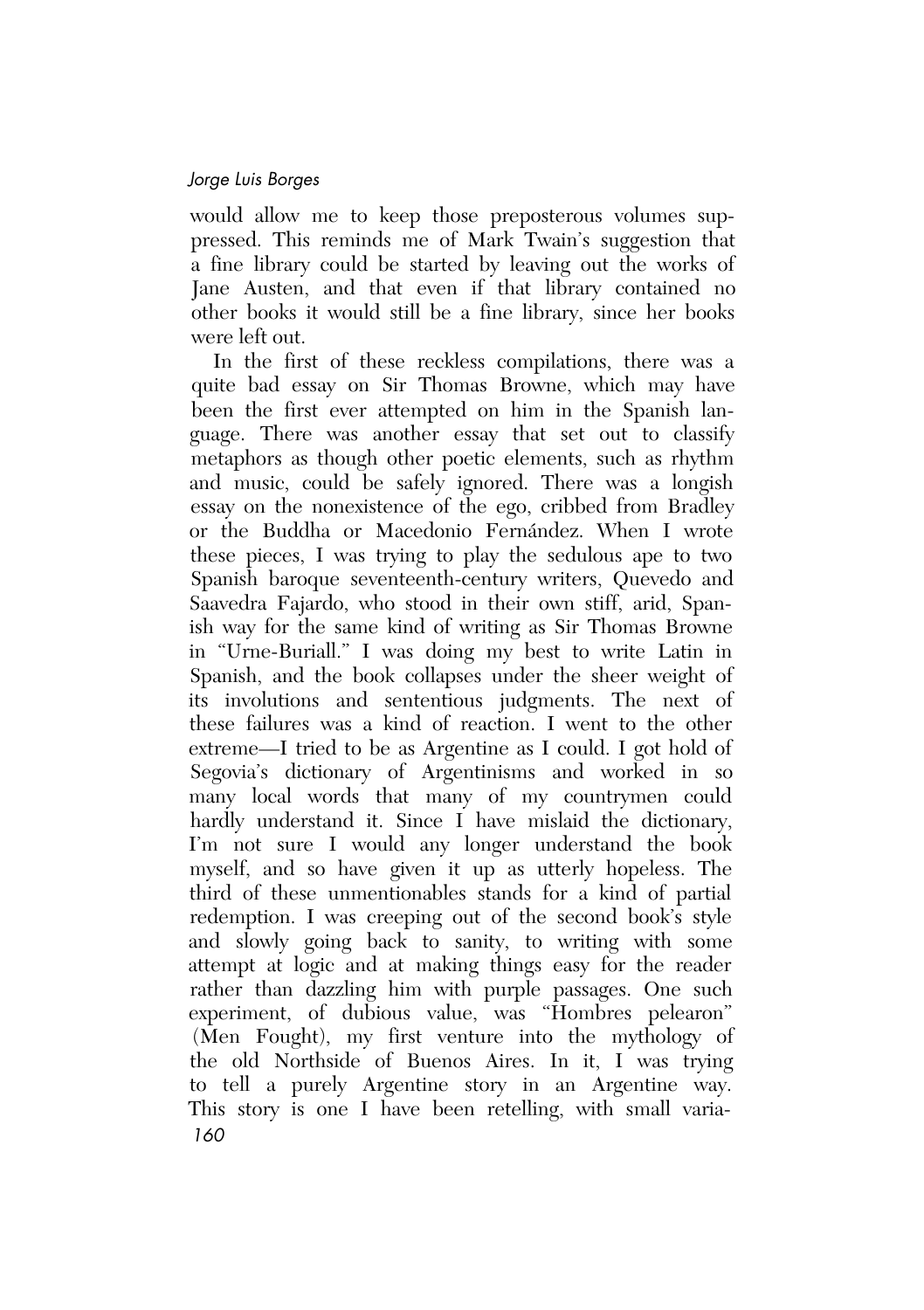tions, ever since. It is the tale of the motiveless, or disinterested, duel—of courage for its own sake. I insisted when I wrote it that in our sense of the language we Argentines were different from the Spaniards. Now, instead, I think we should try to stress our linguistic affinities. I was still writing, but in a milder way, so that Spaniards would not understand me—writing, it might be said, to be ununderstood. The Gnostics claimed that the only way to avoid a sin was to commit it and be rid of it. In my books of these years, I seem to have committed most of the major literary sins, some of them under the influence of a great writer, Leopoldo Lugones, whom I still cannot help admiring. These sins were fine writing, local color, a quest for the unexpected, and a seventeenth-century style. Today, I no longer feel guilty over these excesses; those books were written by somebody else. Until a few years ago, if the price were not too stiff, I would buy up copies and burn them.

Of the poems of this time, I should perhaps have also suppressed my second collection, *Luna de enfrente* (Moon Across the Way). It was published in 1925 and is a kind of riot of sham local color. Among its tomfooleries were the spelling of my first name in the nineteenth-century Chilean fashion as "Jorje" (it was a halfhearted attempt at phonetic spelling); the spelling of the Spanish for "and" as "*i*" instead of "*y*" (our greatest writer, Sarmiento, had done the same, trying to be as un-Spanish as he could); and the omission of the final "d" in words like "*autoridá*" and "*ciudá*" In later editions, I dropped the worst poems, pruned the eccentricities, and, successively—through several reprintings—revised and toned down the verses. The third collection of the time, *Cuaderno San Martín* (the title has nothing to do with the national hero; it was merely the brand name of the out-of-fashion copybook into which I wrote the poems), includes some quite legitimate pieces, such as "La noche que en el Sur lo velaron," whose title has been strikingly translated by Robert Fitzgerald as "Deathwatch on the Southside," and "Muertes de Buenos Aires" *161*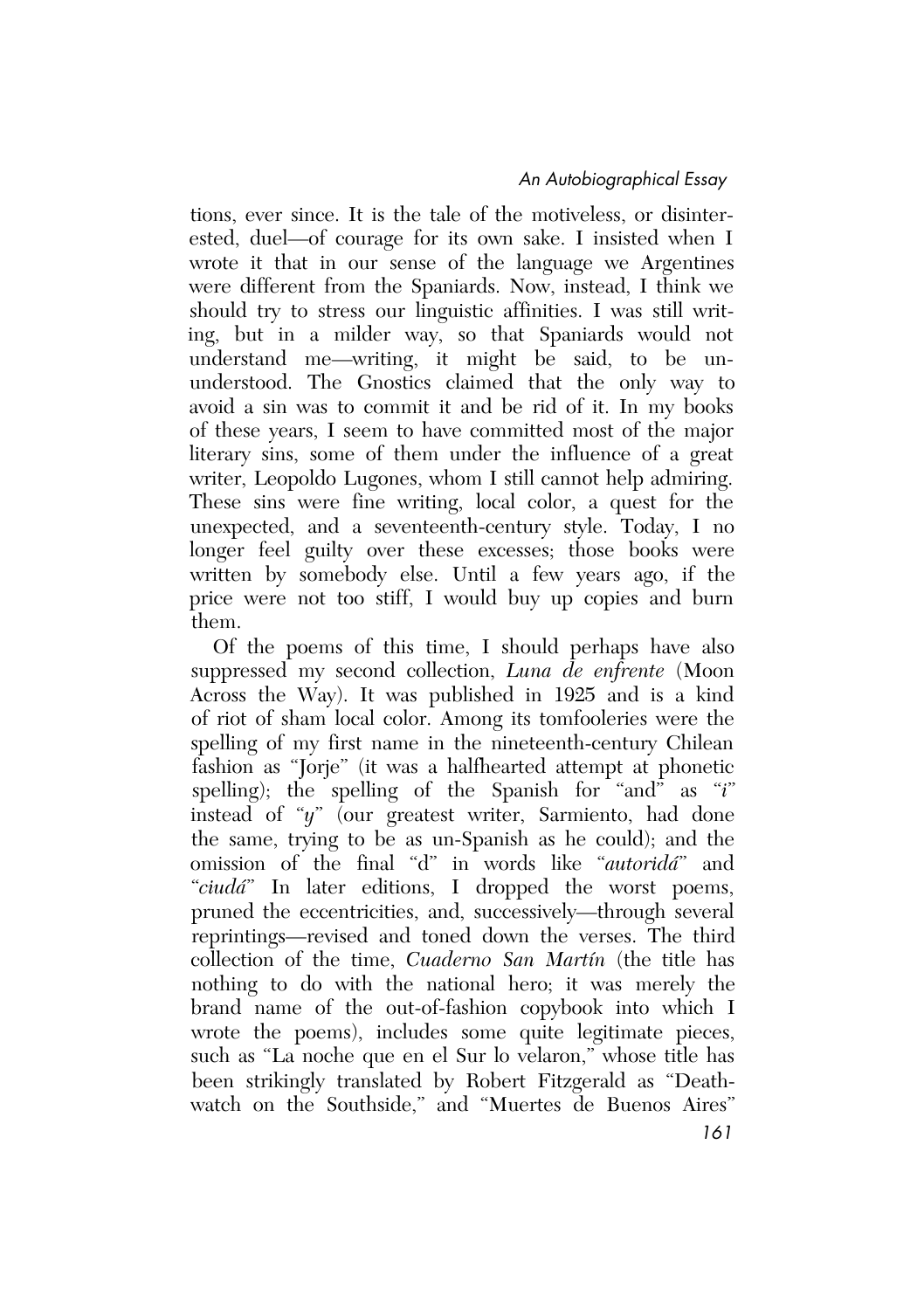(Deaths of Buenos Aires), about the two chief graveyards of the Argentine capital. One poem in the book (no favorite of mine) has somehow become a minor Argentine classic: "The Mythical Founding of Buenos Aires." This book, too, has been improved, or purified, by cuts and revisions down through the years.

In 1929, that third book of essays won the Second Municipal Prize of three thousand pesos, which in those days was a lordly sum of money. I was, for one thing, to acquire with it a secondhand set of the Eleventh Edition of the *Encyclopædia Britannica*. For another, I was insured a year's leisure and decided I would write a longish book on a wholly Argentine subject. My mother wanted me to write about any of three really worthwhile poets—Ascasubi, Almafuerte, or Lugones. I now wish I had. Instead, I chose to write about a nearly invisible popular poet, Evaristo Carriego. My mother and father pointed out that his poems were not good. "But he was a friend and neighbor of ours," I said. "Well, if you think that qualifies him as the subject for a book, go ahead," they said. Carriego was the man who discovered the literary possibilities of the run-down and ragged outskirts of the city—the Palermo of my boyhood. His career followed the same evolution as the tango rollicking, daring, courageous at first, then turning sentimental. In 1912, at the age of twenty-nine, he died of tuberculosis, leaving behind a single volume of his work. I remember that a copy of it, inscribed to my father, was one of several Argentine books we had taken to Geneva and that I read and reread there. Around 1909, Carriego had dedicated a poem to my mother. Actually, he had written it in her album. In it, he spoke of me: "And may your son . . . go forth, led by the trusting wing of inspiration, to carry out the vintage of a new annunciation, which from lofty grapes will yield the wine of Song." But when I began writing my book the same thing happened to me that happened to Carlyle as he wrote his *Frederick the Great*. The more I wrote, the less I cared about my hero. I had started out to do a straight biography, but on the way I *162*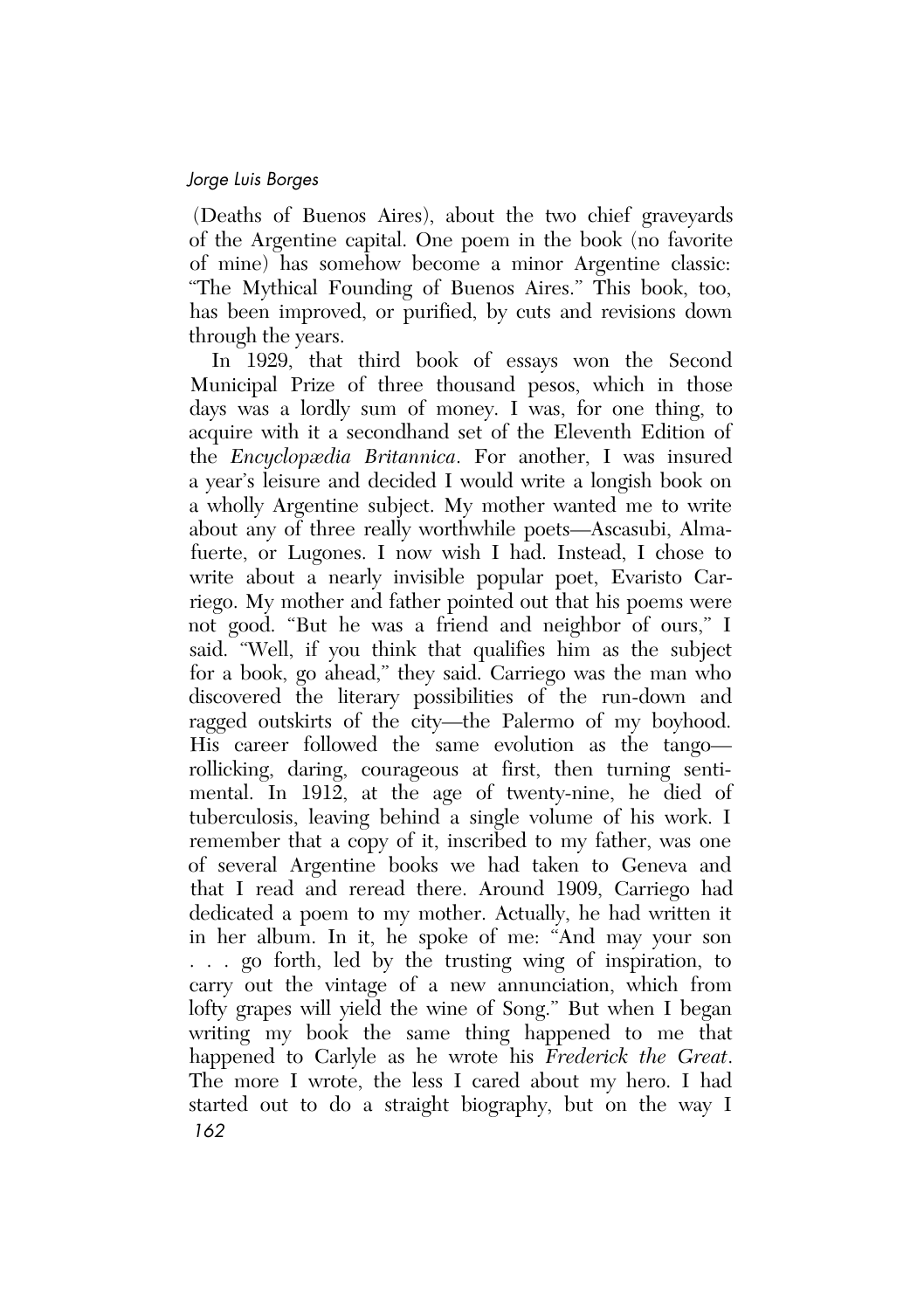became more and more interested in old-time Buenos Aires. Readers, of course, were not slow in finding out that the book hardly lived up to its title, *Evaristo Carriego*, and so it fell flat. When the second edition appeared twenty-five years later, in 1955, as the fourth volume of my "complete" works, I enlarged the book with several new chapters, one a "History of the Tango." As a consequence of these additions, I feel *Evaristo Carriego* has been rounded out for the better.

*Prisma* (Prism), founded in 1921 and lasting two numbers, was the earliest of the magazines I edited. Our small ultraist group was eager to have a magazine of its own, but a real magazine was beyond our means. I had noticed billboard ads, and the thought came to me that we might similarly print a "mural magazine" and paste it up ourselves on the walls of buildings in different parts of town. Each issue was a large single sheet and contained a manifesto and some six or eight short, laconic poems, printed with plenty of white space around them, and a woodcut by my sister. We sallied forth at night—González Lanuza, Piñero, my cousin, and I—armed with pastepots and brushes provided by my mother, and, walking miles on end, slapped them up along Santa Fe, Callao, Entre Ríos, and Mexico Streets. Most of our handiwork was torn down by baffled readers almost at once, but luckily for us Alfredo Bianchi, of *Nosotros*, saw one of them and invited us to publish an ultraist anthology among the pages of his solid magazine. After *Prisma*, we went in for a six-page magazine, which was really just a single sheet printed on both sides and folded twice. This was the first *Proa* (Prow), and three numbers of it were published. Two years later, in 1924, came the second *Proa*. One afternoon, Brandán Caraffa, a young poet from Córdoba, came to see me at the Garden Hotel, where we were living upon return from our second European trip. He told me that Ricardo Güiraldes and Pablo Rojas Paz had decided to found a magazine that would represent the new literary generation, and that everyone had said that if that were its goal I could not *163*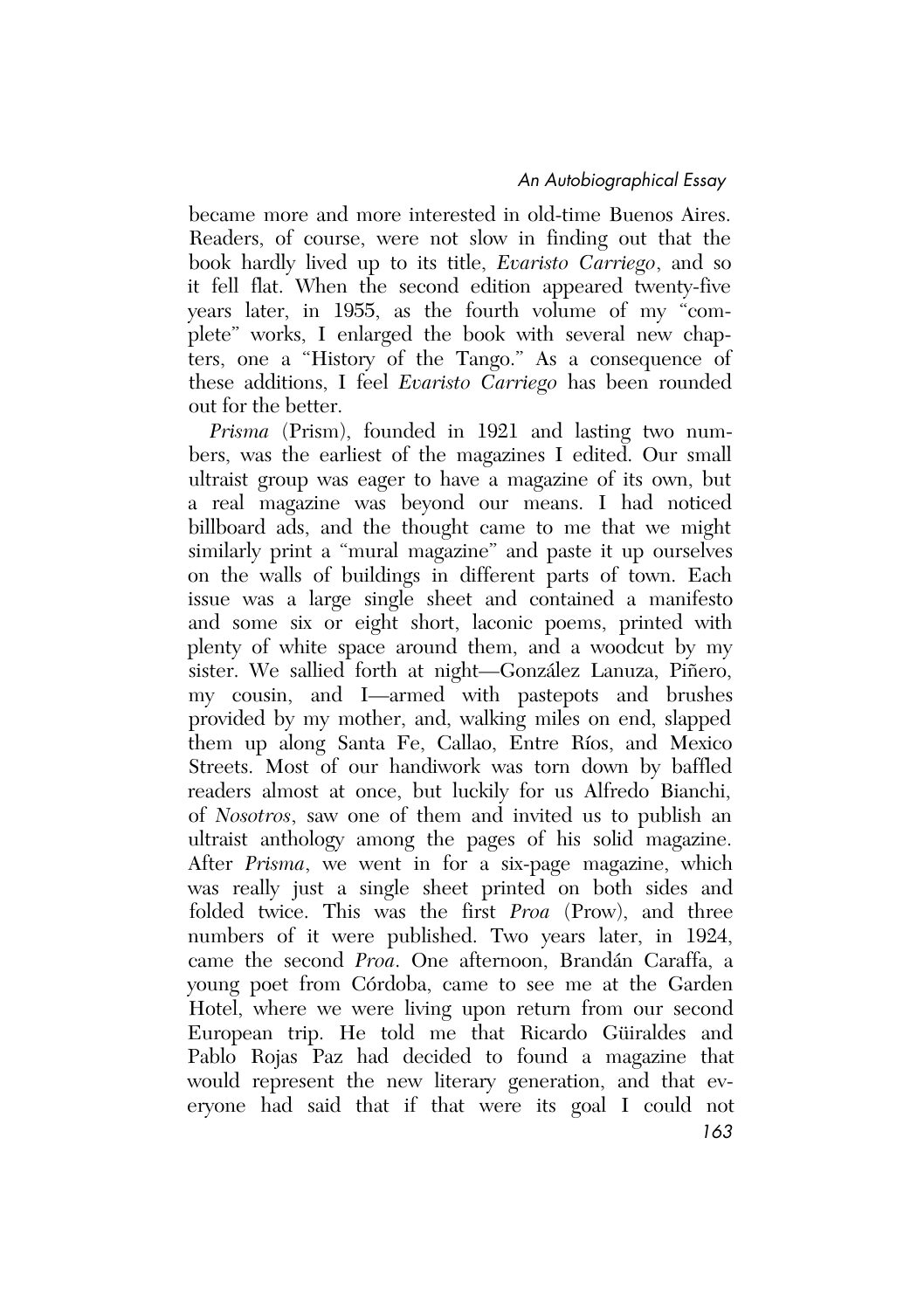possibly be left out. Naturally, I was flattered. That night, I went around to the Phoenix Hotel, where Güiraldes was staying. He greeted me with these words: "Brandán told me that the night before last all of you got together to found a magazine of young writers, and everyone said I couldn't be left out." At that moment, Rojas Paz came in and told us excitedly, "I'm quite flattered." I broke in and said, "The night before last, the three of us got together and decided that in a magazine of new writers you couldn't be left out." Thanks to this innocent stratagem, *Proa* was born. Each one of us put in fifty pesos, which paid for an edition of three to five hundred copies with no misprints and on fine paper. But a year and a half and fifteen issues later, for lack of subscriptions and ads, we had to give it up.

These years were quite happy ones because they stood for many friendships. There were those of Norah Lange, Macedonio, Piñero, and my father. Behind our work was a sincerity; we felt we were renewing both prose and poetry. Of course, like all young men, I tried to be as unhappy as I could—a kind of Hamlet and Raskolnikov rolled into one. What we achieved was quite bad, but our comradeships endured.

In 1924, I found my way into two different literary sets. One, whose memory I still enjoy, was that of Ricardo Güiraldes, who was yet to write *Don Segundo Sombra*. Güiraldes was very generous to me. I would give him a quite clumsy poem and he would read between the lines and divine what I had been trying to say but what my literary incapacity had prevented me from saying. He would then speak of the poem to other people, who were baffled not to find these things in the text. The other set, which I rather regret, was that of the magazine *Martín Fierro.* I disliked what *Martín Fierro* stood for, which was the French idea that literature is being continually renewed—that Adam is reborn every morning, and also for the idea that, since Paris had literary cliques that wallowed *164*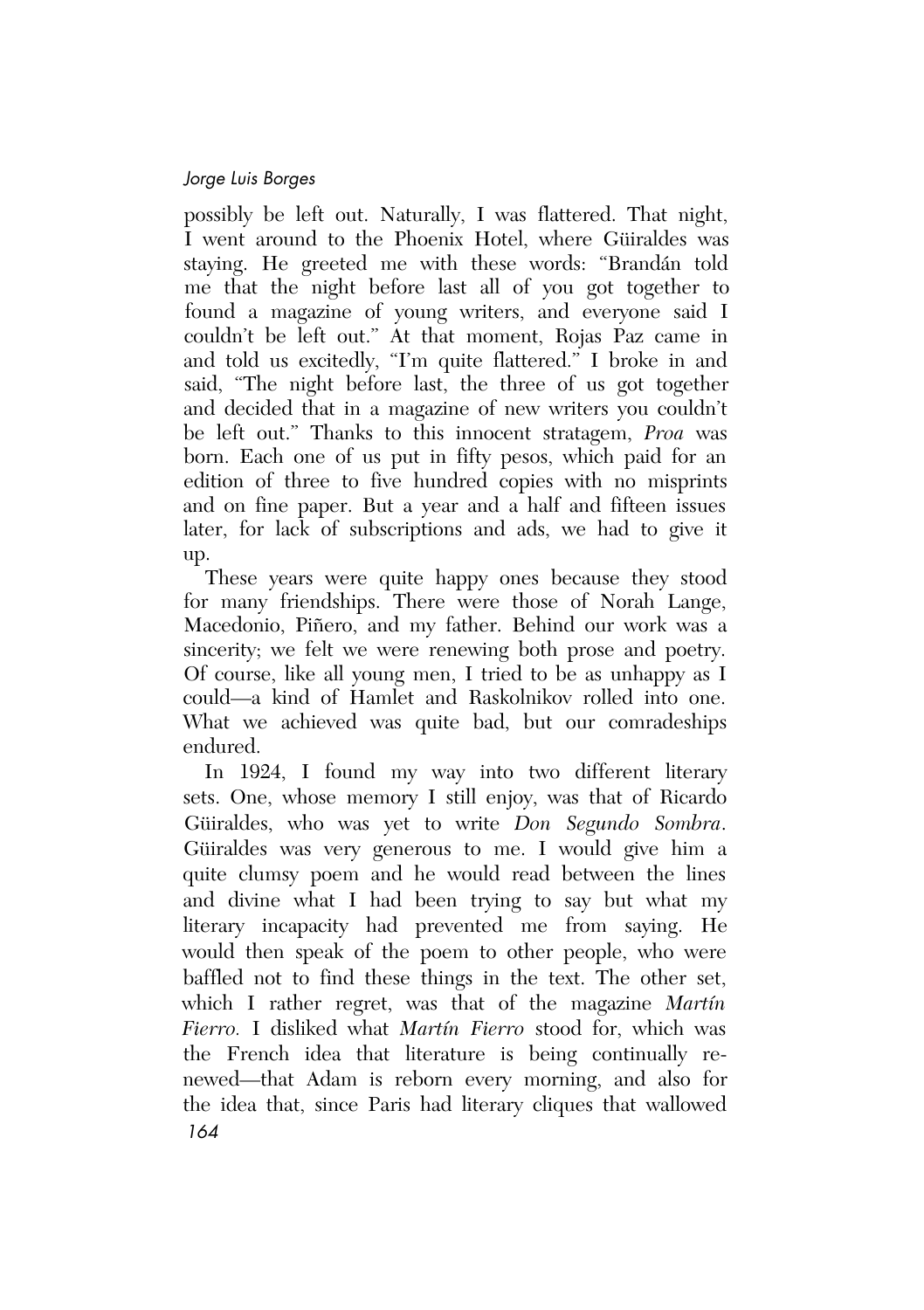in publicity and bickering, we should be up to date and do the same. One result of this was that a sham literary feud was cooked up in Buenos Aires—that between Florida and Boedo. Florida represented downtown and Boedo the proletariat. I'd have preferred to be in the Boedo group, since I was writing about the old Northside and slums, sadness, and sunsets. But I was informed by one of the two conspirators—they were Ernesto Palacio, of Florida, and Roberto Mariani, of Boedo—that I was already one of the Florida warriors and that it was too late for me to change. The whole thing was just a put-up job. Some writers belonged to both groups—Roberto Arlt and Nicolás Olivari, for example. This sham is now taken into serious consideration by "credulous universities." But it was partly publicity, partly a boyish prank.

Linked to this time are the names of Silvina and Victoria Ocampo, of the poet Carlos Mastronardi, of Eduardo Mallea, and, not least, of Alejandro Xul-Solar. In a rough-andready way, it may be said that Xul, who was a mystic, a poet, and a painter, is our William Blake. I remember asking him on one particularly sultry afternoon about what he had done that stifling day. His answer was "Nothing whatever, except for founding twelve religions after lunch." Xul was also a philologist and the inventor of two languages. One was a philosophical language after the manner of John Wilkins and the other a reformation of Spanish with many English, German, and Greek words thrown in. He came of Baltic and Italian stock. "Xul" was his version of "Schulz" and "Solar" of "Solari." At this time, I also met Alfonso Reyes. He was the Mexican ambassador to Argentina, and used to invite me to dinner every Sunday at the embassy. I think of Reyes as the finest Spanish prose stylist of this century, and in my writing I learned a great deal about simplicity and directness from him.

Summing up this span of my life, I find myself completely out of sympathy with the priggish and rather dogmatic young man I then was. Those friends, however, are still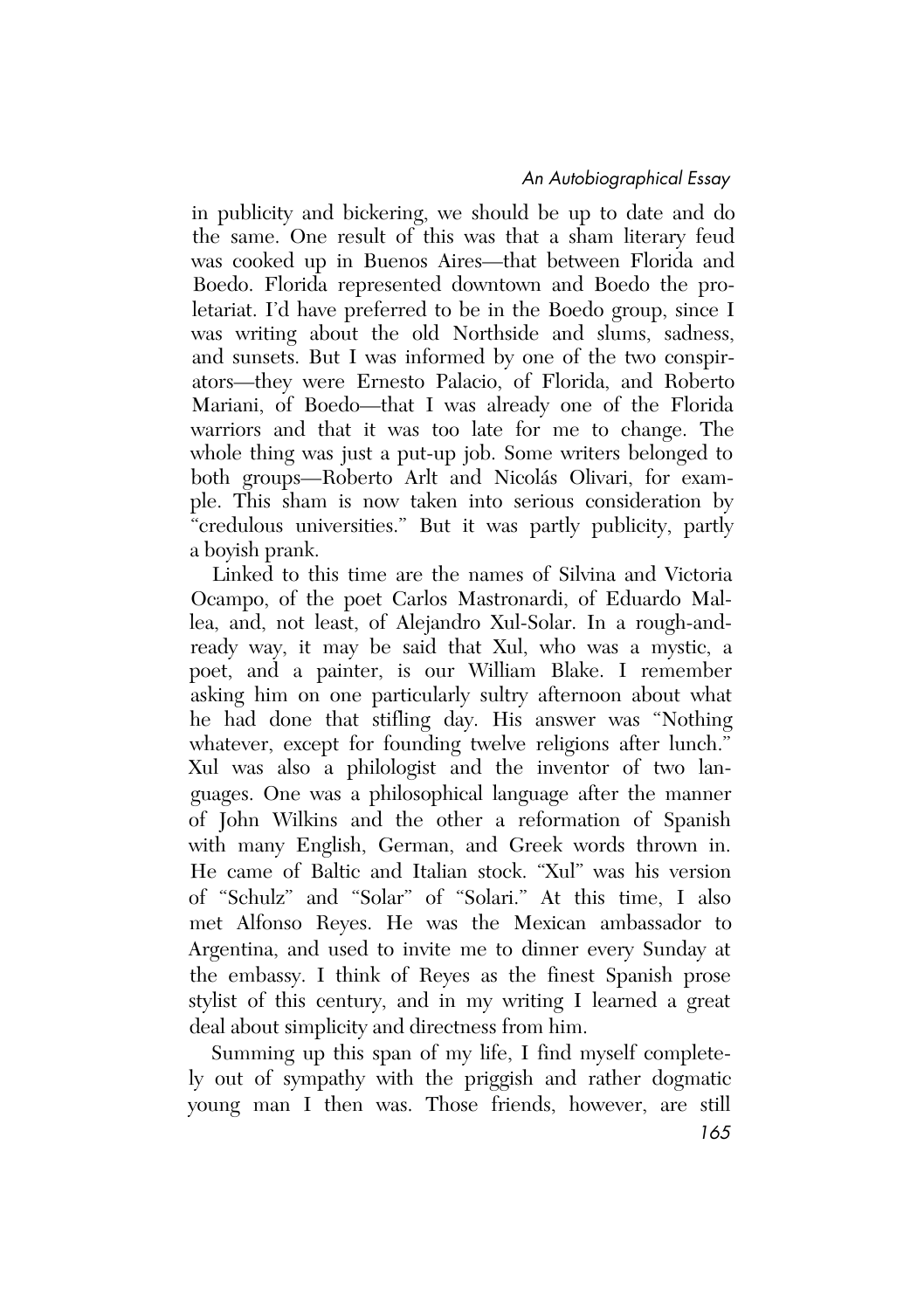very living and very close to me. In fact, they form a precious part of me. Friendship is, I think, the one redeeming Argentine passion.

# **Maturity**

In the course of a lifetime devoted chiefly to books, I have read but few novels, and, in most cases, only a sense of duty has enabled me to find my way to their last page. At the same time, I have always been a reader and rereader of short stories. Stevenson, Kipling, James, Conrad, Poe, Chesterton, the tales of Lane's Arabian Nights, and certain stories by Hawthorne have been habits of mine since I can remember. The feeling that great novels like *Don Quixote* and *Huckleberry Finn* are virtually shapeless served to reinforce my taste for the short-story form, whose indispensable elements are economy and a clearly stated beginning, middle, and end. As a writer, however, I thought for years that the short story was beyond my powers, and it was only after a long and roundabout series of timid experiments in narration that I sat down to write real stories.

It took me some six years, from 1927 to 1933, to go from that all too self-conscious sketch "Hombres pelearon" to my first outright short story, "Hombre de la esquina rosada" (Streetcorner Man). A friend of mine, don Nicolás Paredes, a former political boss and professional gambler of the Northside, had died, and I wanted to record something of his voice, his anecdotes, and his particular way of telling them. I slaved over my every page, sounding out each sentence and striving to phrase it in his exact tones. We were living out in Adrogué at the time and, because I knew my mother would heartily disapprove of the subject matter, I composed in secret over a period of several months. Originally titled "Hombres de las orillas" (Men from the Edge of Town), the story appeared in the Saturday supplement, which I was editing, of a yellow-press daily called *Crítica*. But out of shyness, and perhaps a *166*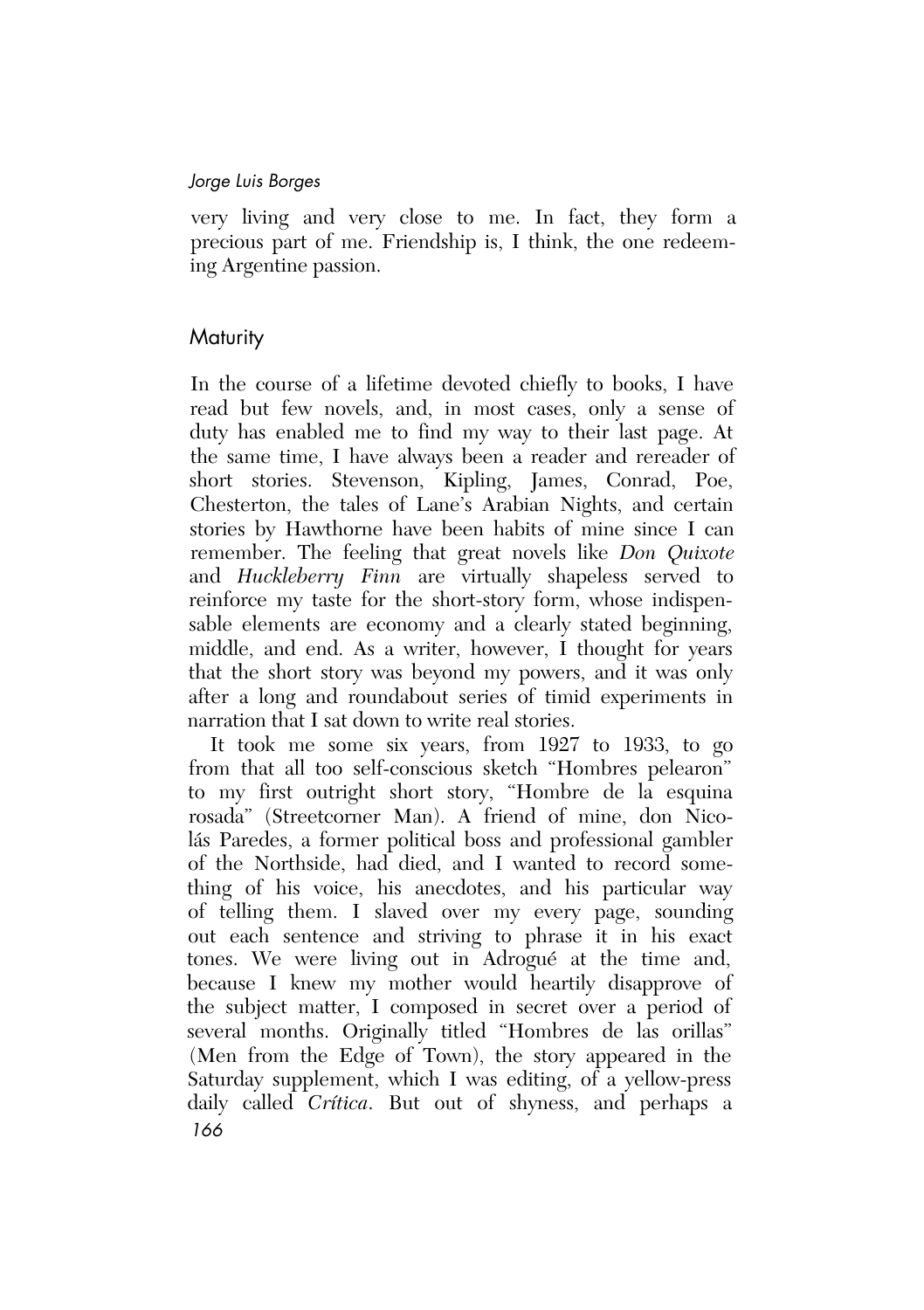feeling that the story was a bit beneath me, I signed it with a pen name—the name of one of my great-great grandfathers, Francisco Bustos. Although the story became popular to the point of embarrassment (today I only find it stagy and mannered and the characters bogus), I never regarded it as a starting point. It simply stands there as a kind of freak.

The real beginning of my career as a story writer starts with the series of sketches entitled *Historia universal de la infamia* (A Universal History of Infamy), which I contributed to the columns of *Crítica* in 1933 and 1934. The irony of this is that "Streetcorner Man" really was a story but that these sketches and several of the fictional pieces which followed them, and which very slowly led me to legitimate stories, were in the nature of hoaxes and pseudoessays. In my *Universal History*, I did not want to repeat what Marcel Schwob had done in his *Imaginary Lives*. He had invented biographies of real men about whom little or nothing is recorded. I, instead, read up on the lives of known persons and then deliberately varied and distorted them according to my own whims. For example, after reading Herbert Asbury's *The Gangs of New York*, I set down my free version of Monk Eastman, the Jewish gunman, in flagrant contradiction of my chosen authority. I did the same for Billy the Kid, for John Murrel (whom I rechristened Lazarus Morell), for the Veiled Prophet of Khorassan, for the Tichborne Claimant, and for several others. I never thought of book publication. The pieces were meant for popular consumption in *Crítica* and were pointedly picturesque. I suppose now the secret value of those sketches apart from the sheer pleasure the writing gave me—lay in the fact that they were narrative exercises. Since the general plots or circumstances were all given me, I had only to embroider sets of vivid variations.

My next story, "The Approach to al-Mu'tasim," written in 1935, is both a hoax *and* a pseudo-essay. It purports to be a review of a book published originally in Bombay three years earlier. I endowed its fake second edition with a real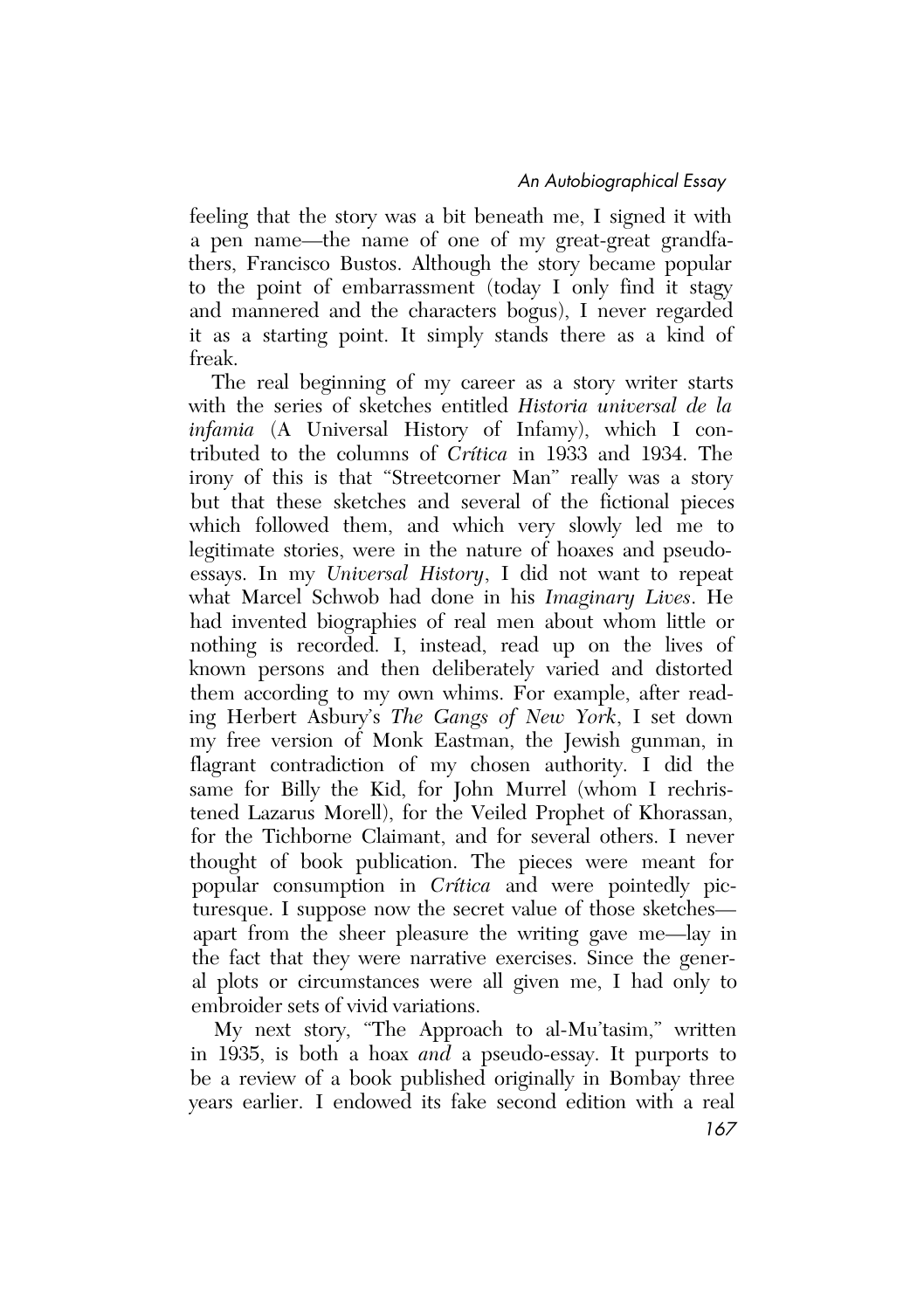publisher, Victor Gollancz, and a preface by a real writer, Dorothy L. Sayers. But the author and the book are entirely my own invention. I gave the plot and details of some chapters—borrowing from Kipling and working in the twelfth-century Persian mystic Farid ud-Din Attar—and then carefully pointed out its shortcomings. The story appeared the next year in a volume of my essays, *Historia de la eternidad* (A History of Eternity), buried at the back of the book together with an article on the "Art of Insult." Those who read "The Approach to al-Mu'tasim" took it at face value, and one of my friends even ordered a copy from London. It was not until 1942 that I openly published it as a short story in my first story collection, *El jardín de senderos que se bifurcan* (The Garden of Branching Paths). Perhaps I have been unfair to this story; it now seems to me to foreshadow and even to set the pattern for those tales that were somehow awaiting me, and upon which my reputation as a storyteller was to be based.

Along about 1937, I took my first regular full-time job. I had previously worked at small editing tasks. There was the *Crítica* supplement, which was a heavily and even gaudily illustrated entertainment sheet. There was *El Hogar*, a popular society weekly, to which, twice a month, I contributed a couple of literary pages on foreign books and authors. I had also written newsreel texts and had been editor of a pseudo-scientific magazine called *Urbe*, which was really a promotional organ of a privately owned Buenos Aires subway system. These had all been small-paying jobs, and I was long past the age when I should have begun contributing to our household upkeep. Now, through friends, I was given a very minor position as First Assistant in the Miguel Cané branch of the Municipal Library, out in a drab and dreary part of town to the southwest. While there were Second and Third Assistants below me, there were also a Director and First, Second, and Third Officials above me. I was paid two hundred and ten pesos a month and later went up to two hundred and forty. These were *168*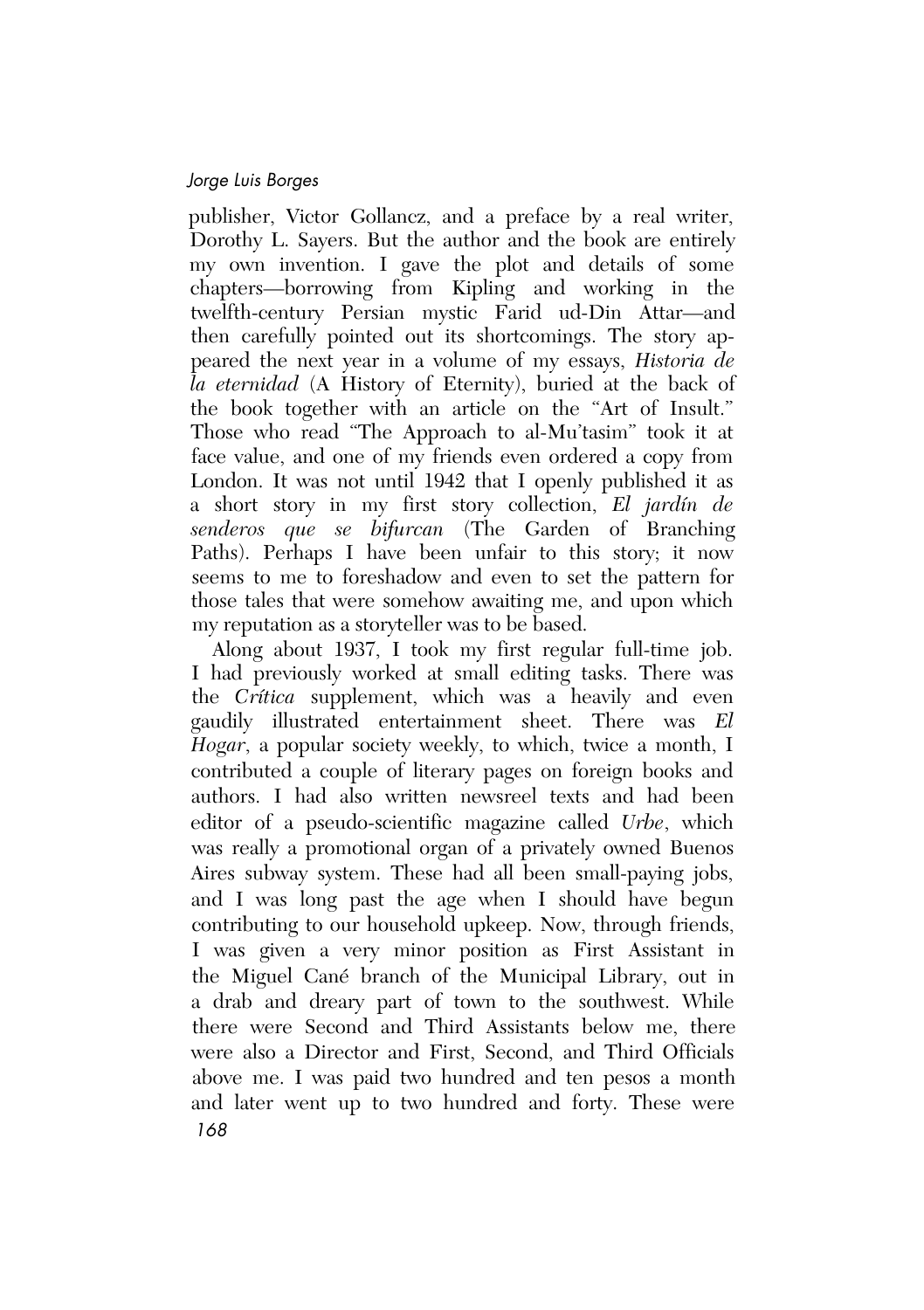sums roughly equivalent to seventy or eighty American dollars.

At the library, we did very little work. There were some fifty of us doing what fifteen could easily have done. My particular job, shared with fifteen or twenty colleagues, was classifying and cataloging the library's holdings, which until that time were uncatalogued. The collection, however, was so small that we knew where to find the books without the system, so the system, though laboriously carried out, was never needed or used. The first day, I worked honestly. On the next, some of my fellows took me aside to say that I couldn't do this sort of thing because it showed them up. "Besides," they argued, "as this cataloging has been planned to give us some semblance of work, you'll put us out of our jobs." I told them I had classified four hundred titles instead of their one hundred. "Well, if you keep that up," they said, "the boss will be angry and won't know what to do with us." For the sake of realism, I was told that from then on I should do eighty-three books one day, ninety another, and one hundred and four the third.

I stuck out the library for about nine years. They were nine years of solid unhappiness. At work, the other men were interested in nothing but horse racing, soccer matches, and smutty stories. Once, a woman, one of the readers, was raped on her way to the ladies' room. Everybody said such things were bound to happen, since the men's and ladies' rooms were adjoining. One day, two rather posh and wellmeaning friends—society ladies—came to see me at work. They phoned me a day or two later to say, "You may think it amusing to work in a place like that, but promise us you will find at least a nine-hundred-peso job before the month is out." I gave them my word that I would. Ironically, at the time I was a fairly well-known writer—except at the library. I remember a fellow employee's once noting in an encyclopedia the name of a certain Jorge Luis Borges—a fact that set him wondering at the coincidence of our identical names and birth dates. Now and then during these years, we municipal workers were rewarded with gifts of a two-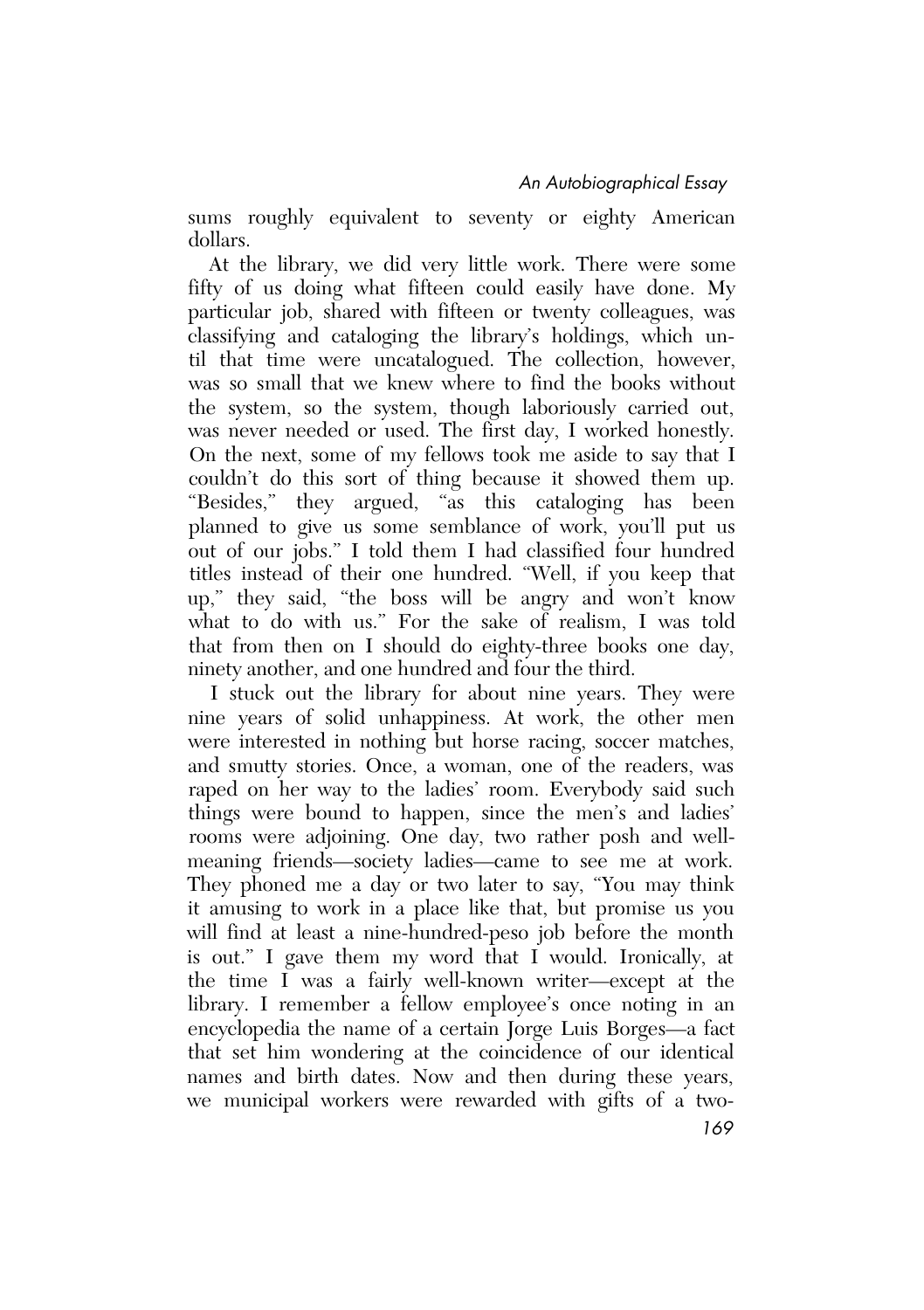#### *Jorge luís Borges*

pound package of maté to take home. Sometimes in the evening, as I walked the ten blocks to the tramline, my eyes would be filled with tears. These small gifts from above always underlined my menial and dismal existence.

A couple of hours each day, riding back and forth on the tram, I made my way through *The Divine Comedy*, helped as far as "Purgatory" by John Aitken Carlyle's prose translation and then ascending the rest of the way on my own. I would do all my library work in the first hour and then steal away to the basement and pass the other five hours in reading or writing. I remember in this way rereading the six volumes of Gibbon's *Decline and Fall* and the many volumes of Vicente Fidel López' *History of the Argentine Republic*. I read Léon Bloy, Claudel, Groussac, and Bernard Shaw. On holidays, I translated Faulkner and Virginia Woolf. At some point, I was moved up to the dizzying height of Third Official. One morning, my mother rang me up and I asked for leave to go home, arriving just in time to see my father die. He had undergone a long agony and was very impatient for his death.

It was on Christmas Eve of 1938—the same year my father died—that I had a severe accident. I was running up a stairway and suddenly felt something brush my scalp. I had grazed a freshly painted open casement window. In spite of first-aid treatment, the wound became poisoned, and for a period of a week or so I lay sleepless every night and had hallucinations and high fever. One evening, I lost the power of speech and had to be rushed to the hospital for an immediate operation. Septicemia had set in, and for a month I hovered, all unknowingly, between life and death. (Much later, I was to write about this in my story "The South.") When I began to recover, I feared for my mental integrity. I remember that my mother wanted to read to me from a book I had just ordered, C. S. Lewis' *Out of the Silent Planet*, but for two or three nights I kept putting her off. At last, she prevailed, and after hearing a page or two I fell to crying. My mother asked me why the tears. "I'm crying because I understand," I said. A bit *170*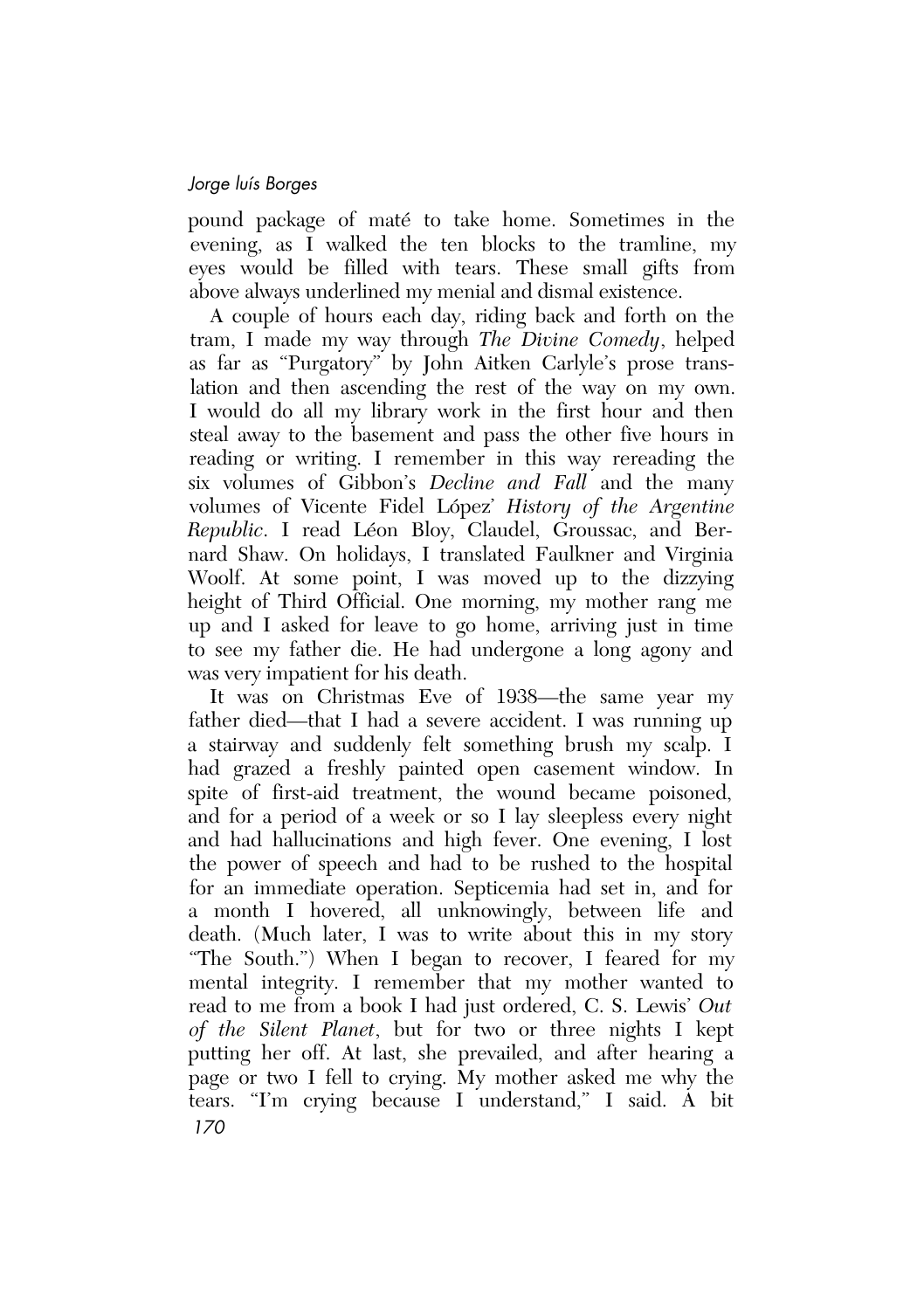later, I wondered whether I could ever write again. I had previously written quite a few poems and dozens of short reviews. I thought that if I tried to write a review now and failed, I'd be all through intellectually but that if I tried something I had never really done before and failed at that it wouldn't be so bad and might even prepare me for the final revelation. I decided I would try to write a story. The result was "Pierre Menard, Author of *Don Quixote*."

"Pierre Menard," like its forerunner "The Approach to al-Mu'tasim," was still a halfway house between the essay and the true tale. But the achievement spurred me on. I next tried something more ambitious—"TIön, Uqbar, Orbis Tertius," about the discovery of a new world that finally replaces our present world. Both were published in Victoria Ocampo's magazine *Sur*. I kept up my writing at the library. Though my colleagues thought of me as a traitor for not sharing their boisterous fun, I went on with work of my own in the basement, or, when the weather was warm, up on the flat roof. My Kafkian story "The Library of Babel" was meant as a nightmare version or magnification of that municipal library, and certain details in the text have no particular meaning. The numbers of books and shelves that I recorded in the story were literally what I had at my elbow. Clever critics have worried over those ciphers, and generously endowed them with mystic significance. "The Lottery in Babylon," "Death and the Compass," and "The Circular Ruins" were also written, in whole or part, while I played truant. These tales and others were to become *The Garden of Branching Paths*, a book expanded and retitled *Ficciones* in 1944. *Ficciones* and *El Aleph* (1949 and 1952), my second story collection, are, I suppose, my two major books.

In 1946, a president whose name I do not want to remember came into power. One day soon after, I was honored with the news that I had been "promoted" out of the library to the inspectorship of poultry and rabbits in the public markets. I went to the City Hall to find out what it was all about. "Look here," I said. "It's rather strange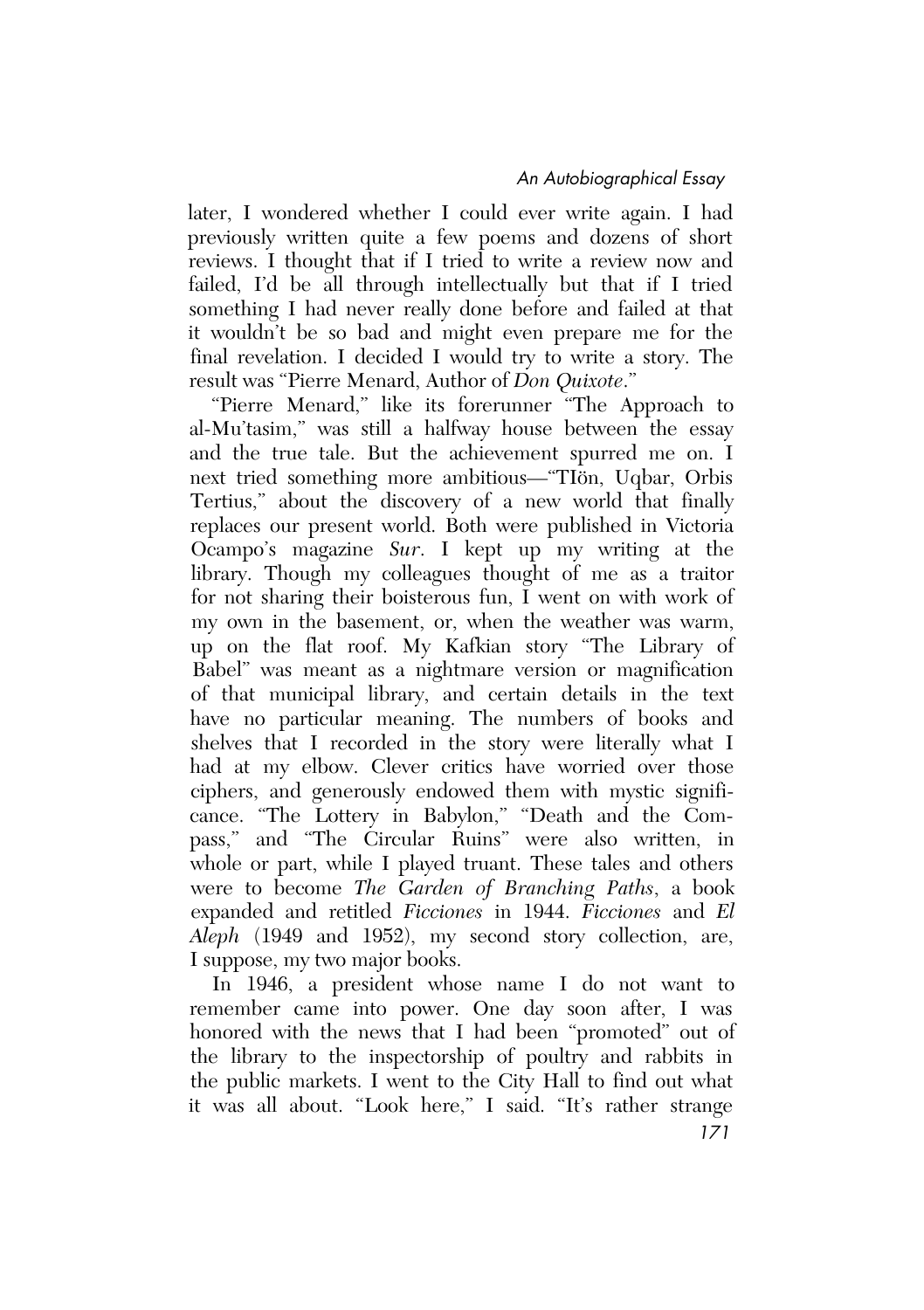that among so many others at the library I should be singled out as worthy of this new position." "Well," the clerk answered, "you were on the side of the Allies—what do you expect?" His statement was unanswerable; the next day, I sent in my resignation. My friends rallied round me at once and offered me a public dinner. I prepared a speech for the occasion but, knowing I was too shy to read it myself, I asked my friend Pedro Henríquez Ureña to read it for me.

I was now out of a job. Several months before, an old English lady had read my tea leaves and had foretold that I was soon to travel, to lecture, and to make vast sums of money thereby. When I told my mother about it, we both laughed, for public speaking was far beyond me. At this juncture, a friend came to the rescue, and I was made a teacher of English literature at the Asociación Argentina de Cultura Inglesa. I was also asked at the same time to lecture on classic American literature at the Colegio Libre de Estudios Superiores. Since this pair of offers was made three months before classes opened, I accepted, feeling quite safe. As the time grew near, however, I grew sicker and sicker. My series of lectures was to be on Hawthorne, Poe, Thoreau, Emerson, Melville, Whitman, Twain, Henry James, and Veblen. I wrote the first one down. But I had no time to write out the second one. Besides, thinking of the first lecture as Doomsday, I felt that only eternity could come after. The first one went off well enough miraculously. Two nights before the second lecture, I took my mother for a long walk around Adrogué and had her time me as I rehearsed my talk. She said she thought it was overlong. "In that case," I said, "I'm safe." My fear had been of running dry. So, at forty-seven, I found a new and exciting life opening up for me. I traveled up and down Argentina and Uruguay, lecturing on Swedenborg, Blake, the Persian and Chinese mystics, Buddhism, gauchesco poetry, Martin Buber, the Kabbalah, the Arabian Nights, T. E. Lawrence, medieval Germanic poetry, the Icelandic sagas, Heine, Dante, expressionism, and Cervantes. I went *172*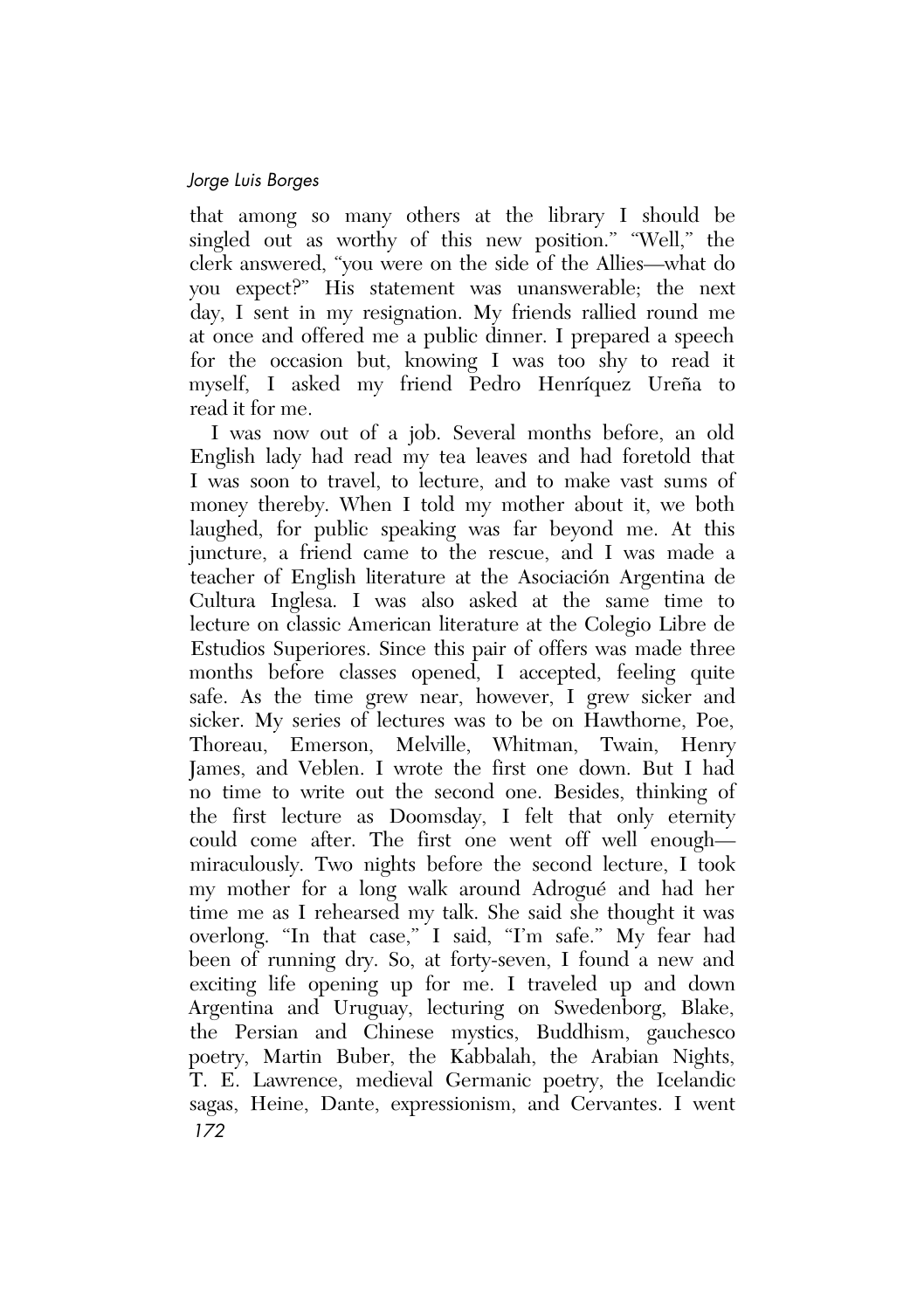from town to town, staying overnight in hotels I'd never see again. Sometimes my mother or a friend accompanied me. Not only did I end up making far more money than at the library but I enjoyed the work and felt that it justified me.

One of the chief events of these years—and of my life was the beginning of my friendship with Adolfo Bioy-Casares. We met in 1930 or 1931, when he was about seventeen and I was just past thirty. It is always taken for granted in these cases that the older man is the master and the younger his disciple. This may have been true at the outset, but several years later, when we began to work together, Bioy was really and secretly the master. He and I attempted many different literary ventures. We compiled anthologies of Argentine poetry, tales of the fantastic, and detective stories; we wrote articles and forewords; we annotated Sir Thomas Browne and Gracián; we translated short stories by writers like Beerbohm, Kipling, Wells, and Lord Dunsany; we founded a magazine, *Destiempo*, which lasted three issues; we wrote film scripts, which were invariably rejected. Opposing my taste for the pathetic, the sententious, and the baroque, Bioy made me feel that quietness and restraint are more desirable. If I may be allowed a sweeping statement, Bioy led me gradually toward classicism.

It was at some point in the early forties that we began writing in collaboration—a feat that up to that time I had thought impossible. I had invented what we thought was a quite good plot for a detective story. One rainy morning, he told me we ought to give it a try. I reluctantly agreed, and a little later that same morning the thing happened. A third man, Honorio Bustos Domecq, emerged and took over. In the long run, he ruled us with a rod of iron and to our amusement, and later to our dismay, he became utterly unlike ourselves, with his own whims, his own puns, and his own very elaborate style of writing. Domecq was the name of a great-grandfather of Bioy's and Bustos of a greatgrandfather of mine from Córdoba. Bustos Domecq's first book was *Six Problems for don Isidro Parodi* (1942),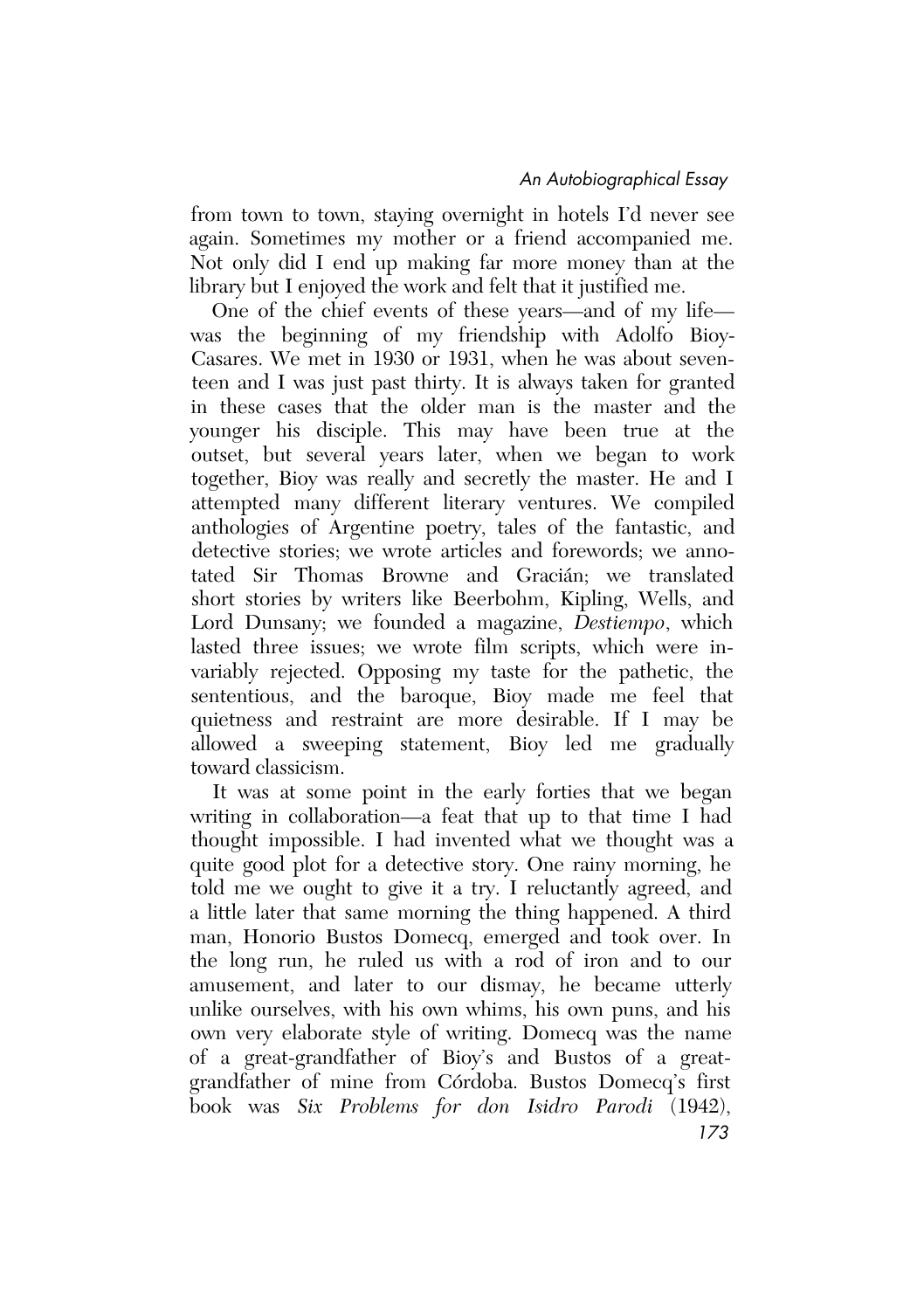and during the writing of that volume he never got out of hand. Max Carrados had attempted a blind detective; Bioy and I went one step further and confined our detective to a jail cell. The book was at the same time a satire on the Argentine. For many years, the dual identity of Bustos Domecq was never revealed. When finally it was, people thought that, as Bustos was a joke, his writing could hardly be taken seriously.

Our next collaboration was another detective novel, *A Model for Death*. This one was so personal and so full of private jokes that we published it only in an edition that was not for sale. The author of this book we named B. Suárez Lynch. The "B." stood, I think, for Bioy and Borges, "Suárez" for another great-grandfather of mine, and Lynch for another great-grandfather of Bioy's. Bustos Domecq reappeared in 1946 in another private edition, this time of two stories, entitled *Two Memorable Fantasies*. After a long eclipse, Bustos took up his pen again, and in 1967 brought out his *Chronicles*. These are articles written on imaginary, extravagantly modern artists—architects, sculptors, painters, chefs, poets, novelists, couturiers—by a devotedly modern critic. But both the author and his subjects are fools, and it is hard to tell who is taking in whom. The book is inscribed, "To those three forgotten greats— Picasso, Joyce, Le Corbusier." The style is itself a parody. Bustos writes a literary journalese, abounding in neologisms, a Latinate vocabulary, clichés, mixed metaphors, non sequiturs, and bombast.

I have often been asked how collaboration is possible. I think it requires a joint abandoning of the ego, of vanity, and maybe of common politeness. The collaborators should forget themselves and think only in terms of the work. In fact, when somebody wants to know whether such-and-such a joke or epithet came from my side of the table or Bioy's, I honestly cannot tell him. I have tried to collaborate with other friends—some of them very close ones—but their inability to be blunt on the one hand or thick-skinned on the other has made the scheme impossible. As to the *Chronicles 174*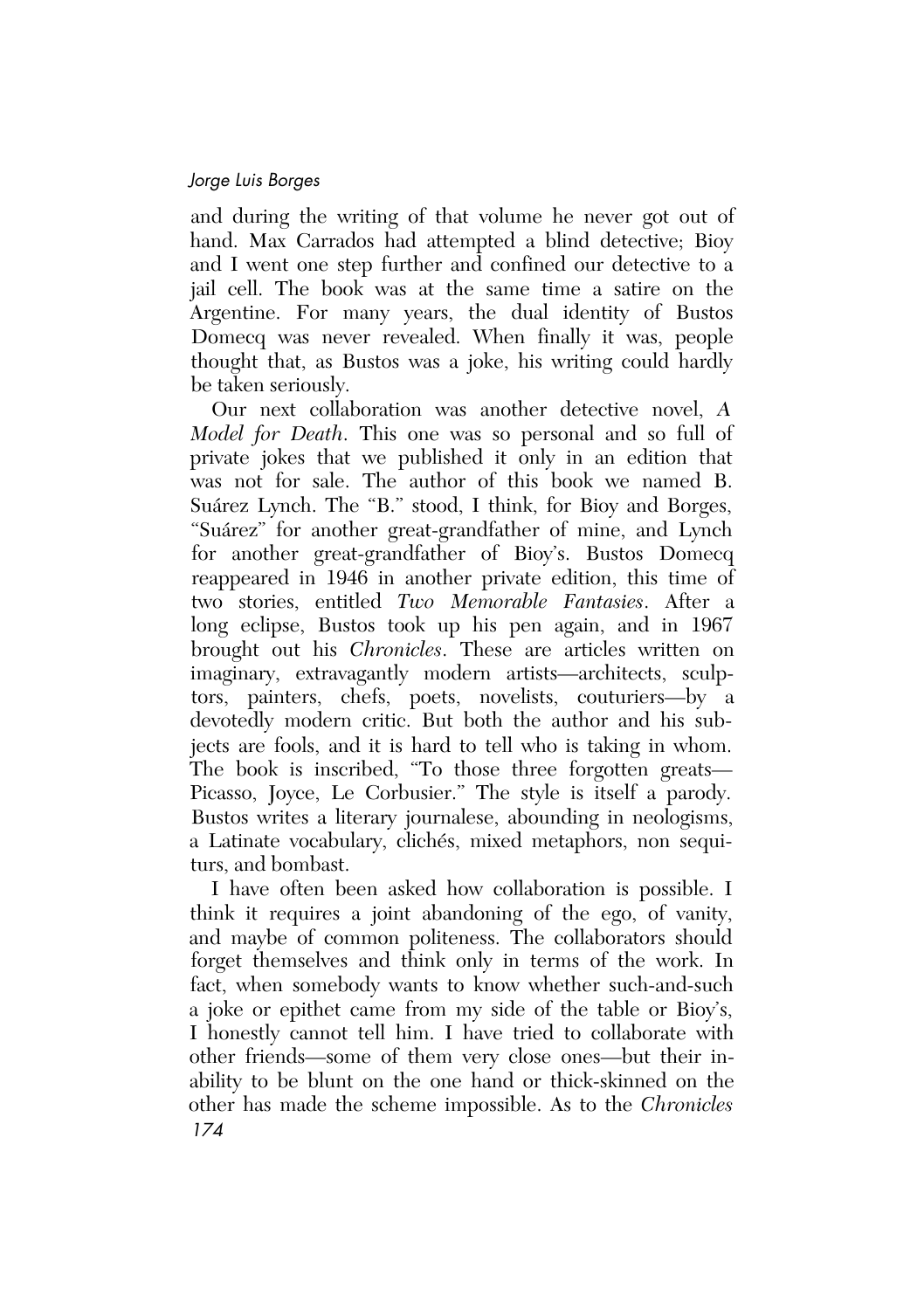*of Bustos Domecq*, I think they are better than anything I have published under my own name and nearly as good as anything Bioy has written on his own.

In 1950, I was elected President of the Sociedad Argentina de Escritores (Argentine Society of Writers). The Argentine Republic, then as now, is a soft country, and the S.A.D.E. was one of the few strongholds against the dictatorship. This was so evident that many distinguished men of letters did not dare set foot inside its doors until after the revolution. One curious trait of the dictatorship was that even its professed upholders made it clear that they did not really take the government seriously but were acting out of self-interest. This was understood and forgiven, since most of my countrymen have an intellectual, if not a moral, conscience. Nearly all the smutty jokes made up about Perón and his wife were the invention of Peronistas themselves, trying to save face. The S.A.D.E. was eventually closed. I remember the last lecture I was allowed to give there. The audience, quite a small one, included a very puzzled policeman who did his clumsy best to set down a few of my remarks on Persian Sufism. During this drab and hopeless period, my mother—then in her seventies—was under house arrest. My sister and one of my nephews spent a month in jail. I myself had a detective on my heels, whom I first took on long, aimless walks and at last made friends with. He admitted that he too hated Perón, but said that he was obeying orders. Ernesto Palacio once offered to introduce me to the Unspeakable, but I did not want to meet him. How could I be introduced to a man whose hand I would not shake?

The long-hoped-for revolution came in September, 1955. After a sleepless, anxious night, nearly the whole population came out into the streets, cheering the revolution and shouting the name of Córdoba, where most of the fighting had taken place. We were so carried away that for some time we were quite unaware of the rain that was soaking us to the bone. We were so happy that not a single word was even uttered against the fallen dictator. Perón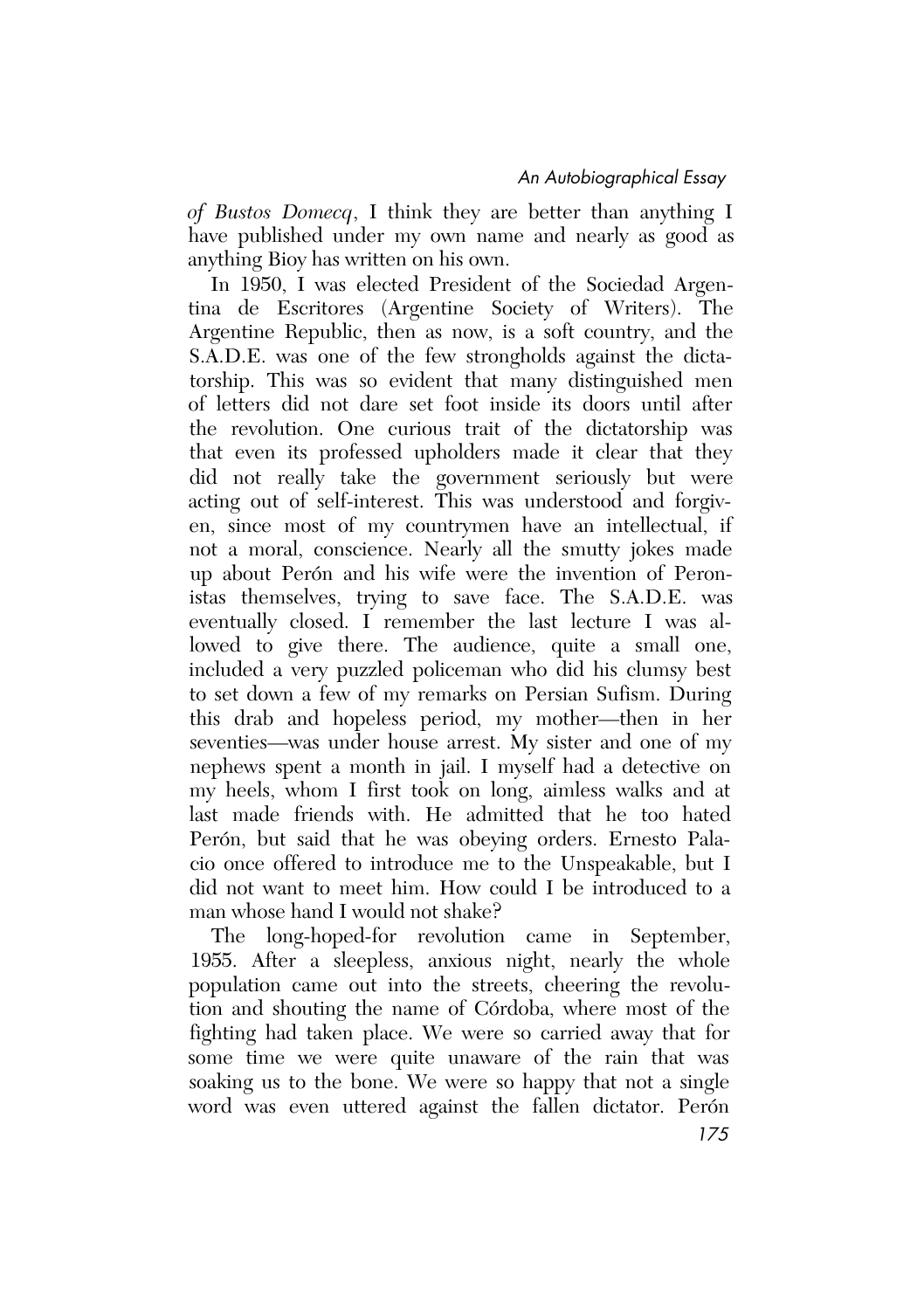went into hiding, and was later allowed to leave the country. No one knows how much money he got away with.

Two very dear friends of mine, Esther Zemborain de Torres and Victoria Ocampo, dreamed up the possibility of my being appointed Director of the National Library. I thought the scheme a wild one, and hoped at most to be given the directorship of some small-town library, preferably to the south of the city. Within the space of a day, a petition was signed by the magazine *Sur* (read Victoria Ocampo), by the reopened S.A.D.E. (read Carlos Alberto Erro), by the Sociedad Argentina de Cultura Inglesa (read Carlos del Campillo), and by the Colegio Libre de Estudios Superiores (read Luis Reissig). This was placed on the desk of the Minister of Education, and eventually I was appointed to the directorship by General Eduardo Lonardi, who was Acting President. A few days earlier, my mother and I had walked to the Library one night to take a look at the building, but, feeling superstitious, I refused to go in. "Not until I get the job," I said. That same week, I was called to come to the Library to take over. My family was present, and I made a speech to the employees, telling them I was actually the Director—the incredible Director. At the same time, José Edmundo Clemente, who a few years before had managed to persuade Emecé to bring out an edition of my works, became the Assistant Director. Of course, I felt very important, but we got no pay for the next three months. I don't think my predecessor, who was a Peronista, was ever officially fired. He just never came around to the Library again. They named me to the job but did not take the trouble to unseat him.

Another pleasure came to me the very next year, when I was named to the professorship of English and American Literature at the University of Buenos Aires. Other candidates had sent in painstaking lists of their translations, papers, lectures, and other achievements. I limited myself to the following statement: "Quite unwittingly, I have been qualifying myself for this position throughout my life." My *176*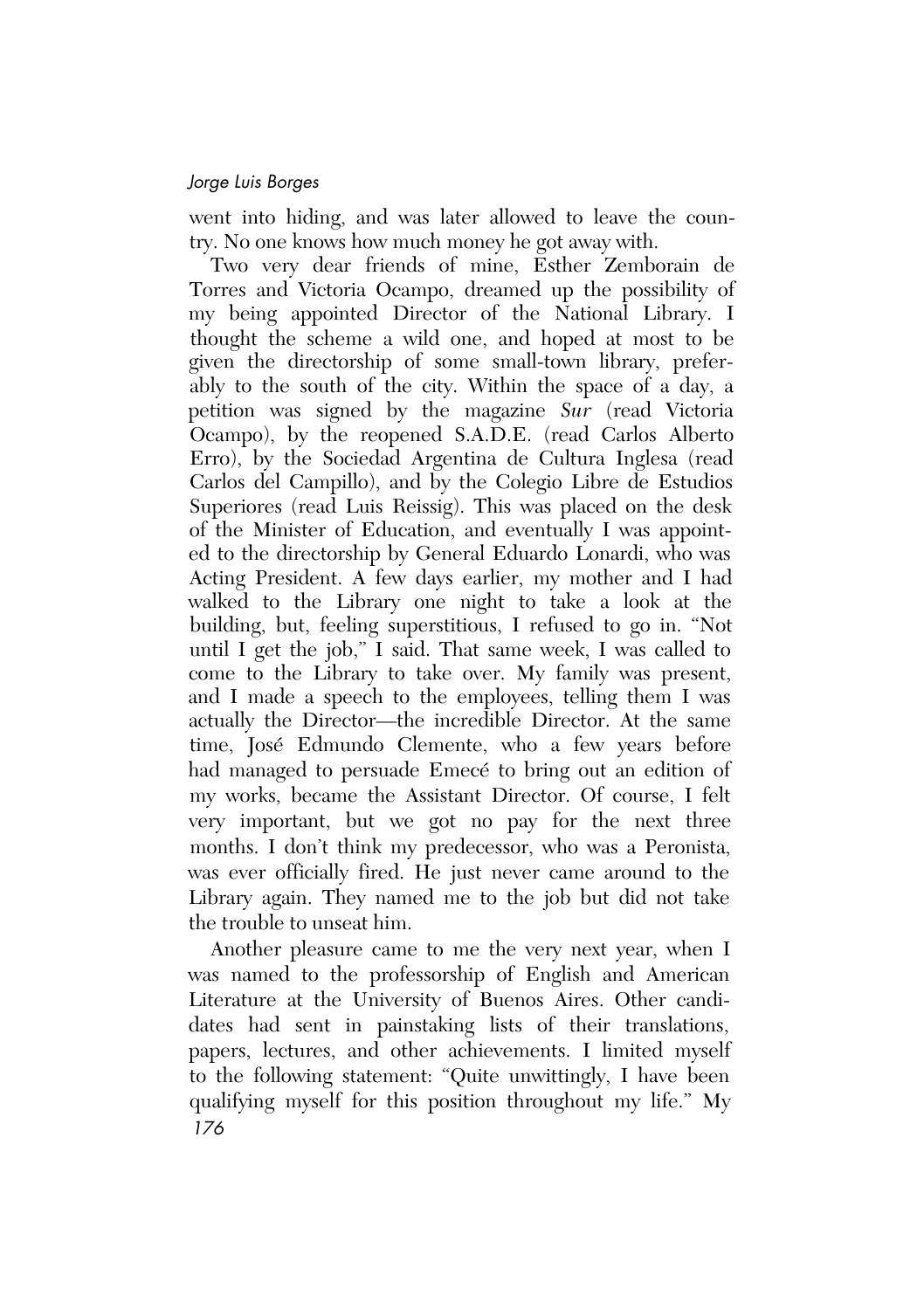plain approach gained the day. I was hired, and spent ten or twelve happy years at the University.

My blindness had been coming on gradually since childhood. It was a slow, summer twilight. There was nothing particularly pathetic or dramatic about it. Beginning in 1927, I underwent eight eye operations, but since the late 1950's, when I wrote my "Poem of the Gifts," for reading and writing purposes I have been blind. Blindness ran in my family; a description of the operation performed on the eyes of my great-grandfather, Edward Young Haslam, appeared in the pages of the London medical journal, the Lancet. Blindness also seems to run among the Directors of the National Library. Two of my eminent forerunners, José Mármol and Paul Groussac, suffered the same fate. In my poem, I speak of God's splendid irony in granting me at one time 800,000 books and darkness.

One salient consequence of my blindness was my gradual abandonment of free verse in favor of classical metrics. In fact, blindness made me take up the writing of poetry again. Since rough drafts were denied me, I had to fall back on memory. It is obviously easier to remember verse than prose, and to remember regular verse forms rather than free ones. Regular verse is, so to speak, portable. One can walk down the street or be riding the subway while composing and polishing a sonnet, for rhyme and meter have mnemonic virtues. In these years, I wrote dozens of sonnets and longer poems consisting of eleven-syllable quatrains. I thought I had taken Lugones as my master, but when the verses were written my friends told me that, regrettably, they were quite unlike him. In my later poetry, a narrative thread is always to be found. As a matter of fact, I even think of plots for poems. Perhaps the main difference between Lugones and me is that he held French literature as his model and lived intellectually in a French world, whereas I look to English literature. In this new poetic activity, I never thought of building a sequence of poems, as I always formerly did, but was chiefly interested in each piece for its own sake. In this way, I wrote poems on such different *177*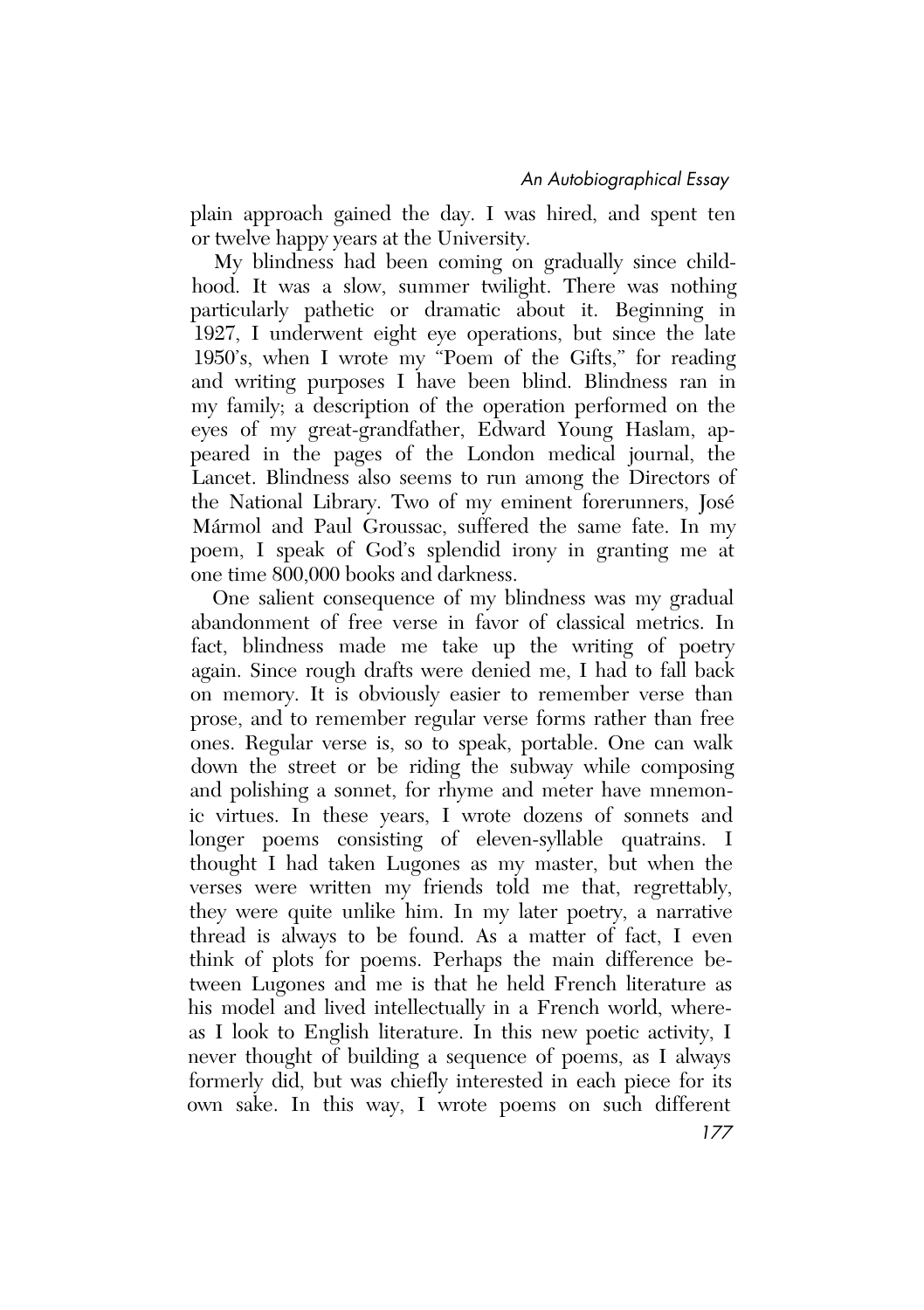subjects as Emerson and wine, Snorri Sturluson and the hourglass, my grandfather's death and the beheading of Charles I. I also went in for summing up my literary heroes: Poe, Swedenborg, Whitman, Heine, Camões, Jonathan Edwards, and Cervantes. Due tribute, of course, was also paid to mirrors, the Minotaur, and knives.

I had always been attracted to the metaphor, and this leaning led me to the study of the simple Saxon kennings and overelaborate Norse ones. As far back as 1932, I had even written an essay about them. The quaint notion of using, as far as it could be done, metaphors instead of straightforward nouns, and of these metaphors' being at once traditional and arbitrary, puzzled and appealed to me. I was later to surmise that the purpose of these figures lay not only in the pleasure given by the pomp and circumstance of compounding words but also in the demands of alliteration. Taken by themselves, the kennings are not especially witty, and calling a ship "a sea-stallion" and the open sea "the whale's-road" is no great feat. The Norse skalds went a step further, calling the sea "the seastallion's-road," so that what originally was an image became a laborious equation. In turn, my investigation of kennings led me to the study of Old English and Old Norse. Another factor that impelled me in this direction was my ancestry. It may be no more than a romantic superstition of mine, but the fact that the Haslams lived in Northumbria and Mercia—or, as they are today called, Northumberland and the Midlands—links me with a Saxon and perhaps a Danish past. (My fondness for such a northern past has been resented by some of my more nationalistic countrymen, who dub me an Englishman, but I hardly need point out that many things English are utterly alien to me: tea, the Royal Family, "manly" sports, the worship of every line written by the uncaring Shakespeare.)

At the end of one of my University courses, several of my students came to see me at the Library. We had just polished off all English literature from Beowulf to Bernard *178*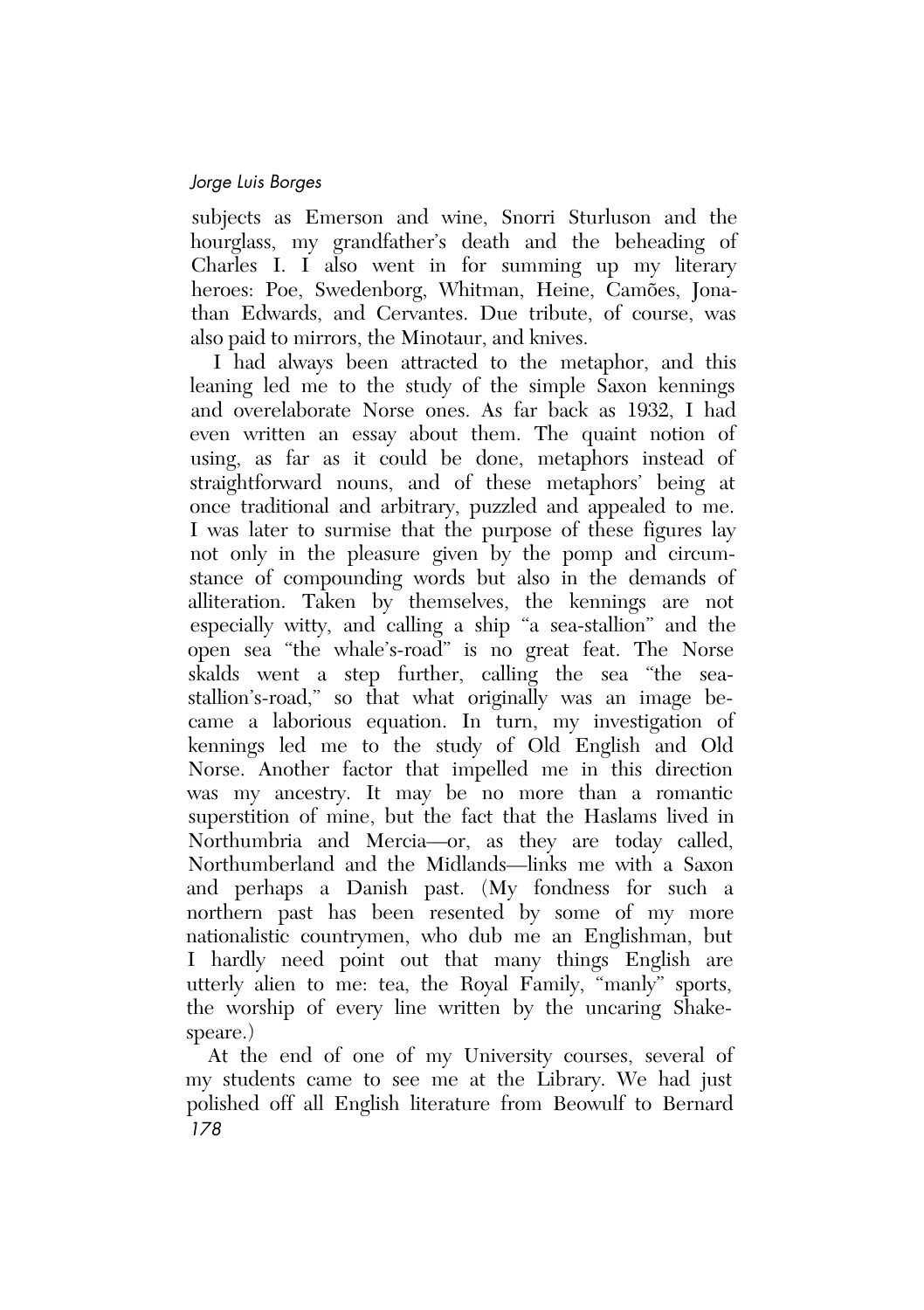Shaw in the span of four months, and I thought we might now do something in earnest. I proposed that we begin at the beginning, and they agreed. I knew that at home, on a certain top shelf, I had copies of Sweet's *Anglo-Saxon Reader* and the *Anglo-Saxon Chronicle*. When the students came the next Saturday morning, we began reading these two books. We skipped grammar as much as we could and pronounced the words like German. All at once, we fell in love with a sentence in which Rome (Romeburh) was mentioned. We got drunk on these words and rushed down Peru Street shouting them at the top of our voices. And so we had set out on a long adventure. I had always thought of English literature as the richest in the world; the discovery now of a secret chamber at the very threshold of that literature came to me as an additional gift. Personally, I knew that the adventure would be an endless one, and that I could go on studying Old English for the rest of my days. The pleasure of studying, not the vanity of mastering, has been my chief aim, and I have not been disappointed these past twelve years. As for my recent interest in Old Norse, this is only a logical step, since the two languages are closely linked and since of all medieval Germanic literature Old Norse is the crown. My excursions into Old English have been wholly personal and, therefore, have made their way into a number of my poems. A fellow-academician once took me aside and said in alarm, "What do you mean by publishing a poem entitled 'Embarking on the Study of Anglo-Saxon Grammar'?" I tried to make him understand that Anglo-Saxon was as intimate an experience to me as looking at a sunset or falling in love.

Around 1954, I began writing short prose pieces sketches and parables. One day, my friend Carlos Frías, of Emecé, told me he needed a new book for the series of my so-called complete works. I said I had none to give him, but Frías persisted, saying, "Every writer has a book if he only looks for it." Going through drawers at home one idle Sunday, I began ferreting out uncollected poems and prose pieces, some of the latter going back to my days on *Crítica*.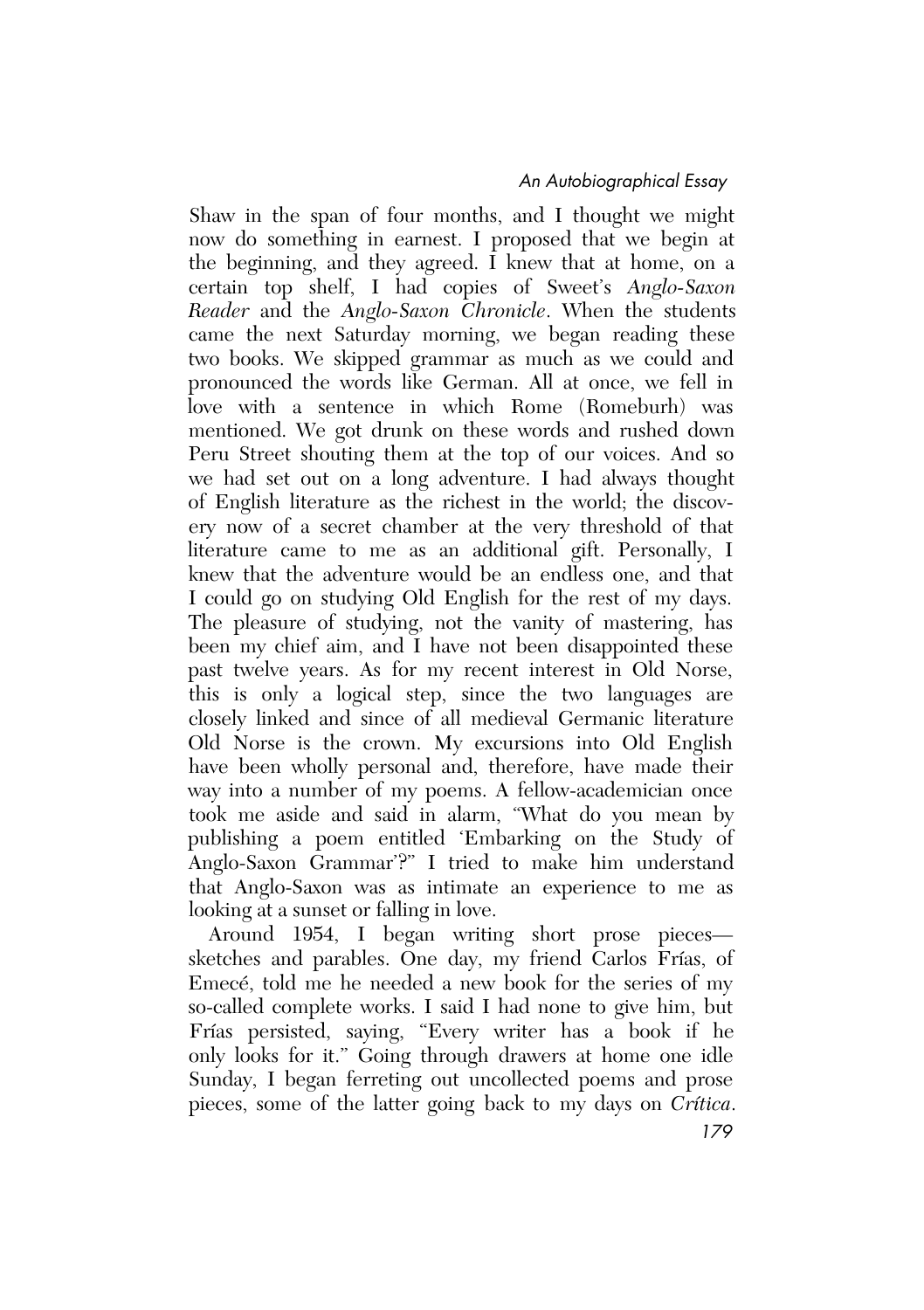These odds and ends, sorted out and ordered and published in 1960, became *El hacedor* (The Maker). Remarkably, this book, which I accumulated rather than wrote, seems to me my most personal work and, to my taste, maybe my best. The explanation is only too easy: the pages of *El hacedor* contain no padding. Each piece was written for its own sake and out of an inner necessity. By the time it was undertaken, I had come to realize that fine writing is a mistake, and a mistake born out of vanity. Good writing, I firmly believe, should be done in an unobtrusive way.

On the closing page of that book, I told of a man who sets out to make a picture of the universe. After many years, he has covered a blank wall with images of ships, towers, horses, weapons, and men, only to find out at the moment of his death that he has drawn a likeness of his own face. This may be the case of all books; it is certainly the case of this particular book.

# Crowded Years

Fame, like my blindness, had been coming gradually to me. I had never expected it, I had never sought it. Néstor Ibarra and Roger Caillois, who in the early 1950's daringly translated me into French, were my first benefactors. I suspect that their pioneer work paved the way for my sharing with Samuel Beckett the Formentor Prize in 1961, for until I appeared in French I was practically invisible—not only abroad but at home in Buenos Aires. As a consequence of that prize, my books mushroomed overnight throughout the western world.

This same year, under the auspices of Edward Larocque Tinker, I was invited as Visiting Professor to the University of Texas. It was my first physical encounter with America. In a sense, because of my reading, I had always been there, and yet how strange it seemed when in Austin I heard ditch diggers who worked on campus speaking in English, a *180*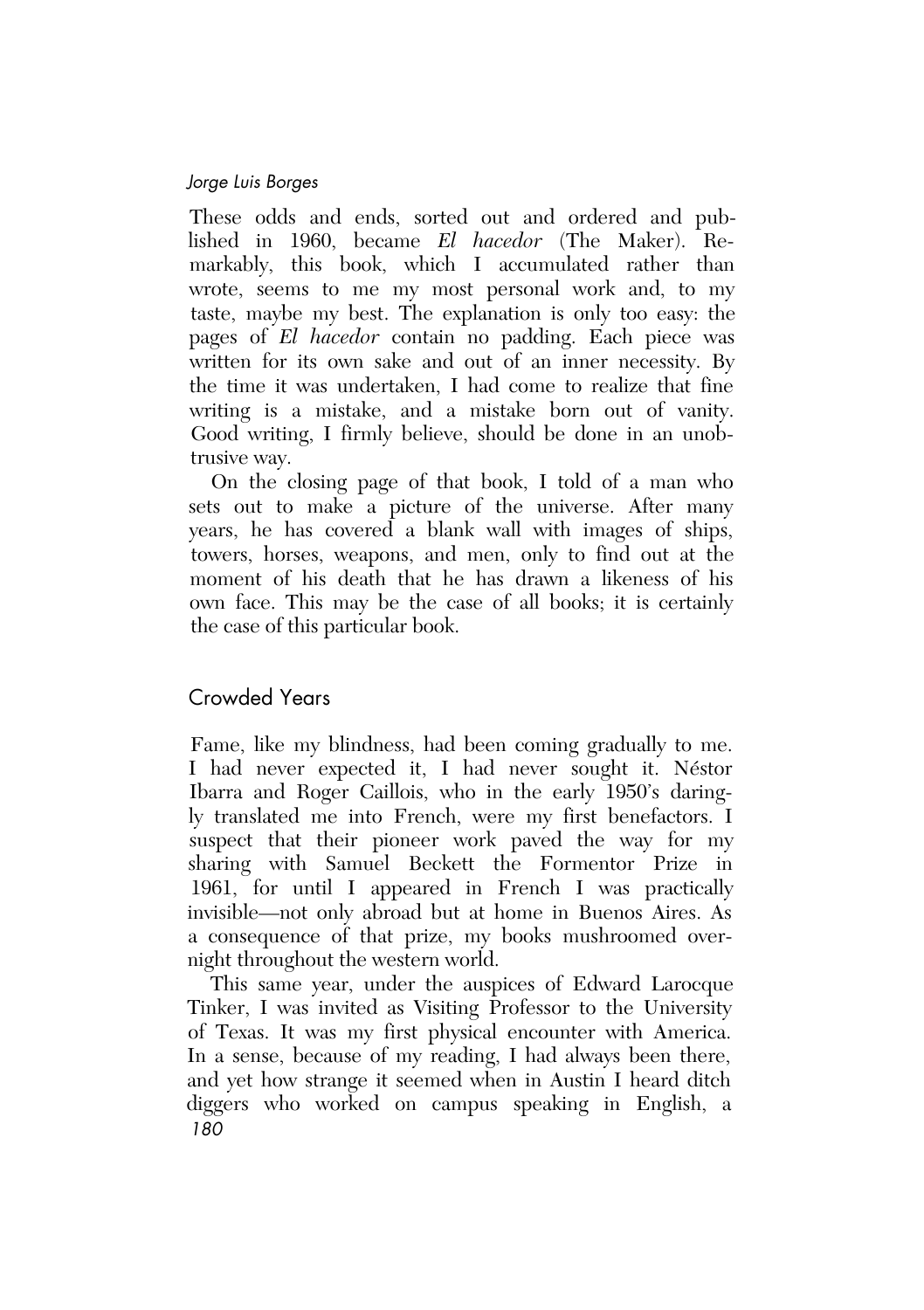language I had until then always thought of as being denied that class of people. America, in fact, had taken on such mythic proportions in my mind that I was sincerely amazed to find there such commonplace things as weeds, mud, puddles, dirt roads, flies, and stray dogs. Though at times we fell into homesickness, I know now that my mother—who accompanied me—and I grew to love Texas. She, who always loathed football, even rejoiced over *our* victory when the Longhorns defeated the neighboring Bears. At the University, when I finished one class I was giving in Argentine literature, I would sit in on another as a student of Saxon verse under Dr. Rudolph Willard. My days were full. I found American students, unlike the run of students in the Argentine, far more interested in their subjects than in their grades. I tried to interest people in Ascasubi and Lugones, but they stubbornly questioned and interviewed me about my own output. I spent as much time as I could with Ramón Martínez López, who, as a philologist, shared my passion for etymologies and taught me many things. During those six months in the States, we traveled widely, and I lectured at universities from coast to coast. I saw New Mexico, San Francisco, New York, New England, Washington. I found America the friendliest, most forgiving, and most generous nation I had ever visited. We South Americans tend to think in terms of convenience, whereas people in the United States approach things ethically. This amateur Protestant that I am—I admired above all. It even helped me overlook skyscrapers, paper bags, television, plastics, and the unholy jungle of gadgets.

My second American trip came in 1967, when I held the Charles Eliot Norton Chair of Poetry at Harvard, and lectured to well-wishing audiences on "This Craft of Verse." I spent seven months in Cambridge, also teaching a course on Argentine writers and traveling all over New England, where most things American, including the West, seem to have been invented. I made numerous literary pilgrimages—to Hawthorne's haunts in Salem, to Emerson's in Concord, to Melville's in New Bedford, to Emily Dick-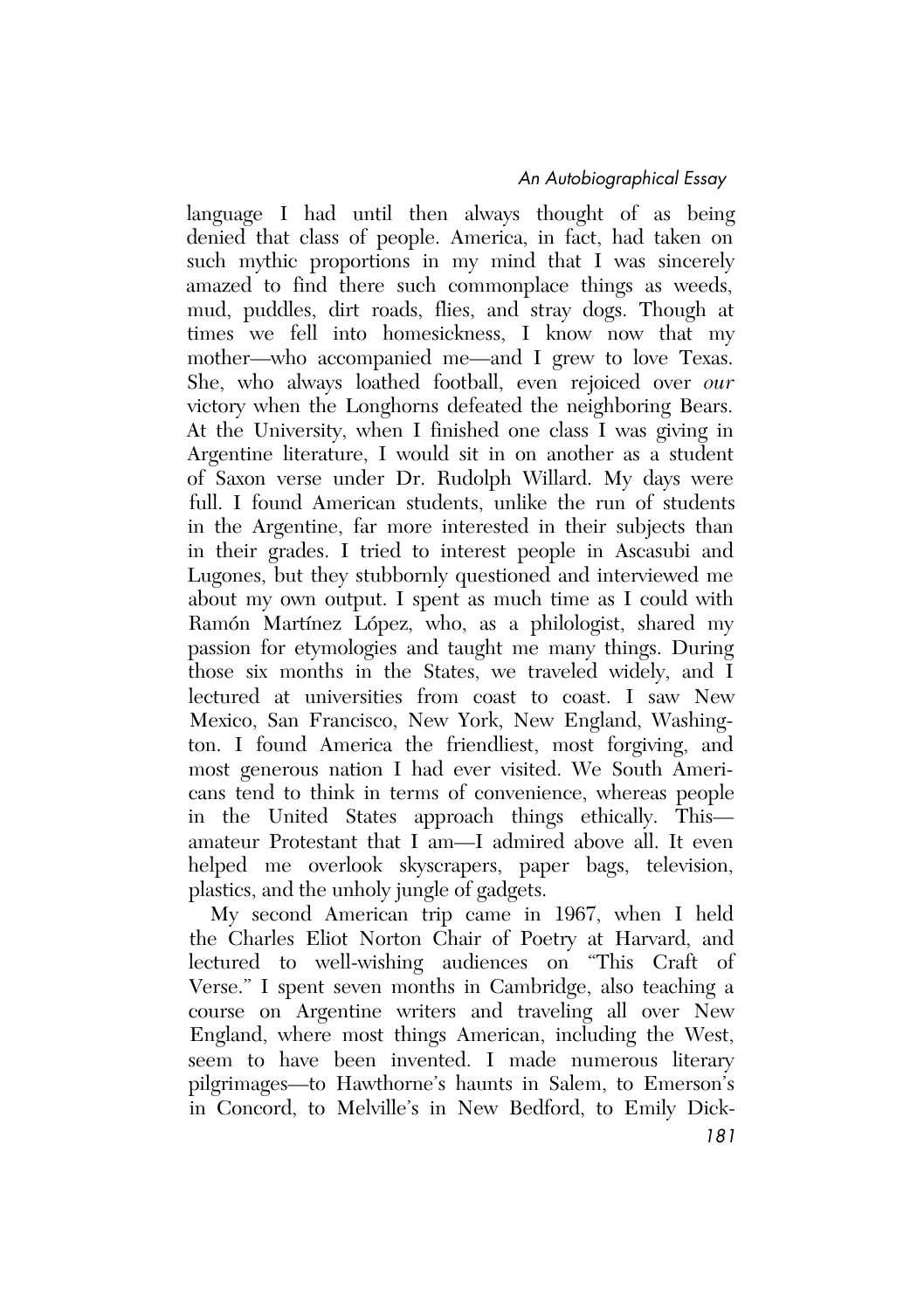inson's in Amherst, and to Longfellow's around the corner from where I lived. Friends seemed to multiply in Cambridge: Jorge Guillén, John Murchison, Juan Marichal, Raimundo Lida, Héctor Ingrao, and a Persian physicist who had worked out a theory of spherical time that I do not quite understand but hope someday to plagiarize—Farid Hushfar. I also met writers like Robert Fitzgerald, John Updike, and the late Dudley Fitts. I availed myself of chances to see new parts of the continent: Iowa, where I found my native pampa awaiting me; Chicago, recalling Carl Sandburg; Missouri; Maryland; Virginia. At the end of my stay, I was greatly honored to have my poems read at the Y.M.H.A. Poetry Center in New York, with several of my translators reading and a number of poets in the audience. I owe a third trip to the United States, in November of 1969, to my two benefactors at the University of Oklahoma, Lowell Dunham and Ivar Ivask, who invited me to give talks there and called together a group of scholars to comment on, and enrich, my work. Ivask made me a gift of a fish-shaped Finnish dagger—rather alien to the tradition of the old Palermo of my boyhood.

Looking back on this past decade, I seem to have been quite a wanderer. In 1963, thanks to Neil MacKay of the British Council in Buenos Aires, I was able to visit England and Scotland. There, too, again in my mother's company, I made my pilgrimages: to London, so teeming with literary memories; to Lichfield and Dr. Johnson; to Manchester and De Quincey; to Rye and Henry James; to the Lake Country; to Edinburgh. I visited my grandmother's birthplace in Hanley, one of the Five Towns—Arnold Bennett country. Scotland and Yorkshire I think of as among the loveliest places on earth. Somewhere in the Scottish hills and glens I recaptured a strange sense of loneliness and bleakness that I had known before; it took me some time to trace this feeling back to the far-flung wastes of Patagonia. A few years later, this time in the company of María Esther Vázquez, I made another European trip. In England, we stayed with the late Herbert Read in his fine rambling *182*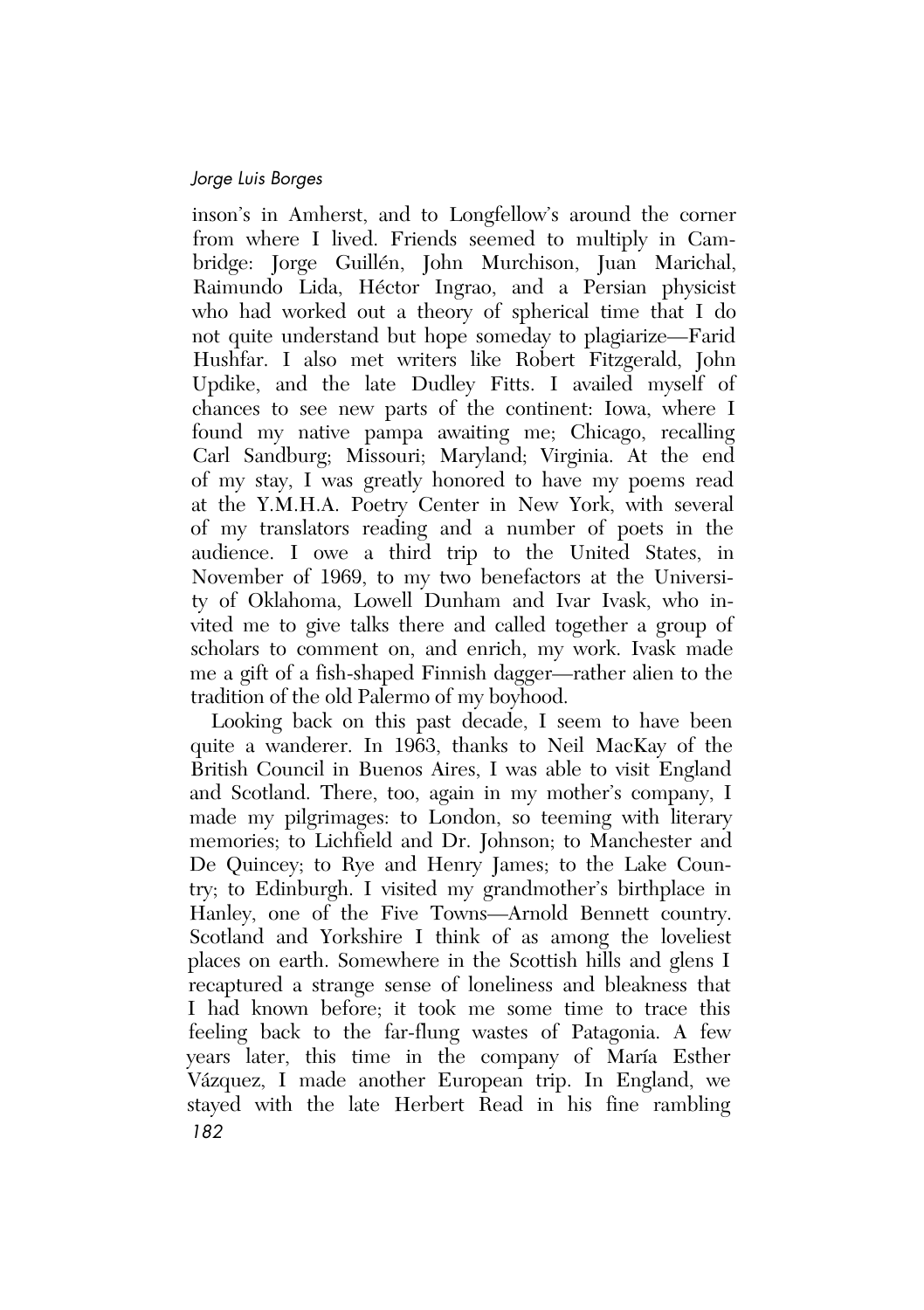house out on the moors. He took us to Yorkminster, where he showed us some ancient Danish swords in the Viking Yorkshire room of the museum. I later wrote a sonnet to one of the swords, and just before his death Sir Herbert corrected and bettered my original title, suggesting, instead of "To a Sword in York," "To a Sword in Yorkminster." We later went to Stockholm, invited by my Swedish publisher, Bonnier, and by the Argentine ambassador. Stockholm and Copenhagen I count among the most unforgettable cities I have seen, like San Francisco, New York, Edinburgh, Santiago de Compostela, and Geneva.

Early in 1969, invited by the Israeli government, I spent ten very exciting days in Tel Aviv and Jerusalem. I brought home with me the conviction of having been in the oldest and the youngest of nations, of having come from a very living, vigilant land back to a half-asleep nook of the world. Since my Genevan days, I had always been interested in Jewish culture, thinking of it as an integral element of our so-called Western civilization, and during the Israeli-Arab war of a few years back I found myself taking immediate sides. While the outcome was still uncertain, I wrote a poem on the battle. A week after, I wrote another on the victory. Israel was, of course, still an armed camp at the time of my visit. There, along the shores of Galilee, I kept recalling these lines from Shakespeare:

> Over whose acres walk'd those blessed feet Which, fourteen hundred years ago, were nail'd, For our advantage, on the bitter cross.

Now, despite my years, I still think of the many stones I have left unturned, and of others I would like to turn again. I hope yet to see Mormon Utah, to which I was introduced as a boy by Mark Twain's *Roughing It* and by the first book of the Sherlock Holmes saga, *A Study in Scarlet*. Another daydream of mine is a pilgrimage to Iceland, and another still to return again to Texas and to Scotland.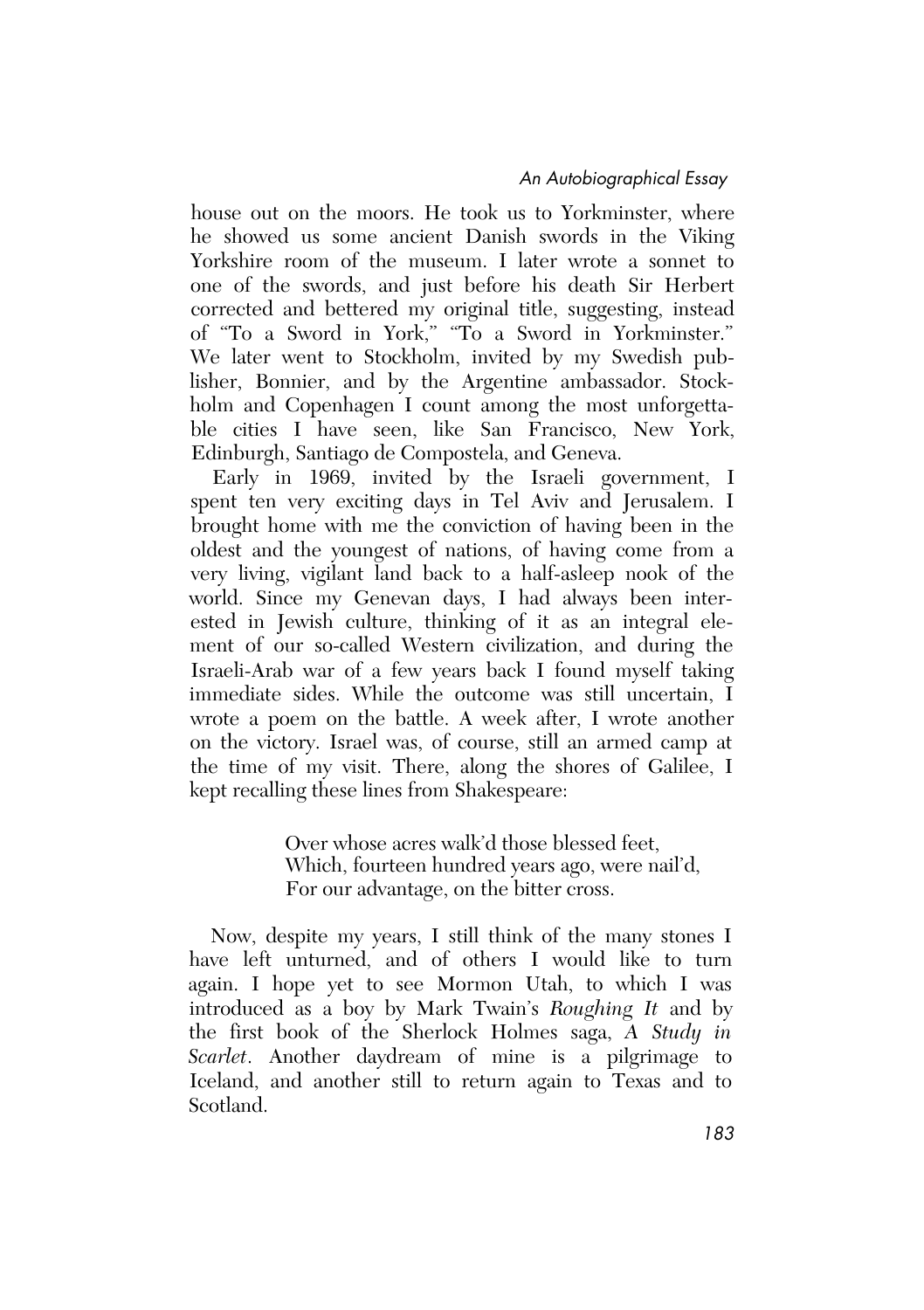At seventy-one, I am still hard at work and brimming with plans. Last year I wrote a new book of poems, *Elogio de la sombra* (In Praise of Darkness). It was my first entirely new volume since 1960, and these were also my first poems since 1929 written with a book in mind. My main concern in this work, running through several of its pieces, is of an ethical nature, irrespective of any religious or antireligious bias. "Darkness" in the title stands for both blindness and death. To finish *Elogio*, I worked every morning, dictating at the National Library. By the time I ended, I had set up a comfortable routine—so comfortable that I kept it up and began writing tales. These, my first stories since 1953, I published this year. The collection is called *El informe de Brodie* (Doctor Brodie's Report). It is a set of modest experiments in straightforward storytelling, and is the book I have often spoken about in the past five years. Recently, I completed the script of a film to be called *Los otros* (The Others). Its plot is my own; the writing was done together with Adolfo Bioy-Casares and the young Argentine director Hugo Santiago. My afternoons now are usually given over to a long-range and cherished project: for nearly the past three years, I have been lucky to have my own translator at my side, and together we are bringing out some ten or twelve volumes of my work in English, a language I am unworthy to handle, a language I often wish had been my birthright.

I intend now to begin a new book, a series of personal not scholarly—essays on Dante, Ariosto, and medieval northern subjects. I want also to set down a book of informal, outspoken opinions, whims, reflections, and private heresies. After that, who knows? I still have a number of stories, heard or invented, that I want to tell. At present, I am finishing a long tale called "The Congress." Despite its Kafkian title, I hope it will turn out more in the line of Chesterton. The setting is Argentine and Uruguayan. For twenty years, I have been boring my friends with the raw plot. Finally, I came to see that no further elaboration was needed. I have another project that has been pending for *184*